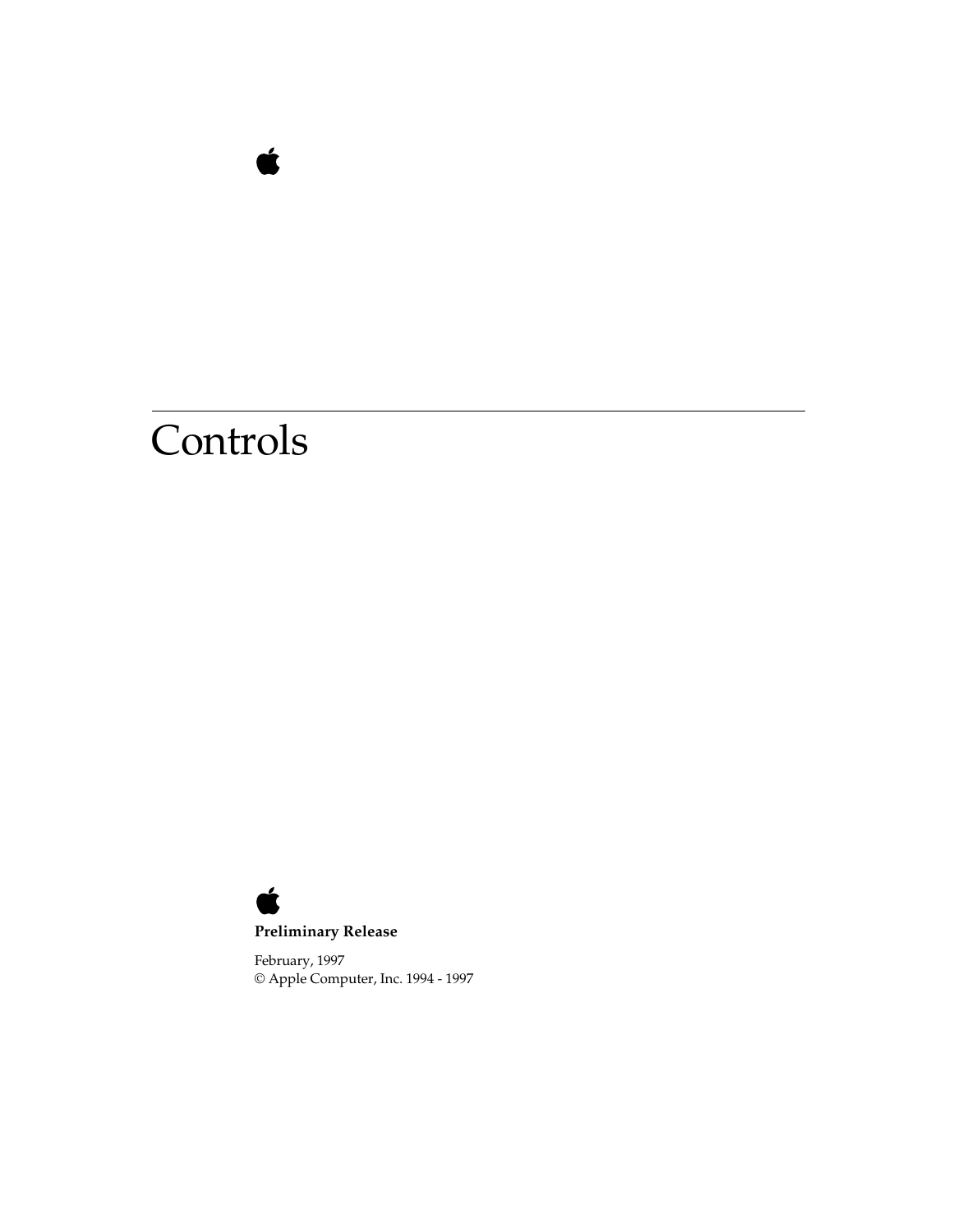Apple Computer, Inc. © 1997 Apple Computer, Inc. All rights reserved.

No part of this publication may be reproduced, stored in a retrieval system, or transmitted, in any form or by any means, mechanical, electronic, photocopying, recording, or otherwise, without prior written permission of Apple Computer, Inc., except to make a backup copy of any documentation provided on CD-ROM.

The Apple logo is a trademark of Apple Computer, Inc. Use of the "keyboard" Apple logo (Option-Shift-K) for commercial purposes without the prior written consent of Apple may constitute trademark infringement and unfair competition in violation of federal and state laws.

No licenses, express or implied, are granted with respect to any of the technology described in this book. Apple retains all intellectual property rights associated with the technology described in this book. This book is intended to assist application developers to develop applications only for Apple-labeled or Apple-licensed computers.

Every effort has been made to ensure that the information in this manual is accurate. Apple is not responsible for typographical errors.

Apple Computer, Inc. 1 Infinite Loop Cupertino, CA 95014 408-996-1010

Apple, the Apple logo, Macintosh, and WorldScript are trademarks of Apple Computer, Inc., registered in the United States and other countries.

Mac and QuickDraw are trademarks of Apple Computer, Inc. Adobe, Acrobat, and PostScript are

trademarks of Adobe Systems Incorporated or its subsidiaries and may be registered in certain jurisdictions.

Helvetica and Palatino are registered trademarks of Linotype-Hell AG and/or its subsidiaries.

ITC Zapf Dingbats is a registered trademark of International Typeface Corporation.

QuickView™ is licensed from Altura Software, Inc.

Simultaneously published in the United States and Canada.

**Even though Apple has reviewed this manual, APPLE MAKES NO WARRANTY OR REPRESENTATION, EITHER EXPRESS OR IMPLIED, WITH RESPECT TO THIS MANUAL, ITS QUALITY, ACCURACY, MERCHANTABILITY, OR FITNESS FOR A PARTICULAR PURPOSE. AS A RESULT, THIS MANUAL IS SOLD "AS IS," AND YOU, THE PURCHASER, ARE ASSUMING THE ENTIRE RISK AS TO ITS QUALITY AND ACCURACY.**

**IN NO EVENT WILL APPLE BE LIABLE FOR DIRECT, INDIRECT, SPECIAL, INCIDENTAL, OR CONSEQUENTIAL DAMAGES RESULTING FROM ANY DEFECT OR INACCURACY IN THIS MANUAL, even if advised of the possibility of such damages.**

**THE WARRANTY AND REMEDIES SET FORTH ABOVE ARE EXCLUSIVE AND IN LIEU OF ALL OTHERS, ORAL OR WRITTEN, EXPRESS OR IMPLIED. No Apple dealer, agent, or employee is authorized to make any modification, extension, or addition to this warranty.**

**Some states do not allow the exclusion or limitation of implied warranties or liability for incidental or consequential damages, so the above limitation or exclusion may not apply to you. This warranty gives you specific legal rights, and you may also have other rights which vary from state to state.**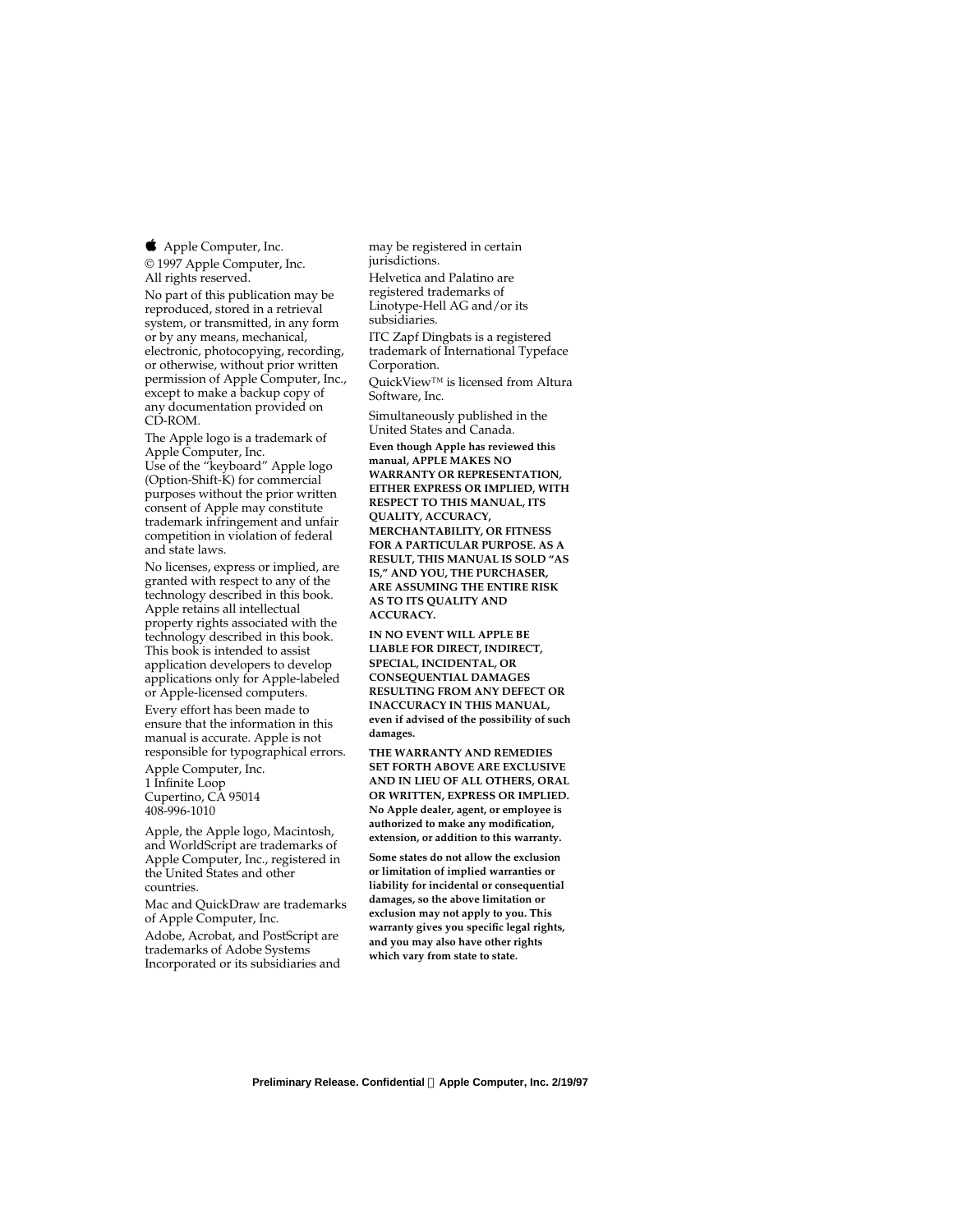# **Contents**

| Controls 1-4                             |
|------------------------------------------|
| Push Buttons 1-4                         |
| Radio Buttons 1-8                        |
| Checkboxes 1-11                          |
| Popup Buttons 1-15                       |
| Bevel Buttons 1-17                       |
| Bevel Buttons as Push Buttons 1-19       |
| Bevel Buttons as Radio Buttons<br>$1-20$ |
| Bevel Buttons as Checkboxes 1-20         |
| Bevel Buttons as Popup Buttons 1-21      |
| Button Names 1-23                        |
| Large Sliders and Tick Marks 1-27        |
| Little Arrows 1-29                       |
| Disclosure Triangles 1-31                |
| List Boxes and Scrolling Lists 1-33      |
| Scroll Bars 1-35                         |
| Edit Text Fields 1-35                    |
| Tabs 1-37                                |
| Placards 1-42                            |
| Image Wells 1-43                         |
| Primitive Controls 1-44                  |
| Group Boxes 1-44                         |
| List Box Frames 1-47                     |
| Edit Text Frames 1-47                    |
| Separator Lines 1-48                     |
| Window Header 1-48                       |
| Modeless Dialog Fill 1-49                |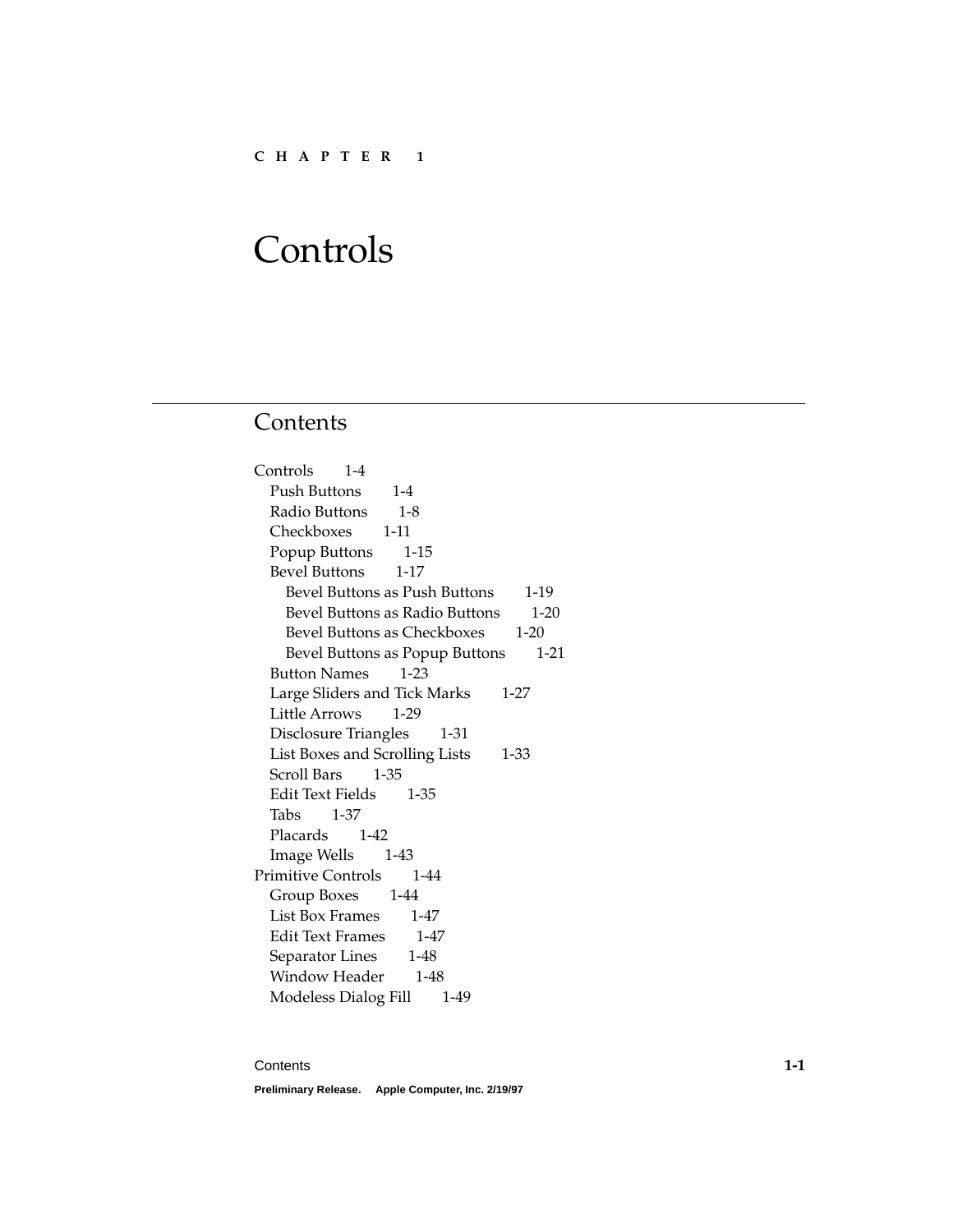[Indicator Controls 1-50](#page-51-0) [Large Progress Indicators 1-50](#page-51-0) [Asynchronous Arrows 1-51](#page-52-0)

#### **1-2** Contents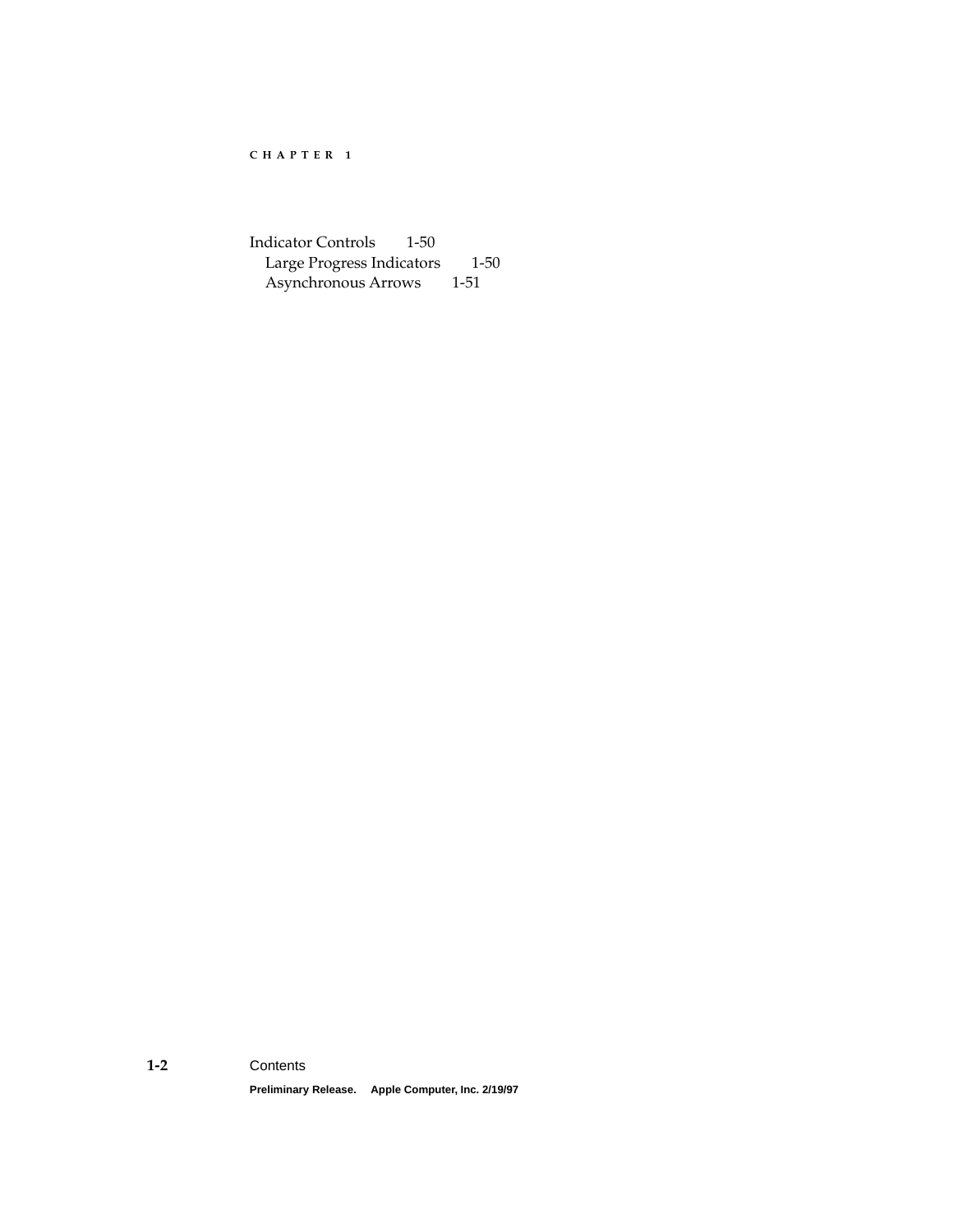#### <span id="page-4-0"></span>Controls **Controls** 2004 **Controls** 2004 **Controls** 2004 **Controls** 2004 **Controls**

This chapter describes controls available through the Mac OS Toolbox that a user manipulates in windows, dialog boxes, and alert boxes. As the name of this class of elements implies, most controls offer the user some measure of control over system and application activity through choices and the ability to set parameters. Some of these controls are indicators used to convey information about application process duration and system capacity to the user. Some of these controls are primitives used as parts of other controls or as background. The appearance and behavior of these controls, indicator controls, and primitive controls is standardized.

Controls comprise buttons—including push buttons, radio buttons, checkboxes, bevel buttons, and popup menu buttons—large sliders and tick marks, little arrows, disclosure triangles, scrolling lists, list boxes, scroll bars, edit text fields, tabs, placards, and image wells.

Primitive controls include primary and secondary group boxes, list box frames, edit text frames, separator lines, window headers, and modeless dialog fill.

Indicator controls include large progress indicators (both determinate and indeterminate ones) and asynchronous arrows.

**Controls** are graphic objects that the user can manipulate with the mouse causing instant actions or producing audible results. Because of their appearance and behavior, controls enhance the user's sense of direct manipulation and influence on the configuration and future behavior of the system and application. Users manipulate controls that configure settings to modify future actions. Controls also allow users to make choices or assign parameters in a range. Controls display existing choices so that they are visible to users.

When an operation requires more than one object or when it needs additional information before it executes, the Mac OS interface uses dialog boxes to gather information and alert boxes to convey it. These dialog boxes and alert boxes contain controls that users manipulate to provide the additional input. Controls are also found in windows. Controls provide users with familiar tools and formats for responding to the computer's need for information.

**Indicator Controls** are graphic objects that provide users with information about the application activity and system capacity. For example, when an application is performing a task that entails duration, the application might display a progress indicator to symbolically convey to the user the transacted and remaining time required for the activity. Indicators might also represent available memory or disk capacity.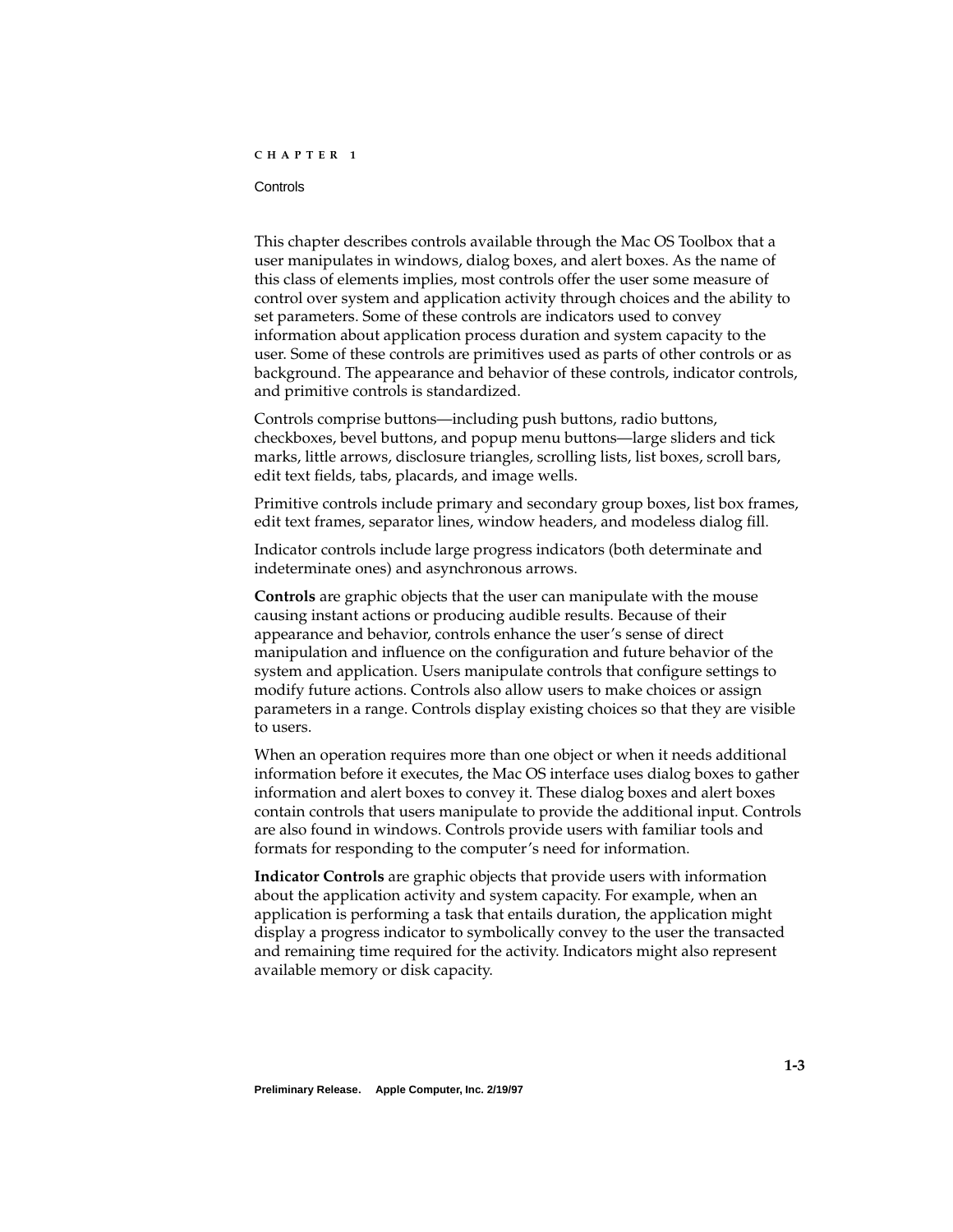<span id="page-5-0"></span>**Controls** 

Not to be confused with dialog primitives, **primitive controls** are graphic objects used with other controls, for example, to delimit them visually. For example, a list box frame is used to surround a scrolling list field and separator lines are used to delineate sections of the content area horizontally or vertically.

## **Controls**

This section describes controls that the user manipulates. It includes descriptions of the appearance and behavior of push buttons, radio buttons, checkboxes, bevel buttons having various uses, large sliders and tick marks, little arrows, disclosure triangles, scroll bars, scrolling lists, and edit text fields. It briefly describes popup menu buttons, which are described completely in "Menus" (page 46).

### Push Buttons 1

A **push button** is a rounded rectangle that is named with text. For example, [Figure 1-1](#page-6-0) shows some typical push buttons in the List View Options dialog box.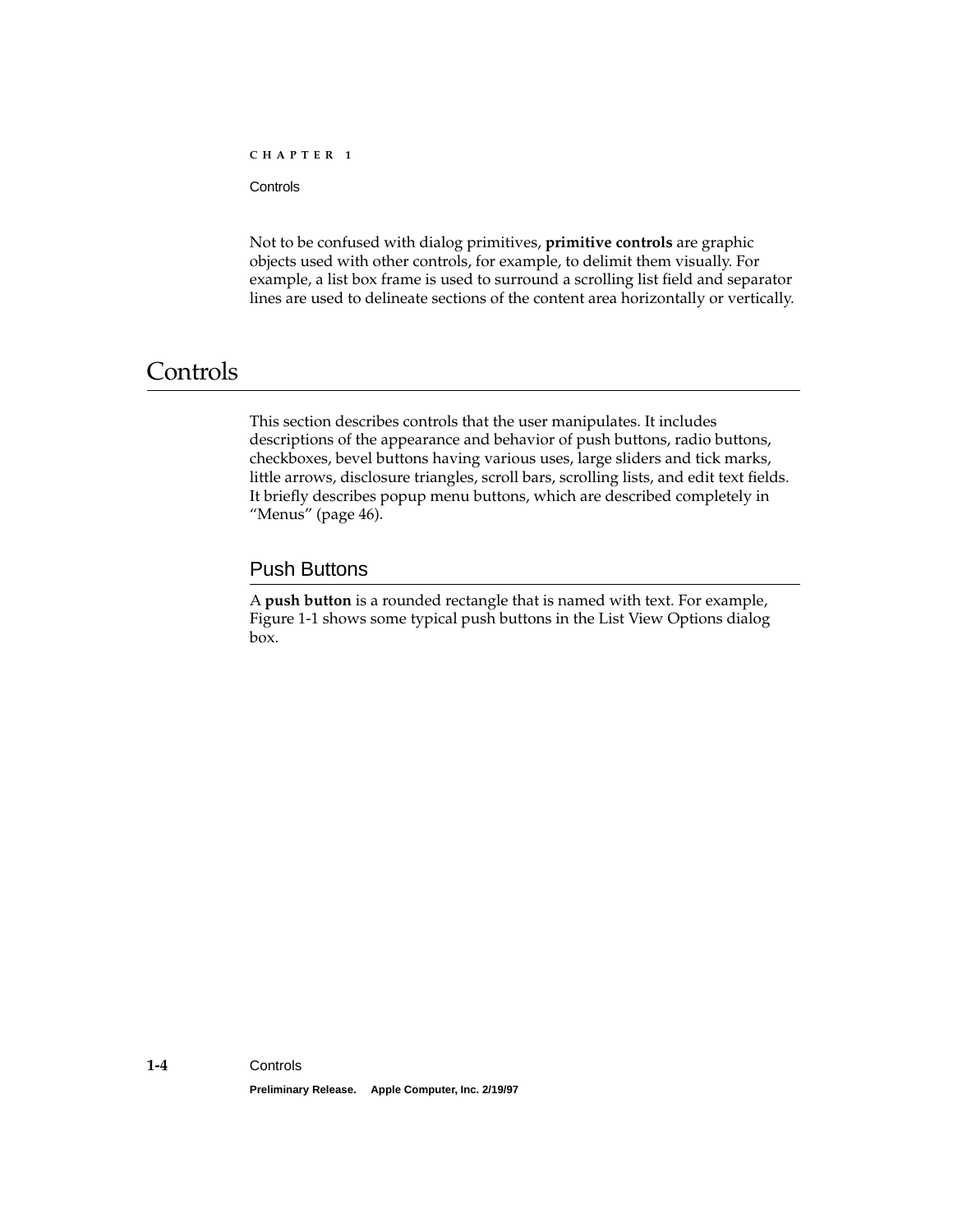<span id="page-6-0"></span>**Figure 1-1** Push buttons in a dialog box

| <b>List View Options</b>                                     |                                                   |
|--------------------------------------------------------------|---------------------------------------------------|
| $\rightarrow$ DREW<br>For                                    |                                                   |
| $\boxdot$ Use relative date<br>$\Box$ Calculate folder sizes | <b>Show Columns:</b><br>☑ Date Modified           |
| Icon Size:                                                   | $\Box$ Date Created<br>⊠ Size<br>⊠ Kind           |
| œ                                                            | ∃ Label<br>$\sqsupset$ Comments<br>$\Box$ Version |
|                                                              | Cancel<br>OK                                      |

Clicking a push button initiates the action described by the button's name. Push buttons usually perform instantaneous actions, such as completing operations defined by a dialog box or acknowledging an error message. Standard push button height is 20 pixels. A push button's width is sized to fit the name it surrounds. The standard size for the OK and Cancel buttons is 20 pixels by 58 pixels.

A push button has three states: normal, pressed, and disabled. The normal state of a push button indicates that the function the button controls is available but the user has not yet enacted it by clicking on the button. This is the usual state of a button when the dialog box or window containing it is first displayed.

A button is depicted in its pressed state when the user clicks on it to enact its function. When the user clicks a push button, the button highlights (inverts) to give visual feedback to the user that indicates which item has been clicked.

A button is displayed in its disabled state when the function it represents is not available or meaningful within the current context or when the button is drawn in a background window.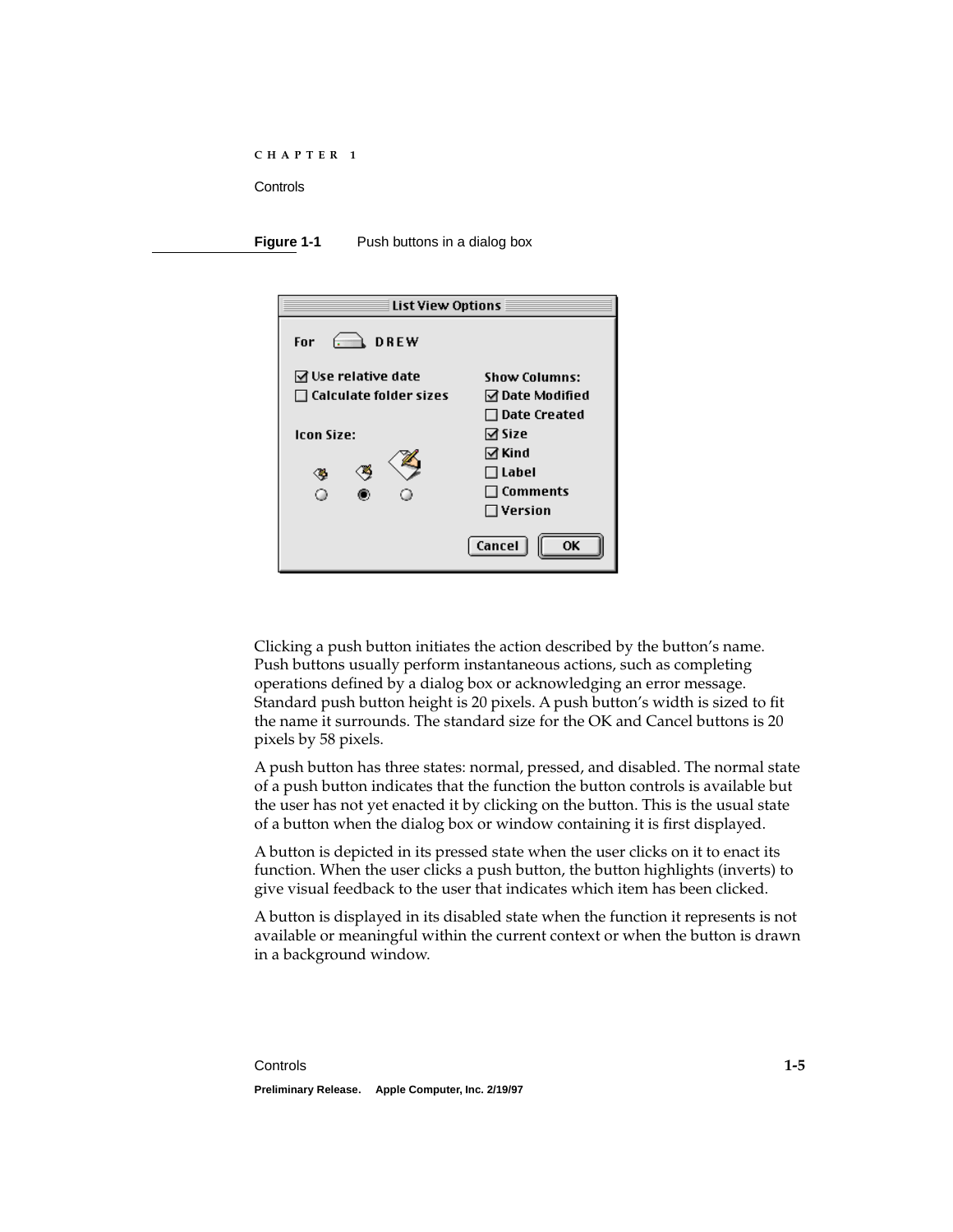Dialog boxes and windows containing more than one button should always include a default button. Define as the default button the one that the user is most likely to click in response to an inquiry or information submittal request the dialog box or window presents to the user. The default button should also be the one that effects the least destructive results. You set an attribute or property of the button-drawing function to define a push button so that it is drawn as the default one. The default push button has a ring whose appearance is coordinated with the state of the button. Figure 1-2 shows the three states of standard and default push button.

**Figure 1-2** Normal, pressed, and disabled states of standard and default push



When the user clicks a push button, the button highlights to give visual feedback to the user that indicates which item has been clicked. All alert boxes and modal dialog boxes that use the ModalDialog procedure exhibit this behavior. If you implement your own controlling mechanism for dialog boxes or alert boxes, be sure to include this behavior.

For push buttons that are activated by using a keyboard sequence, the Dialog Manager highlights the button for eight ticks, which is long enough for the user to see that the keyboard event has taken effect. (You must highlight the Cancel button when the user presses Command-period or the Escape key; the Dialog Manager does not handle these events.) If the user presses the mouse button while the pointer is over a push button, the button remains highlighted until the user releases the mouse button or moves the pointer away from the push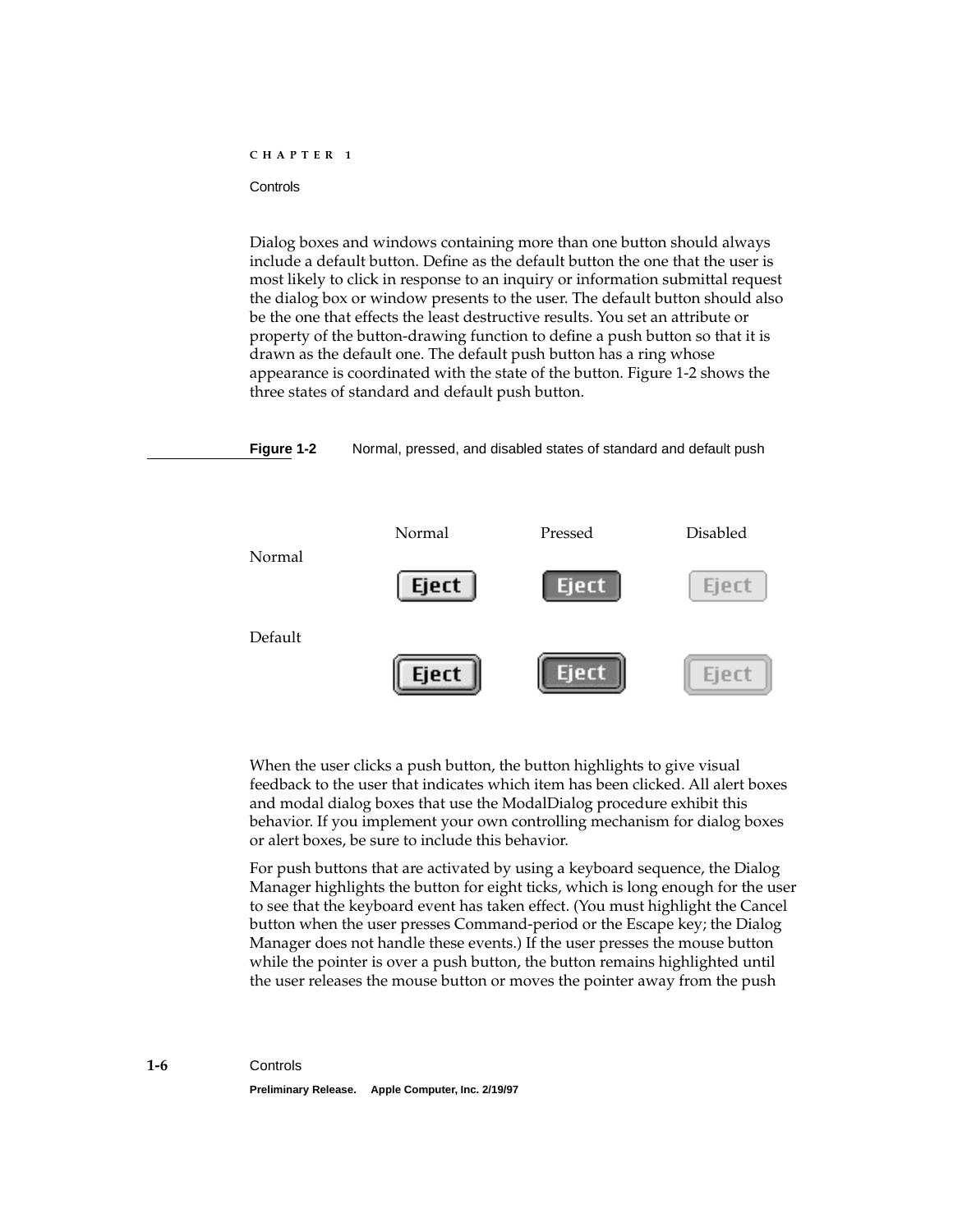button. The push button tracks the mouse movement as long as the user keeps the mouse button depressed. If the user moves the pointer back over the push button, it is highlighted. If the user releases the mouse button while the pointer is not over the push button, nothing happens. Figure 1-3 shows a push button that is highlighted to provide feedback.

|                   | <b>Icon View Options</b> |
|-------------------|--------------------------|
| For               | <b>Desktop</b>           |
|                   | Keep Arranged:   by Name |
| <b>Icon Size:</b> |                          |
|                   |                          |
|                   | <b>Cancel</b><br>ΩK      |

**Figure 1-3** A highlighted push button

The **default push button** should be the button that represents the action that the user is most likely to perform if that action isn't potentially dangerous. If your application has set the setDefaultDialogItem property for a push button, then the push button is drawn with the default ring style. See the *Inside Macintosh: Toolbox Essentials Reference* for information on the push-button drawing function.

When the user presses the Enter key or the Return key, your application should respond as if the user clicked the default button.

Avoid using a default push button if the most likely action is dangerous—for example, if it causes a loss of user data. Don't use a default push button if you use the Return key in text entry boxes. Having two behaviors for one key can confuse users and make the interface less predictable.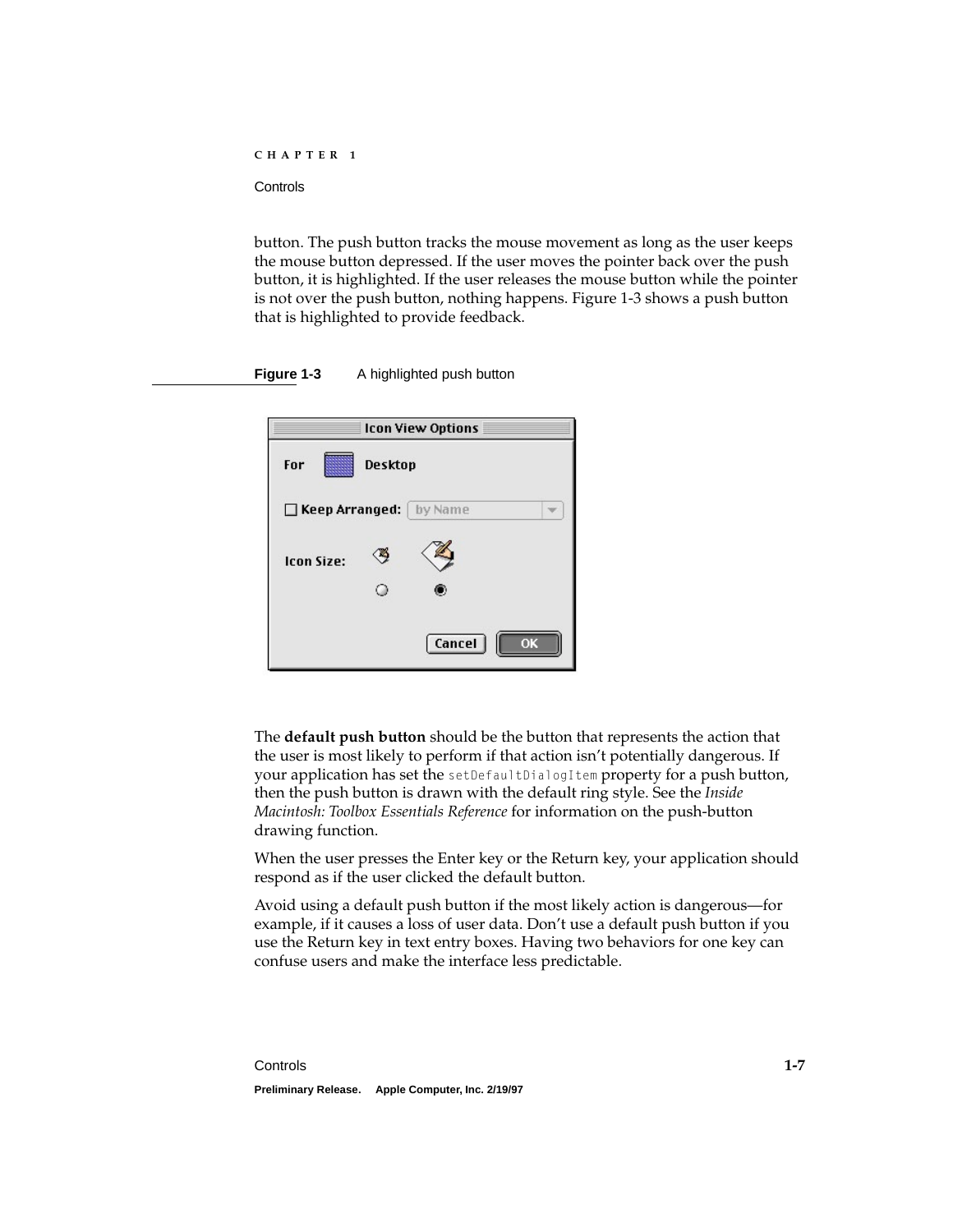#### <span id="page-9-0"></span>**Controls**

For example, you should not use a default push button if the dialog box contains a scrollable, editable text field into which the user can type multiple lines of text. To do so would cause the default action to occur when the user pressed the Return key to position the cursor on the next line to enter more text.

When there is no default push button, pressing Return or Enter has no effect; the user must explicitly click a button. This guideline protects users from accidentally damaging their work by pressing Return or Enter. You can consider using a safe default push button, such as Cancel.

In addition to the positive action push button or buttons, it's a good idea to include a Cancel push button. This push button returns the computer to the state it was in before the dialog box appeared. It allows the user to retreat from an action, as if to say to your application "I didn't mean it." Always map the keyboard equivalent Command-period and the Esc (Escape) key to the Cancel push button. These keyboard equivalents, along with Return and Enter, are accelerator keys; they serve the purpose of letting the user quickly express certain responses to a dialog box or an alert box. In general, it's not a good idea to assign other keyboard equivalents to push buttons. If you find it useful to assign keyboard equivalents to some push buttons that are used very often in your application, be sure to follow the"Keyboard Equivalents" (page 106) guidelines in "Menus".

For information about implementing these behaviors for push buttons, see *Inside Macintosh: Toolbox Essentials* and *Inside Macintosh: Toolbox Essentials Reference*.

#### Radio Buttons 1

A radio button is a Mac OS control that displays a setting, either on or off, and is part of a group in which only one button can be on at a time. They occur in sets and are called radio buttons because they act like the buttons—not the tuning knobs—on a car radio. Just as the user can have only one radio button setting in effect at a time to listen to one radio station, only one radio button control within a set of them can be active at a time. Radio buttons are mutually exclusive in terms of effect. The active setting has a dot in the middle of the button. Clicking one button in a group turns off whichever button was on before. Radio buttons never initiate an action.

Radio buttons appear differently in their normal, pressed, and disabled states depending on whether they are on, off, or in mixed mode. [Figure 1-4](#page-10-0) shows how radio buttons look in their various states.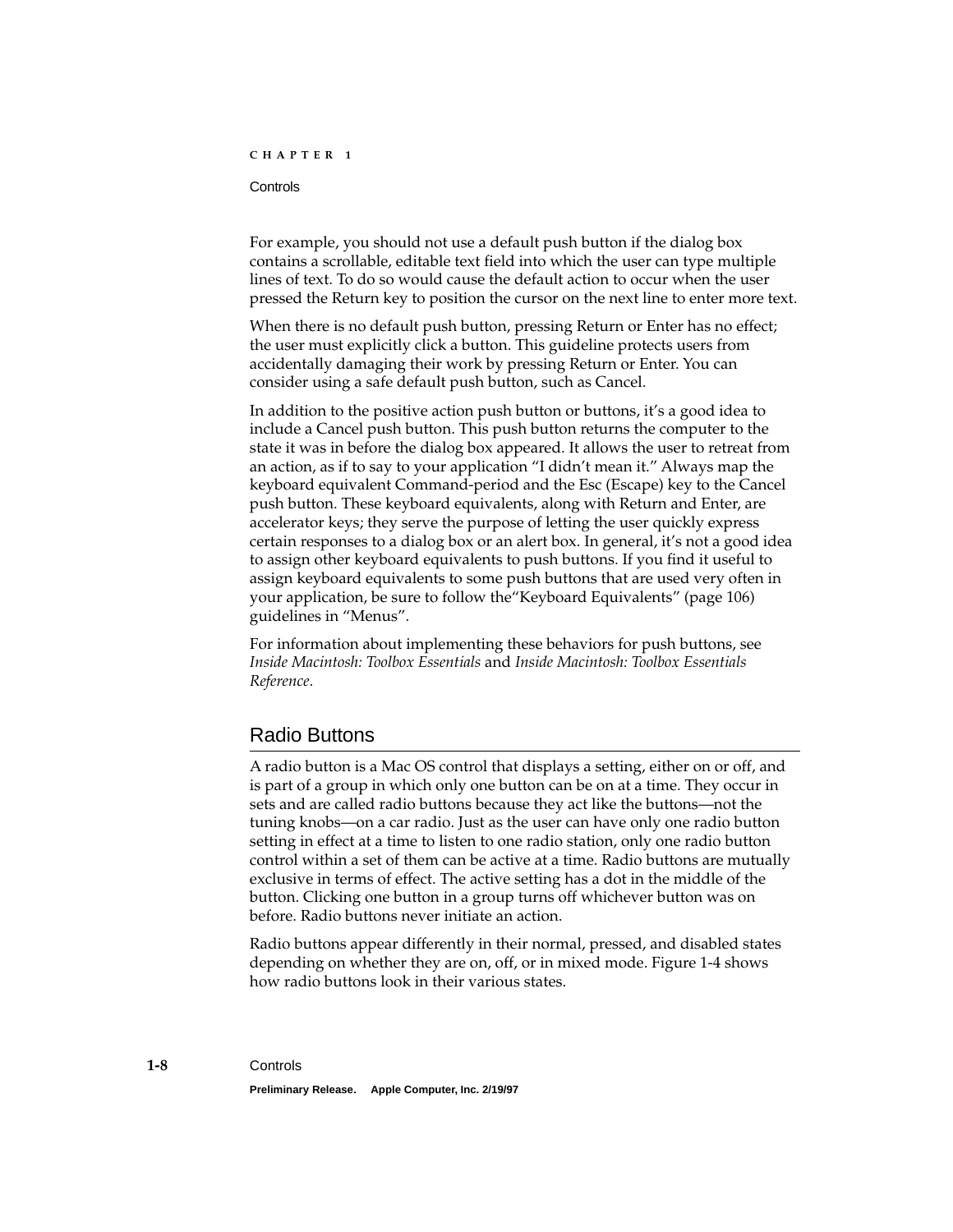#### <span id="page-10-0"></span>**Figure 1-4** Radio buttons in normal, pressed, and disabled modes



A set of radio buttons should contain from two to approximately seven items. Some sets could be slightly larger, but you must always have at least two radio buttons in each set. Each group of radio buttons usually has a label that identifies the kind of choices the group contains. Usually, each button has a label that identifies what it does. A label can be a few words or a phrase. A set of radio buttons always has the same set of choices. It is *never* dynamic, changing contents depending on the context. To activate the button, the user can click the button itself or the text that identifies the choice it represents.

Radio buttons represent related choices, but not necessarily opposite ones. For example, a set of radio buttons may offer the user choices of different sounds, such as alert sounds the system can make, or it may offer the user choices of different sizes for icon display. [Figure 1-5](#page-11-0) shows a dialog box that uses radio buttons to offer icon size choices to the user.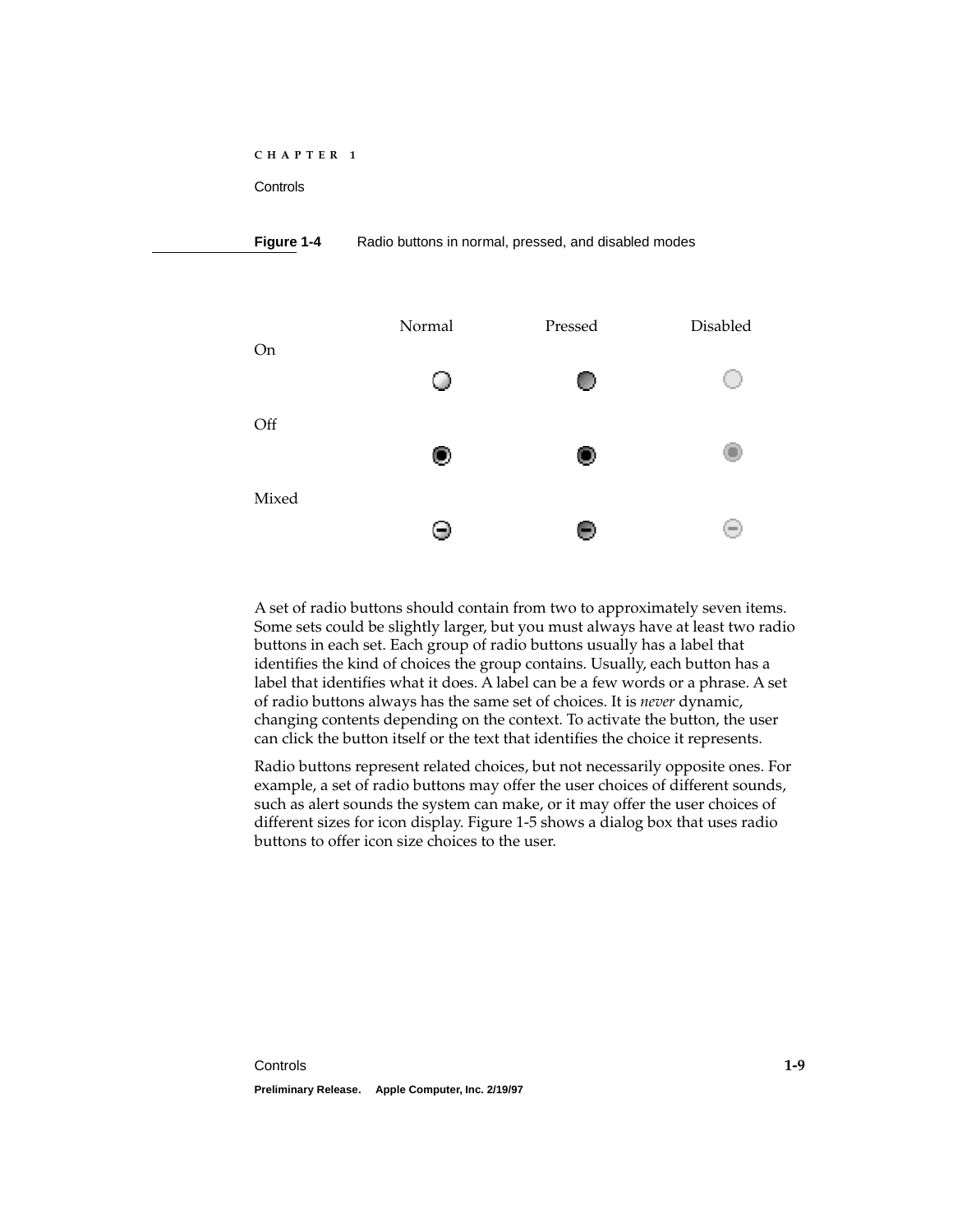<span id="page-11-0"></span>**Figure 1-5** Radio buttons for selecting the icon size

| <b>List View Options</b>      |                      |
|-------------------------------|----------------------|
| $\hat{ }$ DREW<br>For         |                      |
| $\boxdot$ Use relative date   | <b>Show Columns:</b> |
| $\Box$ Calculate folder sizes | ☑ Date Modified      |
|                               | $\Box$ Date Created  |
| <b>Icon Size:</b>             | ⊠ Size               |
|                               | ⊠ Kind               |
| œ                             | ∃Label               |
| Ο                             | $\sqsupset$ Comments |
|                               | $\Box$ Version       |
|                               | Cancel<br>0K         |

If more than one group of radio buttons is visible at one time, the groups need to be visually separate from each other. You should design your dialog box to allow enough visual space to clearly delineate multiple sets of radio buttons. Although it does not contain multiple sets of radio buttons, Figure 1-5 follows the concept in using visual space to distinguish sets of radio buttons and checkboxes from one another.

Sometimes it's useful to draw a line around a group of radio buttons to separate it from other elements in a dialog box. For this purpose, you can use the separator line control primitive described in ["Separator Lines" \(page 48\).](#page-49-0)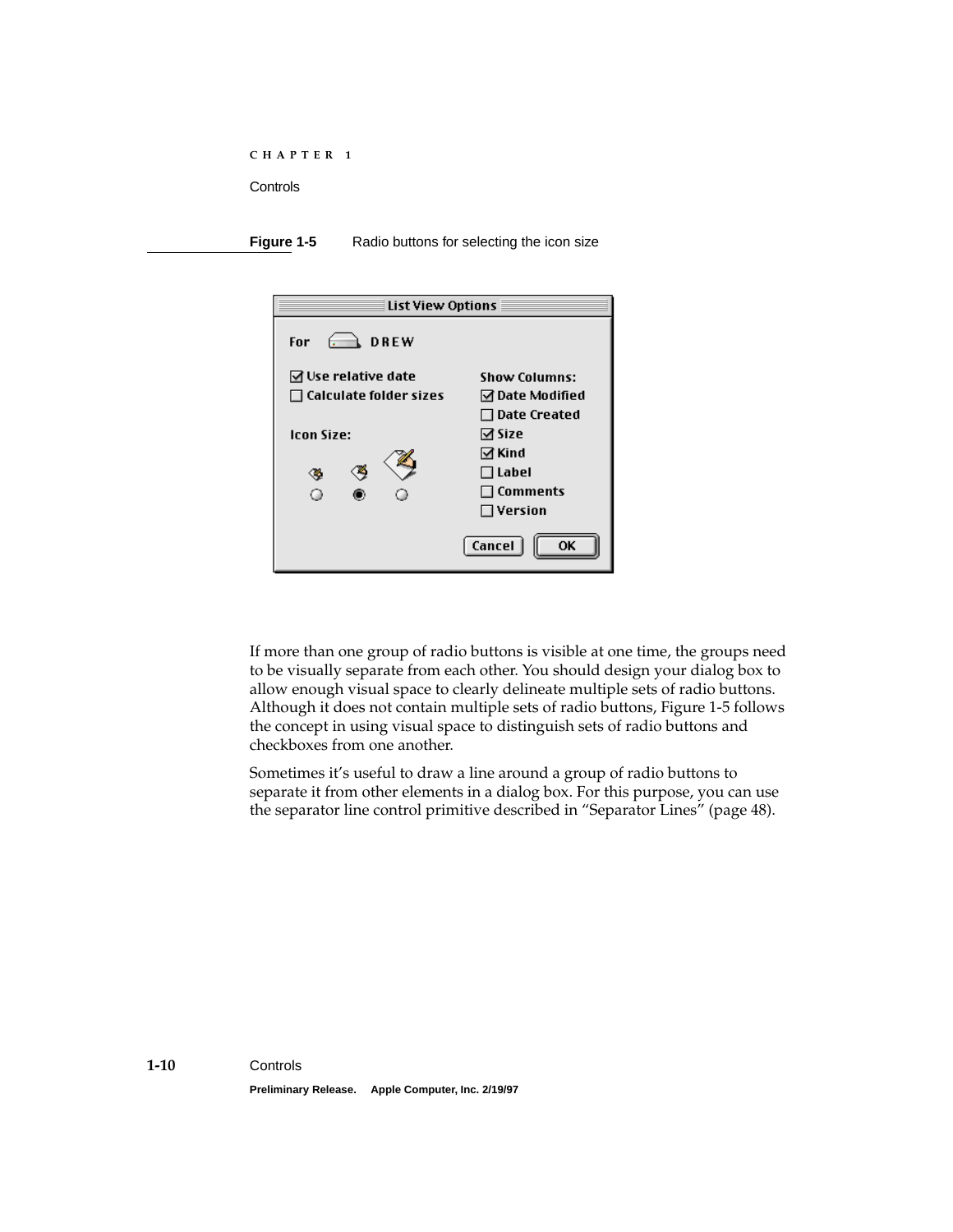<span id="page-12-0"></span>



## Checkboxes

Checkboxes, like radio buttons, provide alternative choices for users. A **checkbox** is a square with a text label next to it. The user clicks the checkbox to select or deselect it. When an option is off, the box is empty. The Mac OS Toolbox look and feel for checkboxes includes two variations for marking the checkbox in its selected state. When an option is on, a checkmark is used to indicate that the checkbox is the selected one. The checkmark is used for all cases in which it is culturally acceptable. The classic checkmark is used instead of the new, standard Mac OS Toolbox one for those cultural regions in which the new one holds connotation different from its intended use for the checkbox control. [Figure 1-7](#page-13-0) includes both of these checkmarks. [Figure 1-7](#page-13-0) illustrates how checkboxes look in their normal, pressed, and disabled modes for their on, off, and mixed states. It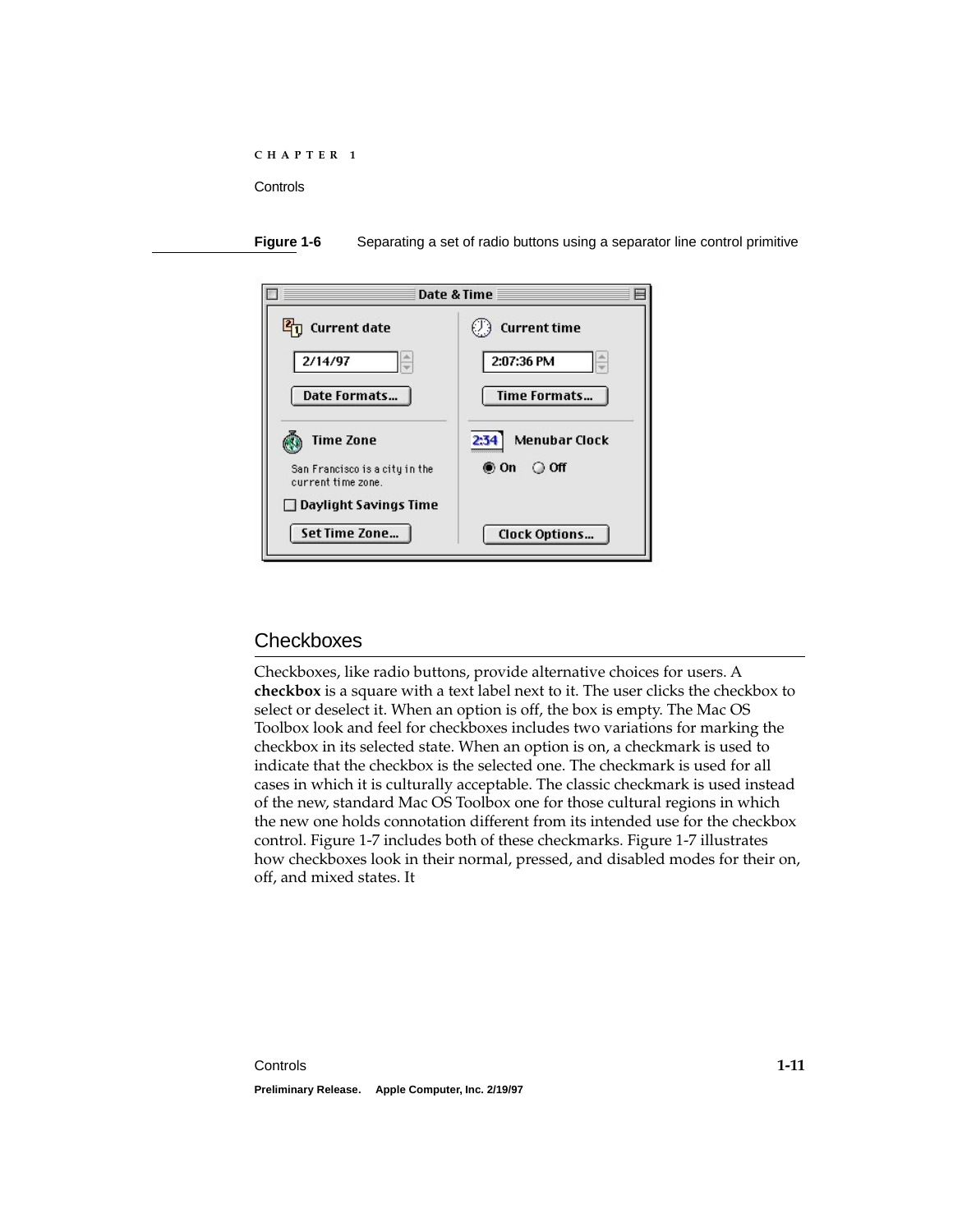<span id="page-13-0"></span>**Controls** 

#### **Figure 1-7** Checkboxes in normal, pressed, and disabled modes



Checkmarks act like toggle switches, meaning that the setting for each checkbox is either off or on. Checkboxes are independent of each other, even when they offer related options. Use checkboxes to indicate one or more options that must be either off or on. Any number of checkboxes can be on or off at the same time. [Figure 1-8](#page-14-0) shows a set of checkboxes with three checkboxes selected to specify the kind of information to be displayed.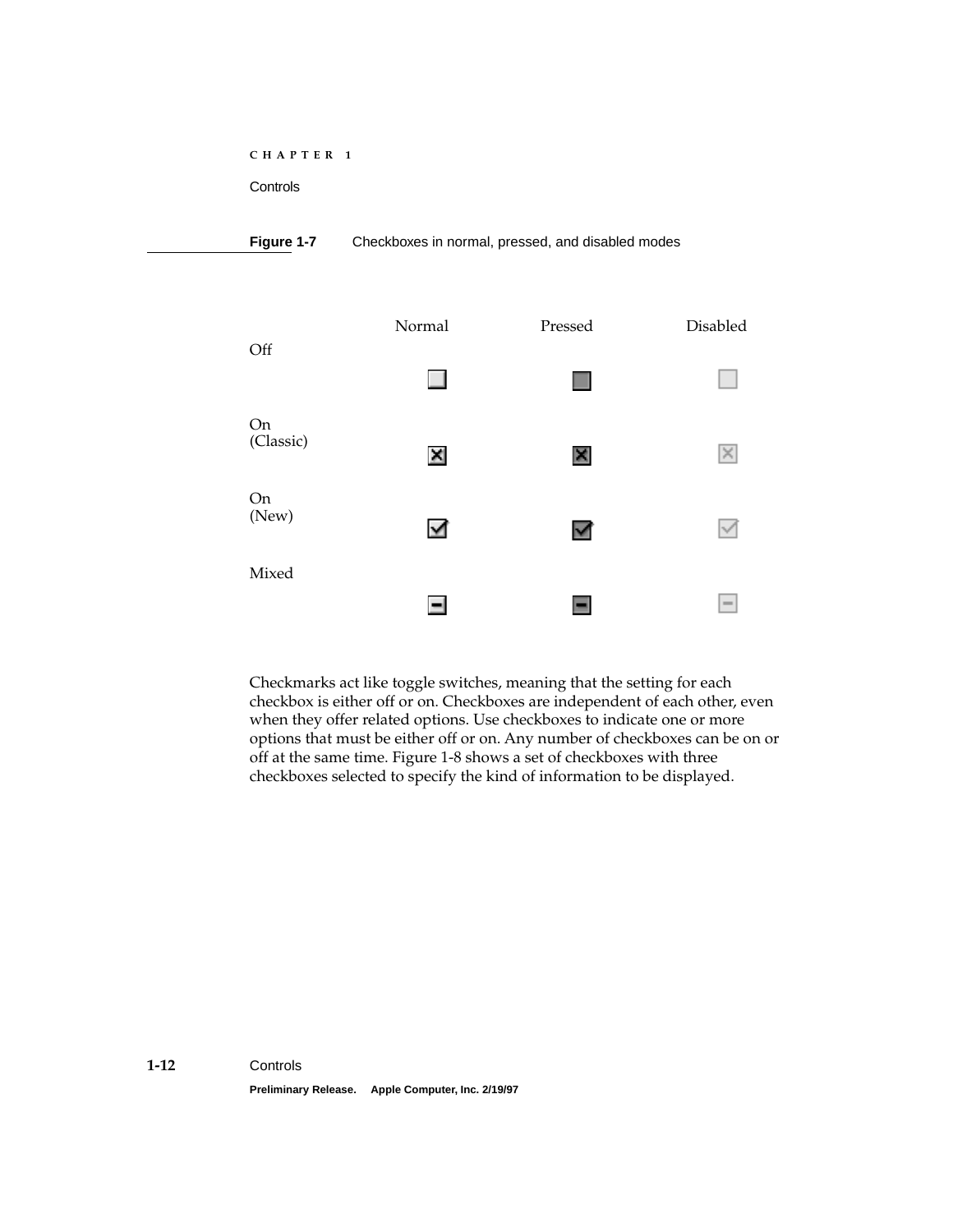<span id="page-14-0"></span>

| C H A P T E R |  |
|---------------|--|
|---------------|--|

**Figure 1-8** A set of checkboxes with multiple concurrent selections

| <b>List View Options</b>                                     |                                         |
|--------------------------------------------------------------|-----------------------------------------|
| DREW<br>For                                                  |                                         |
| $\boxdot$ Use relative date<br>$\Box$ Calculate folder sizes | <b>Show Columns:</b><br>☑ Date Modified |
| <b>Icon Size:</b>                                            | $\Box$ Date Created<br>⊠ Size<br>⊠ Kind |
|                                                              | $\Box$ Label<br>$\Box$ Comments         |
|                                                              | $\Box$ Version                          |
|                                                              | Cancel<br>OΚ                            |

You can have one checkbox or as many as you need. It's a good idea to group sets of checkboxes that are related and to separate the groups from other groups of checkboxes and radio buttons. For example, [Figure 1-9](#page-15-0) shows an application's Preferences control panel that contains a set of checkboxes isolated from a set of radio buttons using a separator line. See ["Separator](#page-49-0)  [Lines"\(page 48\)](#page-49-0) for more information. Note that this preliminary figure does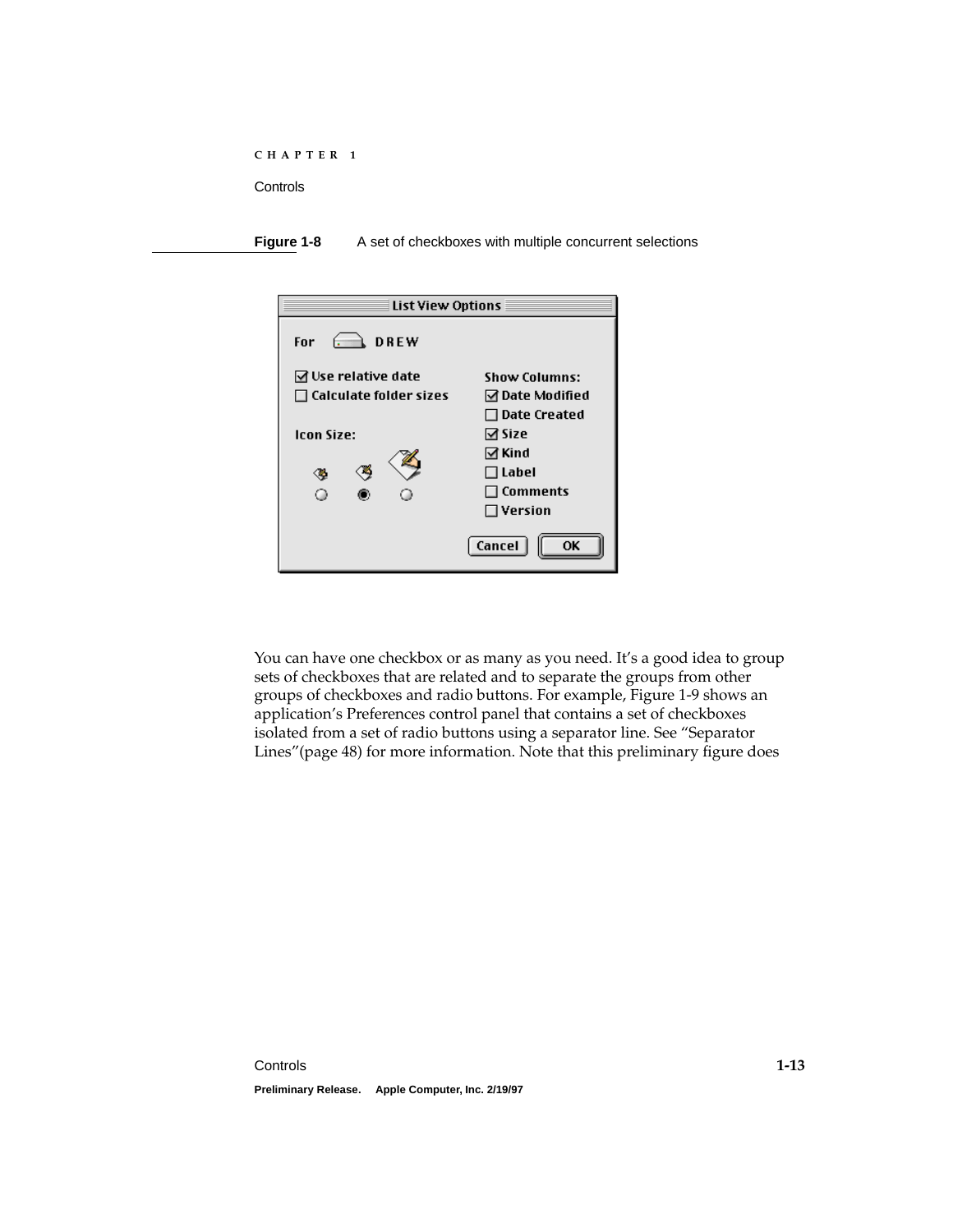<span id="page-15-0"></span>not show the grayscale background that is standard for the new Mac OS Toolbox.

**Figure 1-9** Checkboxes isolated using a separator line

|                      |                | <b>Preferences</b>                                                                             |
|----------------------|----------------|------------------------------------------------------------------------------------------------|
|                      | Text           |                                                                                                |
| General              | General        | Smart Quotes ('',"")<br>Show Invisibles<br>Fractional Character Widths<br><b>Word Services</b> |
| Text                 | Date<br>Format | ● 11/29/94<br>Nov 29, 1994                                                                     |
| ે≈⊯<br>∞<br>Graphics |                | ) November 29, 1994<br>Tue , Nov 29 , 1994<br>Tuesday , November 29, 1994                      |
|                      |                | Cancel<br>Make Default<br>0K                                                                   |

Each checkbox has a label. It can be very difficult to label the option in an unambiguous way. The label should imply two clearly opposite states. For example, a dialog box for opening files could include a checkbox labeled Read-Only that provides the option to open a file in a read-only format. The clearly opposite state, when the option is off, is to open files that the user can read *and* write (or make changes to). [Figure 1-10](#page-16-0) shows a dialog box with a checkbox that, when selected, sets the system clock to adjust for daylight savings time.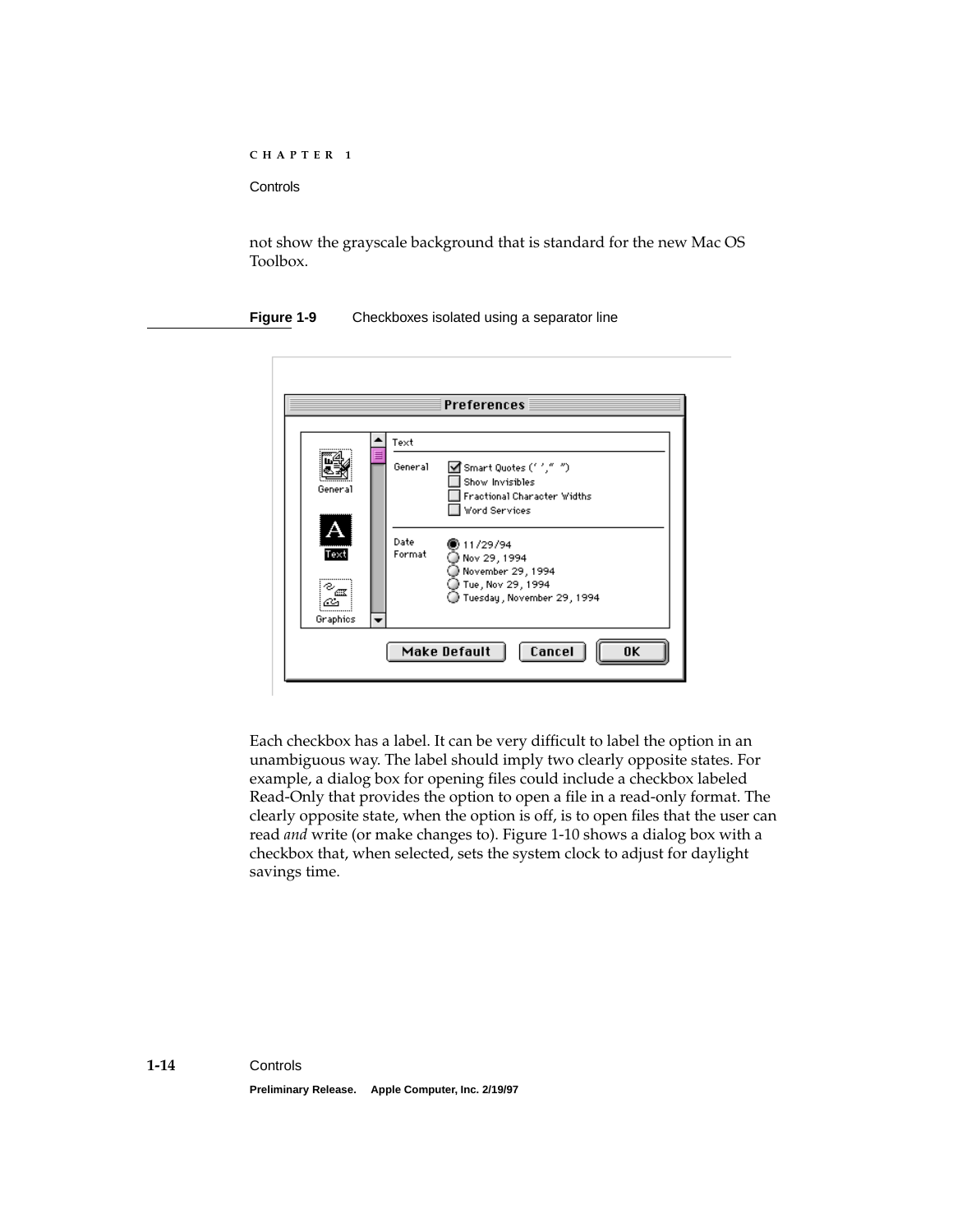<span id="page-16-0"></span>



If you can't find a label for the checkbox that clearly implies its opposite state, you might be better off using radio buttons. With radio buttons, you can use two labels, thereby clarifying the states. It's sometimes tempting to use a checkbox because one item takes up less space than two. However, the resulting item may be ambiguous and thus difficult for your users to understand.

When you use one checkbox to provide two options, it makes the user think explicitly about what the significance of the option is. The user must click the checkbox or its label text to enable the option. In this way, you can emphasize the visible choice.

## Popup Buttons

A popup button is a single control that is depicted as a button with two distinct parts. Even though the button is one control, the user can click each part separately. The left side of the button contains the label whose text identifies the currently selected menu item, or value. The right side of the button depicts a downward-pointing triangle. The representation of the button as if it were two parts indicates to the user that both the label and triangle are selectable.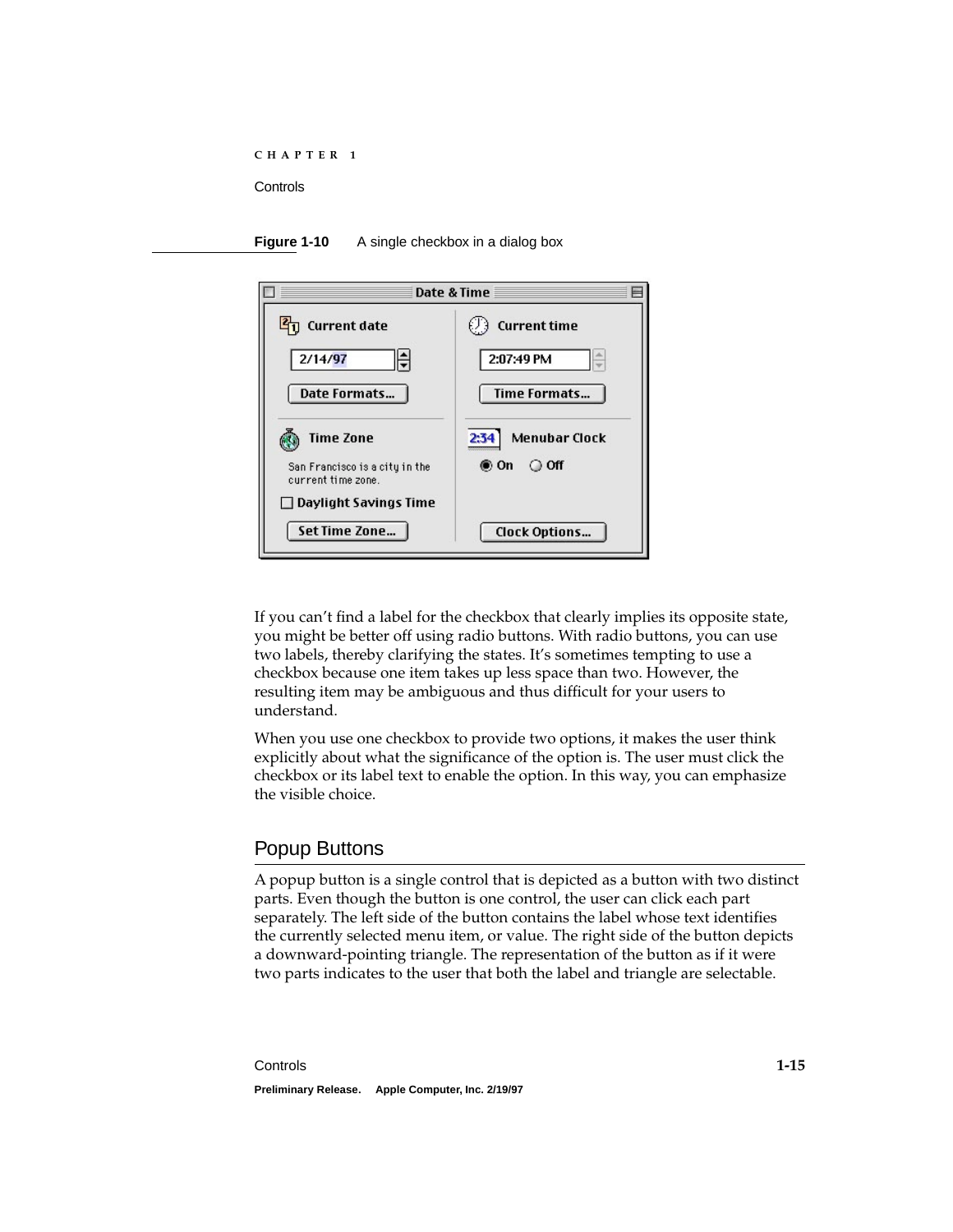When the user presses down on the mouse button with the pointer over the popup button, a menu of choices is displayed directly below the popup button. The open menu of choices includes the value that currently appears in the popup button. A checkmark appears next to this value in the open menu. For complete information about the popup button, see "Menus" (page 46). Figure 1-11 shows two popup buttons in their normal states.

**Figure 1-11** Popup buttons in their normal state

| Select the month and year            |  |
|--------------------------------------|--|
| for sales forecast<br>Month: January |  |
| 1908<br>Year:                        |  |
|                                      |  |
| Cancel<br>ΠK                         |  |
|                                      |  |

**Preliminary Release. Apple Computer, Inc. 2/19/97**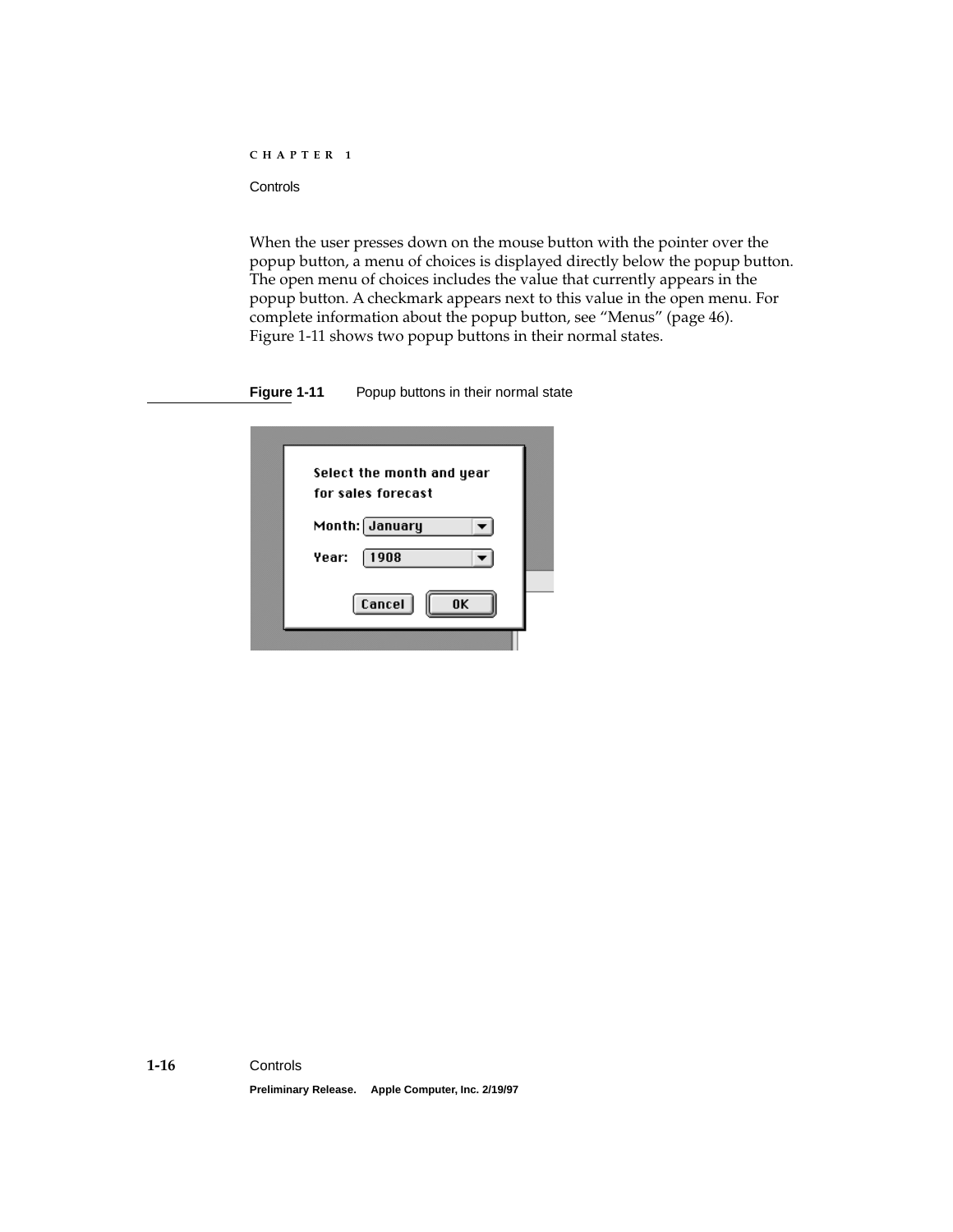<span id="page-18-0"></span>Figure 1-12 shows the Month popup button with the menu displayed after the user has clicked on either selectable portion of the button.

**Figure 1-12** A popup button with its menu displayed

|       | Select the month and year<br>for sales forecast                         |  |
|-------|-------------------------------------------------------------------------|--|
| Year: | Month: January<br>√January<br>February<br>March<br>April<br>May<br>June |  |
|       | July<br>August<br>September<br>October<br>November<br>December          |  |

## Bevel Buttons 1

A bevel button is a standard square-shaped button control whose content area can present text, a graphical object such as a picture or an icon, or both. For bevel buttons that contain text, you can specify how the text is justified and aligned. For bevel buttons that contain both text and an image, you can also specify placement of the text in relation to the image. Bevel button text is system-orientation aware, meaning that the text is aligned according to the system orientation. For buttons that contain both text and an image, the image will be correctly placed according to the system orientation if the image and text are on the same horizontal plane.

A bevel button mimics the behavior of other button types. You can attach a menu to a bevel button, in which case the bevel button takes on the behavior of a popup button. The popup bevel button supports both standard and sticky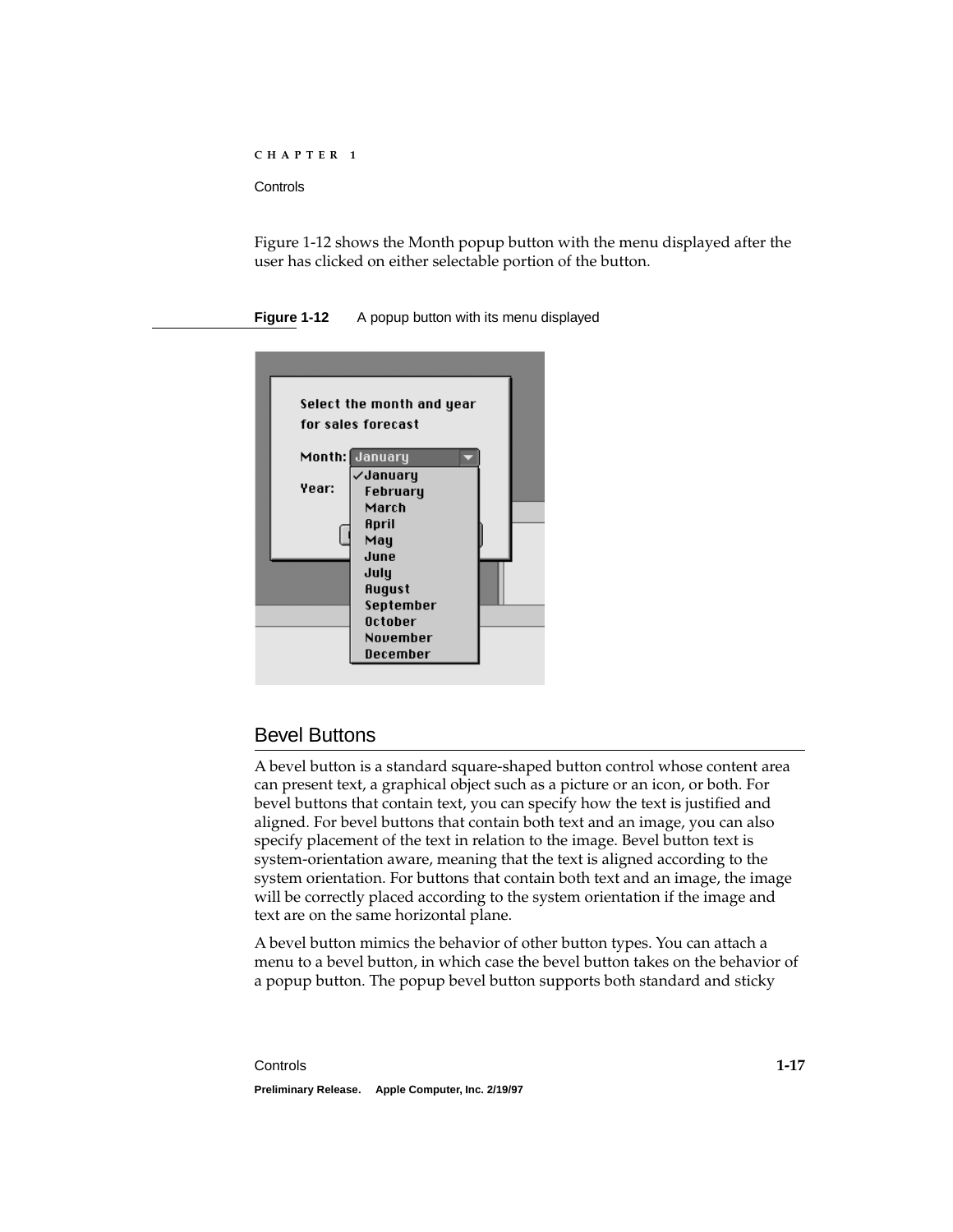<span id="page-19-0"></span>**Controls** 

menu behavior. A bevel button can behave like a standard push button; in this case, the button pops back up after the user clicks on it. Bevel buttons can also behave in sets as radio buttons and as checkboxes.

You can choose from among three sizes of bevels——small, normal, and large for any size button you create. The button is outlined with a bevel. The small bevel is two pixels wide; the normal bevel is three pixels wide; and the large bevel is four pixels wide. Figure 1-13 shows examples of these bevels.

**Figure 1-13** Small, normal, and large bevel buttons



Regardless of its size, a bevel button is characterized by seven states, depicted in Figure 1-14:

**Figure 1-14** Bevel button states

Off



Pressed, was off



On

| $\mathcal{L}^{\text{max}}_{\text{max}}$ and $\mathcal{L}^{\text{max}}_{\text{max}}$ and $\mathcal{L}^{\text{max}}_{\text{max}}$ |
|---------------------------------------------------------------------------------------------------------------------------------|
|---------------------------------------------------------------------------------------------------------------------------------|

**1-18** Controls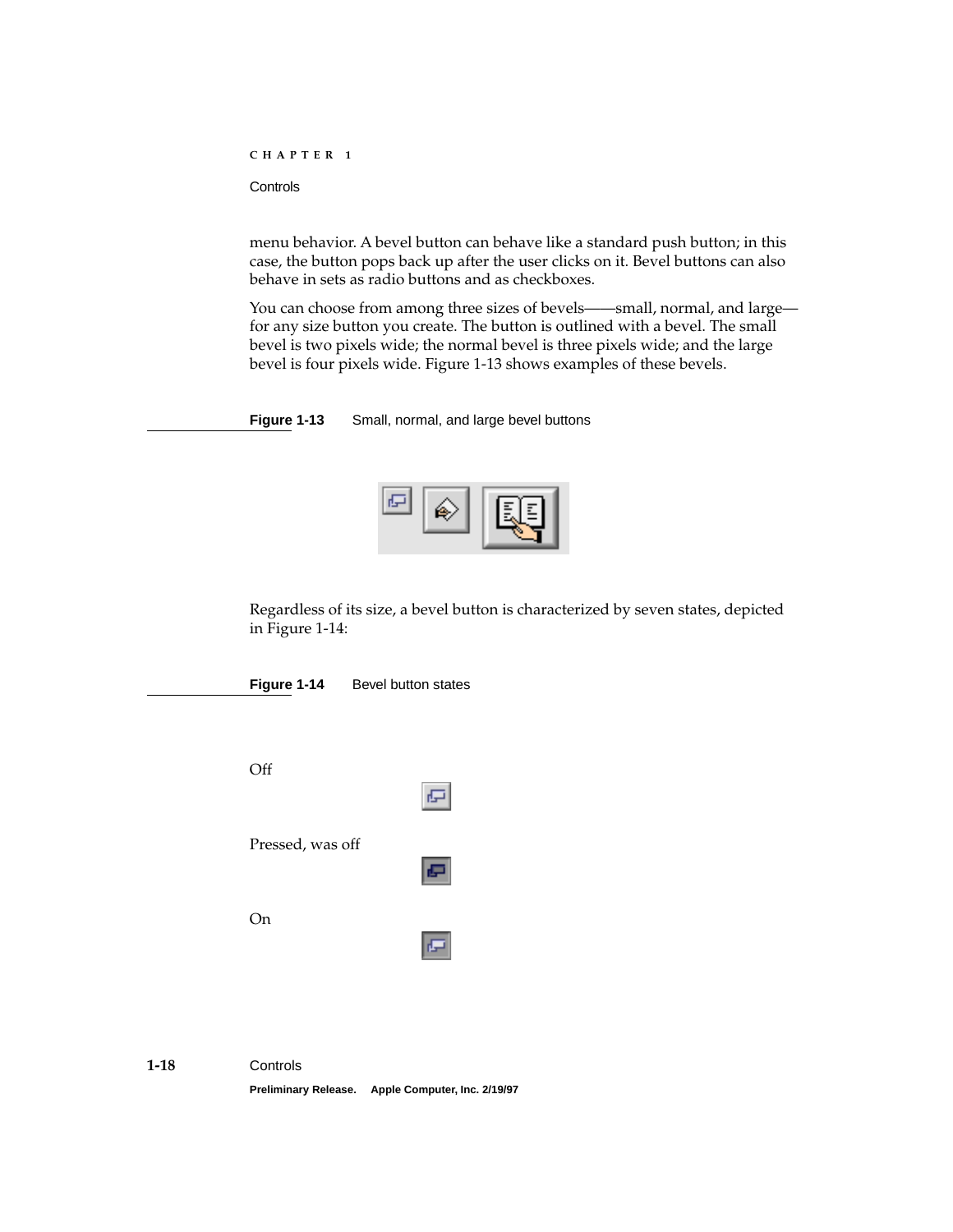<span id="page-20-0"></span>

| CHAPTER<br>$\blacksquare$<br>Controls |      |
|---------------------------------------|------|
| Pressed, was on                       | ē    |
| Mixed                                 | 同    |
| Disabled, off                         | rla- |
| Disabled, on                          |      |

To understand the mixed state, assume that a set of bevel buttons is used as part of a word processing application to allow the user to apply style to selected ranges of text. The set includes bevel buttons for boldfacing, italicizing, and underling text. The mixed state occurs when the selected range of text includes some characters that are boldfaced and some characters that are italicized.

#### Bevel Buttons as Push Buttons 1

A bevel button can be used as a push button, in which case it takes on a push button's behavior while retaining the bevel button appearance. Depending on your requirements, you can use any number of bevel buttons serving as push buttons in your dialog box or window, just as you can use any number of standard push buttons together. Figure 1-15 shows two bevel buttons

**Figure 1-15** A pair of bevel buttons used as push buttons

|--|--|--|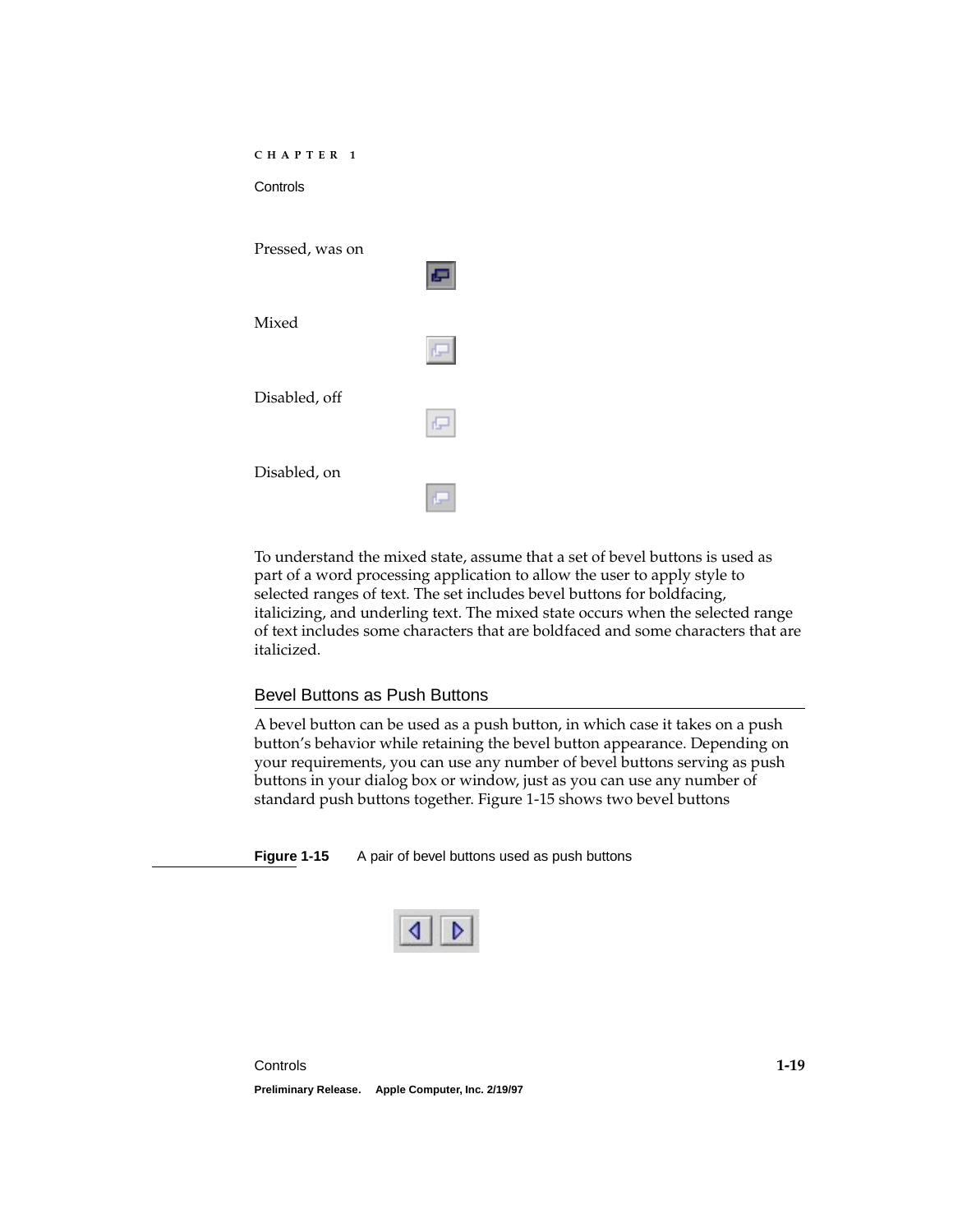<span id="page-21-0"></span>**Controls** 

When the user clicks a bevel button that behaves as a push button, it initiates the action the button represents. Visually, the button returns to its off state. If the user rolls the cursor off the button at any time while holding down the mouse button, the bevel button reverts to its up state.

Bevel buttons used as push buttons have the same behavior as standard bevel buttons, which is described in"Push Button Behavior" (page 6).

#### Bevel Buttons as Radio Buttons 1

A bevel button can be used as a radio button, in which case it takes on a radio button's behavior while retaining the bevel button appearance. The user can toggle the button on and off: one click turns the button on, another turns it off. Bevel buttons acting as radio buttons are used in sets, just as standard radio buttons are. For example, you might want to use a set of them to provide a text justification tool in a tool bar. For a bevel button used as a radio button, only one button is effective at any given time. The behavior for standard radio buttons, described in ["Radio Buttons"](#page-9-0) [\(page 4\),](#page-5-0) applies to radio bevel buttons. Figure 1-16 shows a group of bevel buttons serving as radio buttons.

**Figure 1-16** A set of bevel buttons used as radio buttons

#### Bevel Buttons as Checkboxes 1

A bevel button can be used as a checkbox, in which case it takes on the checkboxes behavior, described in ["Checkboxes"](#page-12-0) [\(page 11\)](#page-12-0), while retaining the bevel button appearance. The user can toggle the button on and off: one click turns the button on, another turns it off. You can use checkbox bevel buttons singly or in sets. For example, you could use a set of checkbox bevel buttons as a text styling tool in a toolbar.

Unlike radio buttons, any of the checkbox bevel buttons in a set can be switched on at any time while others are also on. Their actions are not mutually exclusive. After a mouse up occurs—that is, after the user releases the mouse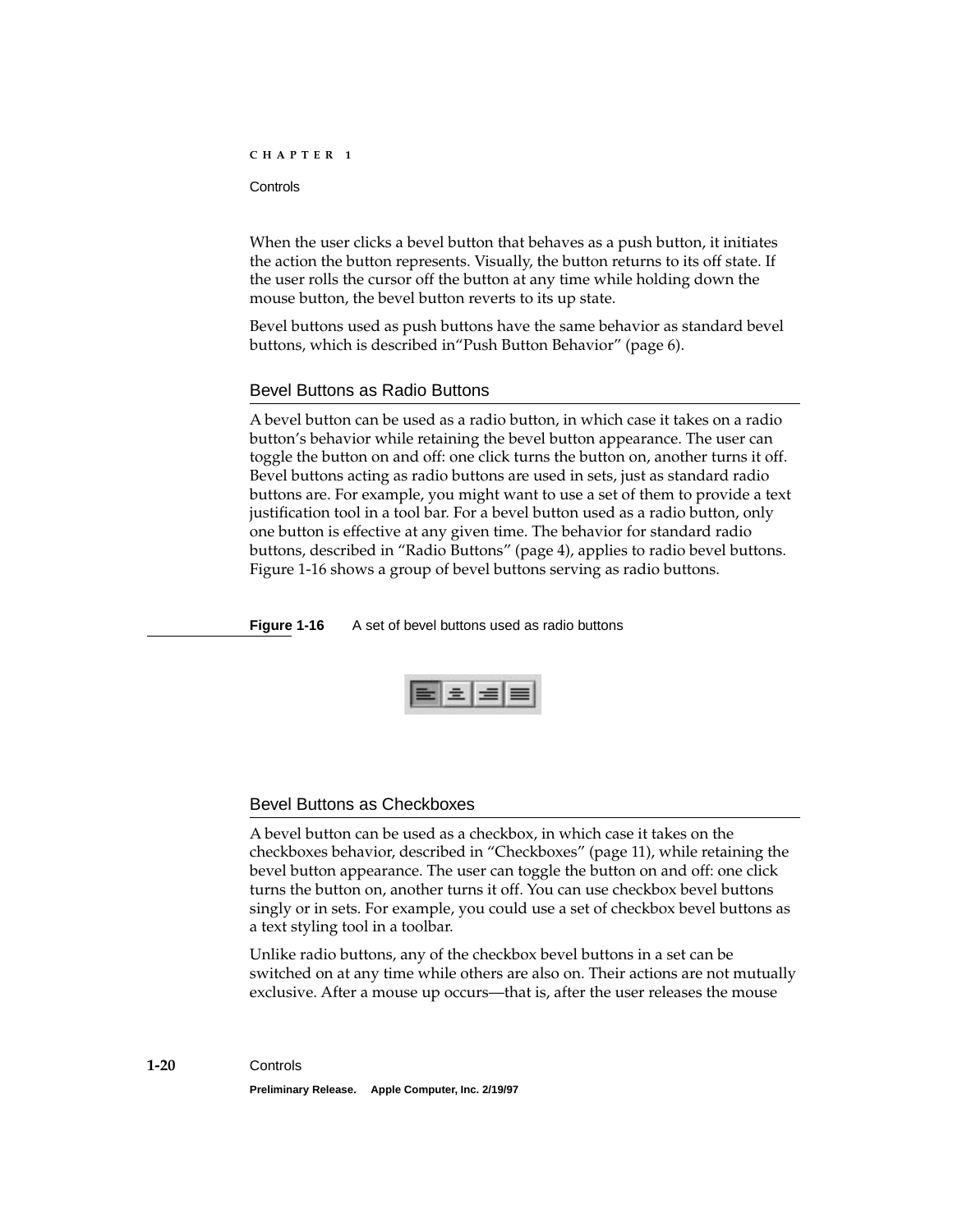<span id="page-22-0"></span>button—the button changes from the pressed state to the on state. See ["Bevel](#page-18-0)  [Buttons" \(page 17\)](#page-18-0) and [Figure 1-14](#page-19-0) [\(page 18\)](#page-19-0) for bevel button states. Figure 1-17 shows a group of bevel buttons used as checkboxes in a text styling tool. The buttons labeled B for boldface and U for underline are depressed in the on state because the selected range of text contains both boldfaced and italicized characters.

**Figure 1-17** A set of bevel buttons used as checkboxes

### Bevel Buttons as Popup Buttons 1

A bevel button can be used as a popup button. A popup bevel button has a double set of behaviors. In one case, it behaves just like a standard popup button. For example, the user clicks on the bevel button while holding down the mouse button to display a popup menu directly below or to the right of the button. The popup button menu itself can exhibit two behaviors: standard or sticky menu. The menu behavior depends on how long the user holds down the mouse button. In its capacity as a standard menu, the menu closes immediately after the user releases the mouse button. In its capacity as a sticky menu, after the user clicks on the button, the menu remains displayed— this behavior is useful for tool palettes. Figure 1-18 shows a popup bevel button that serves only as a popup.

**Figure 1-18** A popup bevel button used only as a popup

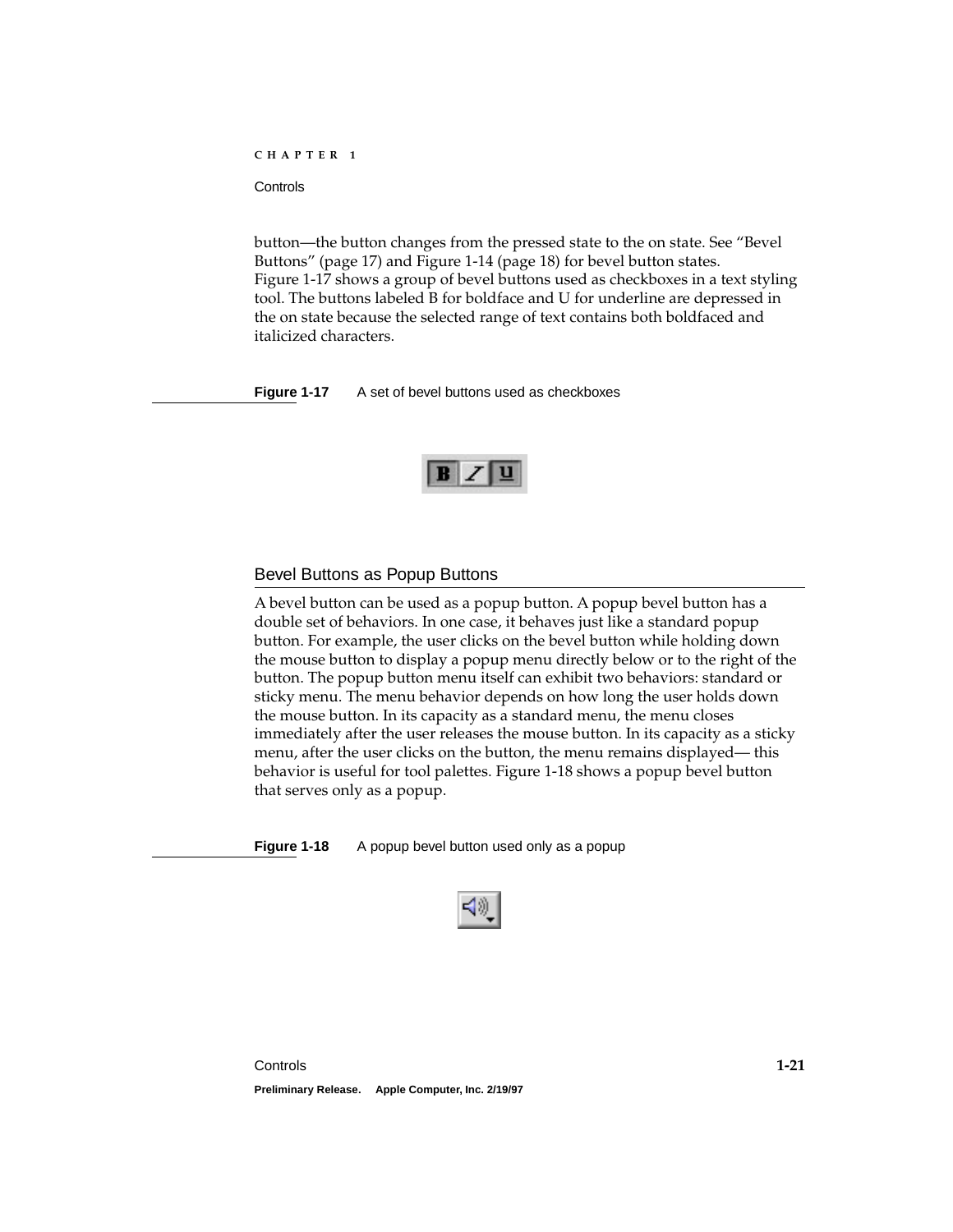**Controls** 

Figure 1-19 shows an example of a popup bevel button that can not only display a popup menu, but also maintain its selected state when the user releases the mouse button.

**Figure 1-19** A popup bevel button



In the other case for a popup bevel button, the standard popup button behavior is effective, but so also is some of the behavior of radio buttons and checkbox buttons. For example, to simply turn on the function represented by the button, the user clicks once on the bevel button while releasing the mouse button. This initiates the function without displaying the popup menu. The standard behavior occurs if the user clicks on the bevel button while holding down the mouse button—a popup menu is displayed.

**Figure 1-20** A popup bevel button

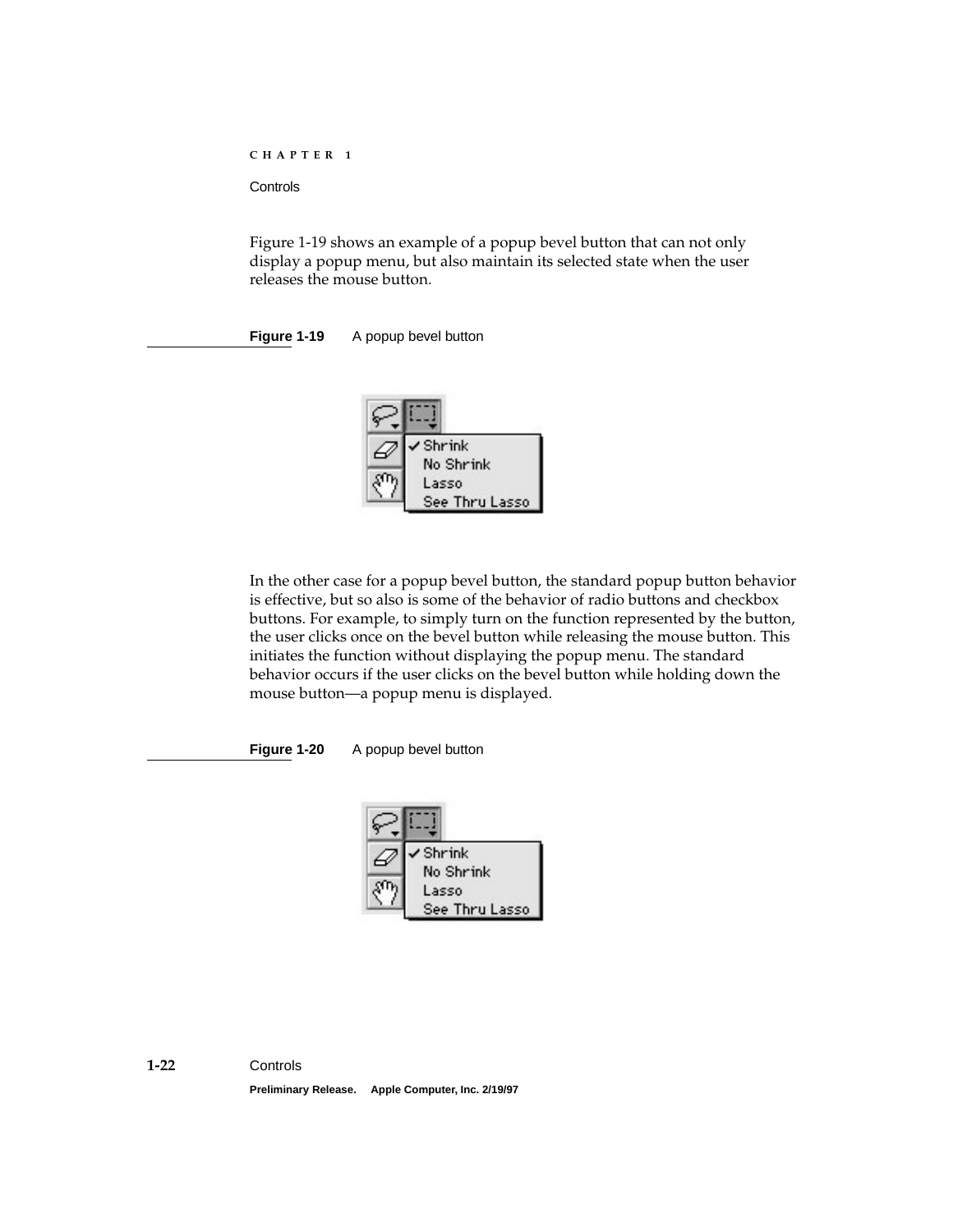#### <span id="page-24-0"></span>**Controls**

When you use the Mac OS Toolbox to create a popup bevel button, you can specify that it contain either small or large arrows. Figure 1-21 shows both sets.

**Figure 1-21** Small and large arrows for popup bevel buttons

## Button Names 1

Whenever possible, name a push button or a radio button with a verb that describes the action the button performs. Try to limit button names to one word. In any case, you should never use more than three words for a button name. Use the caps/lowercase style of capitalization for button names. In general, this means that you capitalize the first letter of every word except articles *(a, an, the)*, coordinating conjunctions (for example, *and, or*), and prepositions of three or fewer letters. You also capitalize the first letter of the first and last words of the name. Because button names should seldom be more than two words, almost all words in button names should be capitalized. The specific rules for this type of capitalization appear in detail in the *Apple Publications Style Guide*.

Button names usually appear in the large system font. If a button is not available, it appears in its disabled state. On a black-and-white monitor, a disabled button and its name are dithered to 50 percent gray. On color systems, disabled items appear in true gray.

Buttons usually cause instant actions, described by the name of the button. Occasionally they require more information before enacting an effect. If a button displays another dialog box, use the ellipsis character in the button name to indicate this to the user. (Do not include the ellipsis character if the dialog box appears only to ask users to confirm their actions.) The most appropriate situation for a second dialog box to appear would be when a modeless dialog box needed additional information on a limited basis to complete an action. See the section "Stacking Modal Dialog Boxes" (page 137) in "Dialog Boxes" for a discussion of the dangers of dialog boxes that generate more dialog boxes.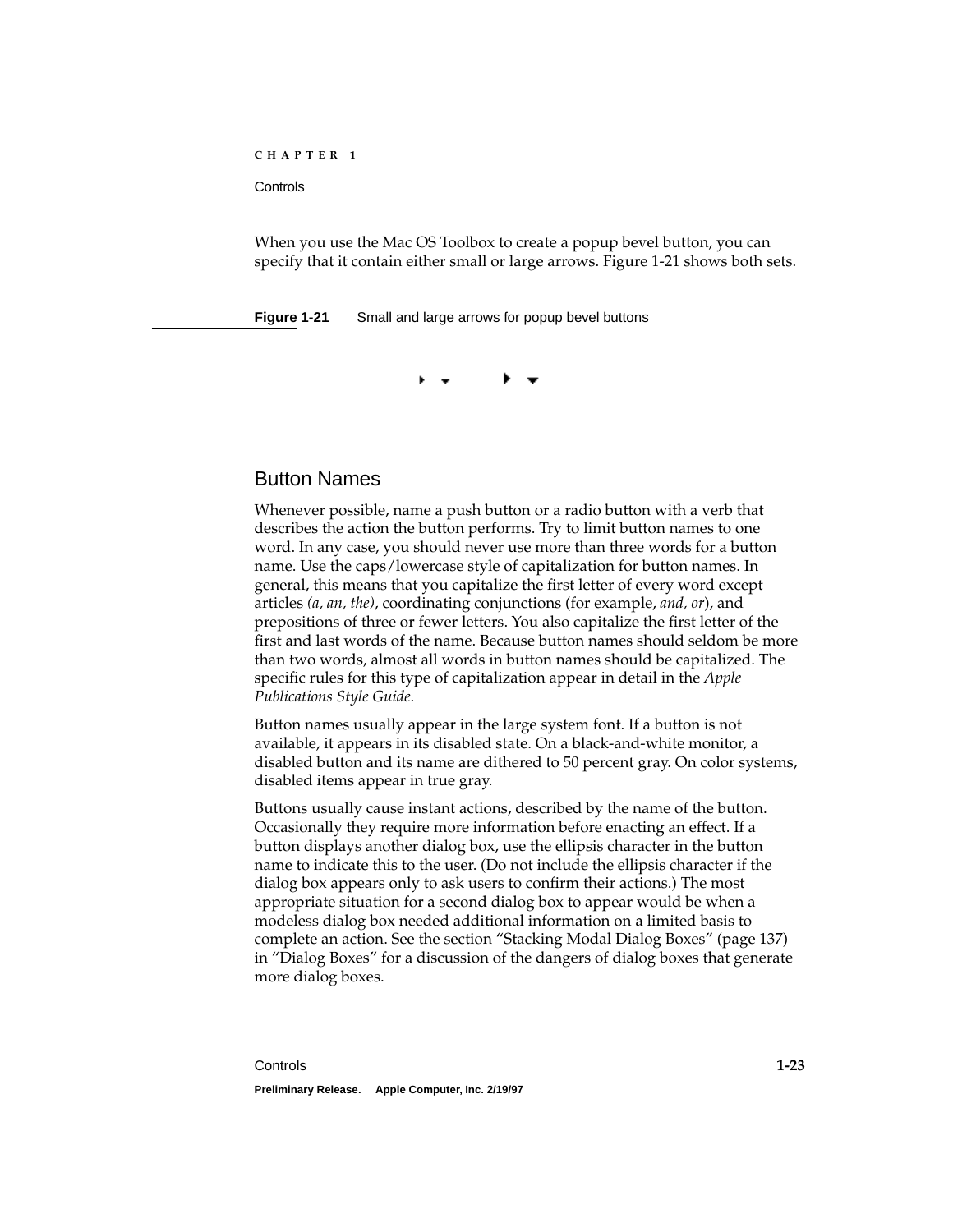A user typically reads the text in a dialog box until it becomes familiar and then relies on visual cues, such as button names or positions, to respond. Names such as Save, Quit, and Erase Disk allow users to identify and click the correct button quickly. These words are often more clear and precise than names such as OK, Yes, and No. If the action can't be condensed into a word or two, OK and Cancel or Yes and No may serve the purpose. If you use these generic words, be sure to phrase the wording in the dialog box so that the action the button initiates is clear. Figure 1-22 shows a dialog box with appropriate OK and Cancel buttons.

#### **Figure 1-22** A dialog box with OK and Cancel buttons



Use Cancel for the button that closes the alert box or dialog box and returns the application to the state it was in before the alert box or dialog box appeared. Cancel means "dismiss the operation I started, with no side effects." It does not mean "I've read this dialog box" or "stop what's going on regardless."

Ideally, you should never put your users in a situation in which they can't return to the state that existed before an operation began (and before the dialog box appeared). But if it can't be avoided, use OK or Stop, depending on the situation, instead of Cancel. Sometimes it is more appropriate to use the word Done instead of OK for the name of a button that closes the alert box or dialog box and that accepts any changes made while the dialog box is displayed.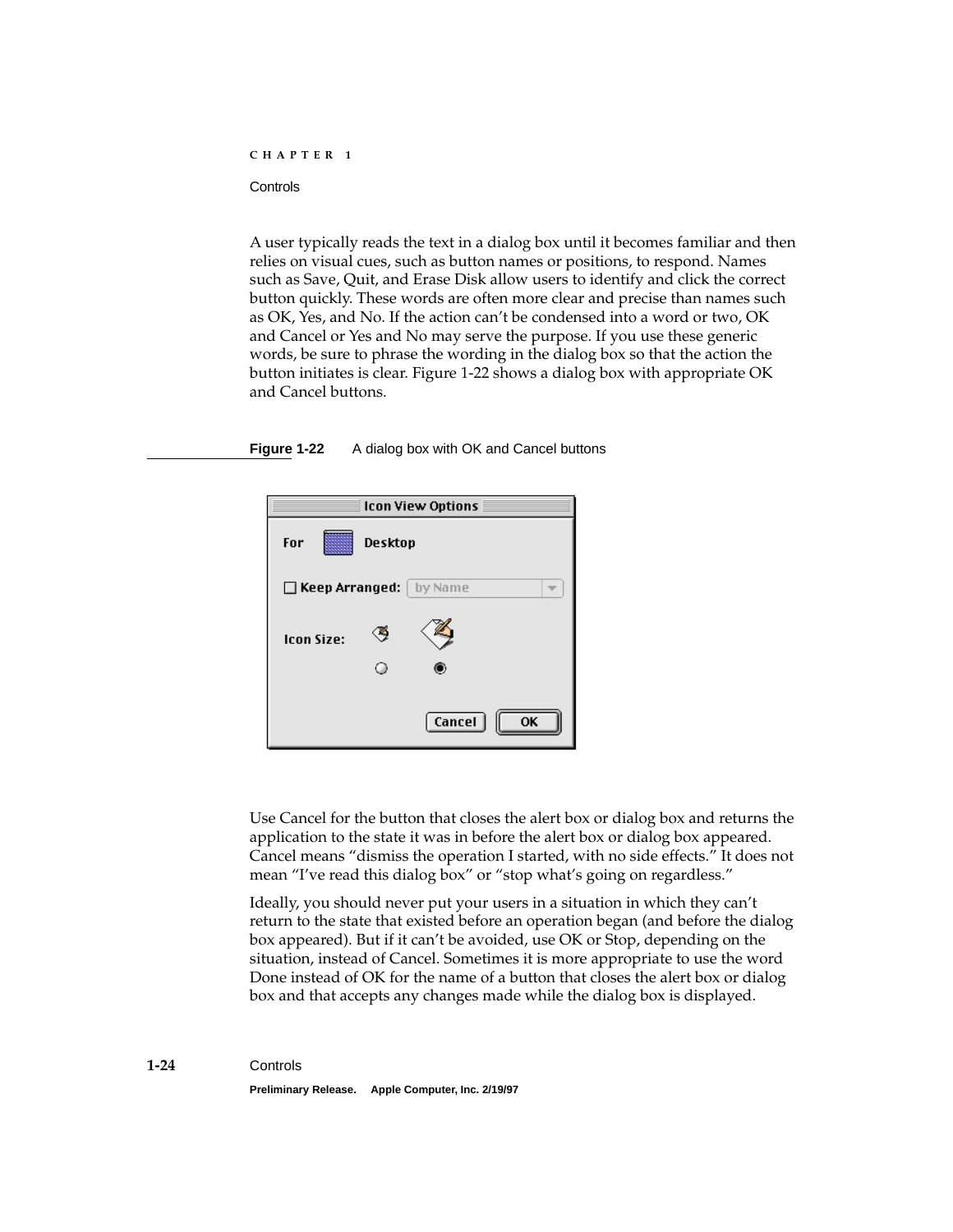Figure 1-23 shows a dialog box that illustrates this guideline. In this dialog box, the user creates, modifies, or deletes fields and then dismisses the dialog box, so the Done button means "I have finished editing fields and want to close the dialog box." Note that this preliminary figure does not show the grayscale background that is standard for the new Mac OS Toolbox.

**Figure 1-23** A dialog box with a Done button instead of an OK button

| <b>Define Database Fields</b>                                                                                               |                                        |
|-----------------------------------------------------------------------------------------------------------------------------|----------------------------------------|
| <b>Field Name</b>                                                                                                           | <b>Field Type</b>                      |
|                                                                                                                             |                                        |
| Field Name phylum                                                                                                           | Field Type   Text $\blacktriangledown$ |
| Create<br>Modify<br>Select Create to make a new field or press Modify to rename or change<br>the type of an existing field. | Delete<br>Options<br>Done              |

This dialog box uses Done because clicking the Done button maintains any changes that were made subsequent to the display of the dialog box. If the button were named OK, the user might confuse it with the Add Field button, which accepts changes but doesn't close the dialog box and therefore allows the user to make other changes. The Done button is most often used in dialog boxes in which the user can define more than one of an item, for example, field names, without closing the dialog box. In these situations it is often unreasonably difficult to return the user to the state that existed before the operation began, so there is no Cancel button.

Use Stop for a button that halts an operation midstream while accepting the possible side effects. Stop may leave the results of a partially complete task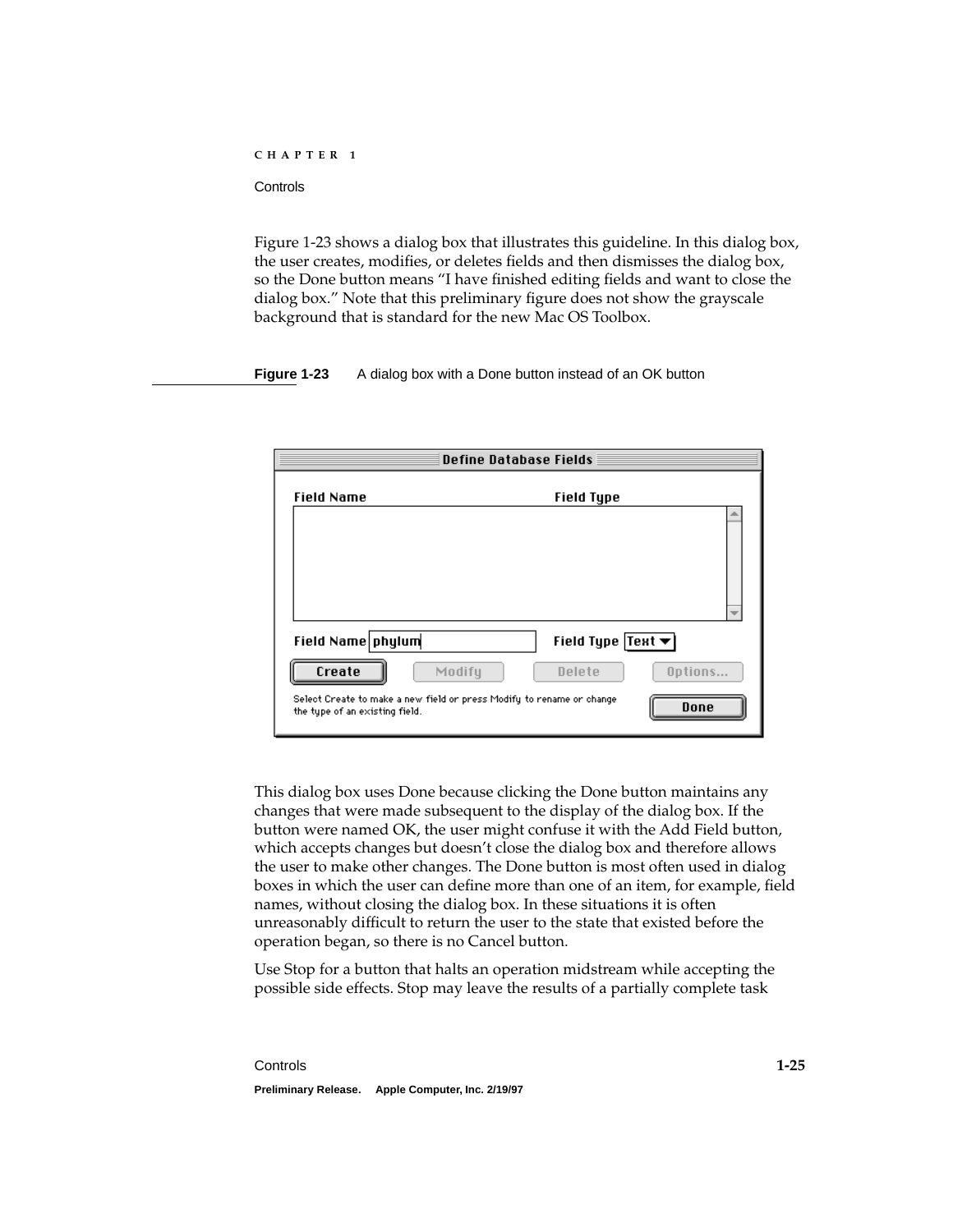intact, whereas Cancel always returns the computer to its previous state. It's appropriate to change the button name in the middle of the operation from Cancel to Stop if you can determine when it's no longer possible to cancel. The dialog box shown in Figure 1-24 uses a Stop button to stop further copying of data without deleting the data that has already been successfully transferred.

**Figure 1-24** A progress indicator that uses a Stop button

| 69   |
|------|
| Stop |
|      |
|      |

In an alert box that requires confirmation, use a word that describes the result of accepting the message in the dialog box. For example, if a dialog box says "Revert to the last saved version of this document?" name the button Revert rather than OK.

A modal dialog box usually cuts the user off from the task. That is, the user can't see the area of the document that changes when choices are made in the dialog box until dismissing the dialog box. Once the area becomes visible because the user dismisses the dialog box, the user sees whether the changes are the desired ones. If the changes aren't appropriate, then the user has to repeat the entire operation. To give better feedback to the user, you need to provide a way for the user to see what the changes will be. Therefore, any selection made in a modal dialog box should immediately update the document contents, or you should provide a sample area in the dialog box that reflects the changes that the user's choices will make. In the case of immediate document updating, the OK button means "accept this change" and the Cancel button means "undo all changes done by this dialog box."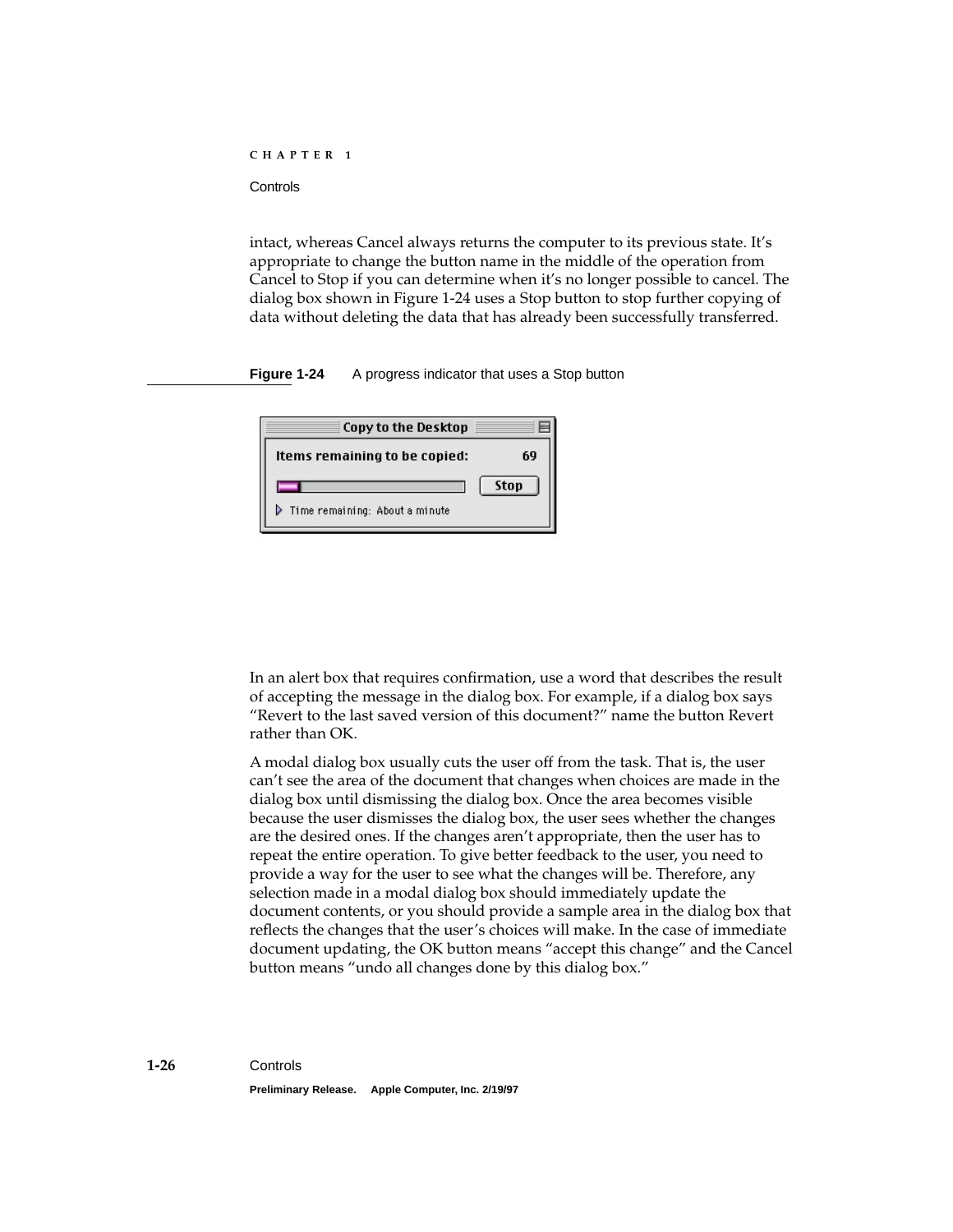<span id="page-28-0"></span>**Controls** 

Some applications use an Apply button to approximate the behavior of immediately updating the document or using a sample area. This method confuses the meaning of OK and Cancel and is not recommended. If you must implement modal dialog boxes with an Apply button, you need to include a Cancel button. When there is an Apply button, the Cancel button undoes the results of the Apply operation and dismisses the dialog box. The OK button dismisses the dialog box and applies the settings made in the dialog box, even if the Apply button wasn't clicked. The user must always be able to undo any actions caused by the dialog box.

## Large Sliders and Tick Marks 1

A **slider** displays the range of values, magnitude, or position of something in the application or system. An indicator notes the current setting. For Tempo, only the large slider is supported.

The large slider is 16 pixels tall, which is a fixed value. You can specify the length of the slider when you create it using the Mac OS Toolbox. The large slider has a slider thumb indicator that can point in any direction or it can be nondirectional. Sliders support live dragging. The user can drag the indicator thumb across a horizontal slider or up and down a vertical one to alter the value of the slider or to change what is displayed. Like scroll bars, sliders drag a ghost image of the indicator along with them. The ghost region is a copy of the indicator region offset by a certain amount based on where the user dragged the indicator. Like scroll bars, sliders support live feedback. Figure 1-25 shows a large slider with a downward pointing indicator shadowed by a ghost indicator.

**Figure 1-25** Large slider and directional indicator

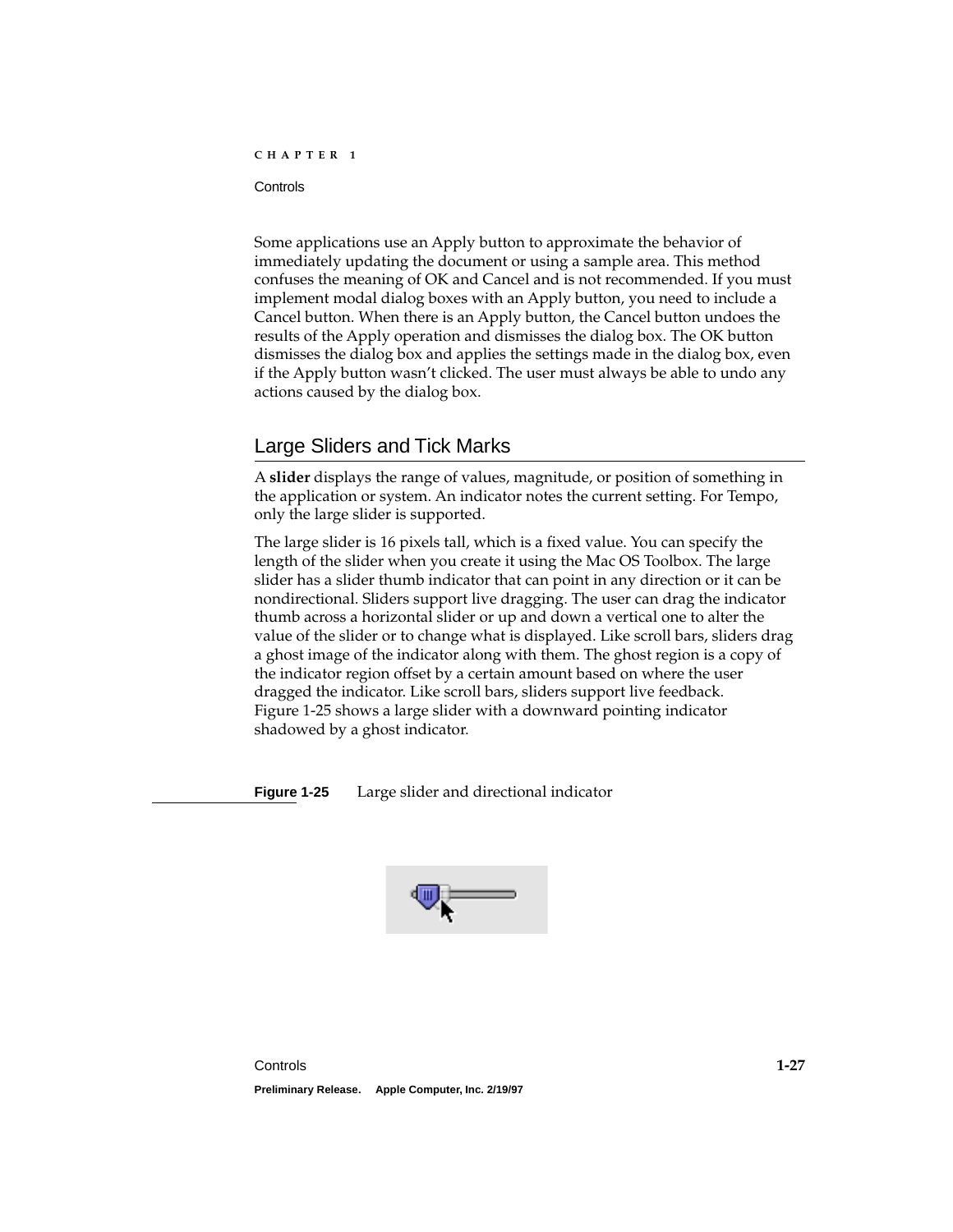Built into the slider control are tick marks that you can use to depict incremental values. Tick marks are optional; you can specify whether or not they should be drawn with the slider. Sliders can be horizontal or vertical. If you use tick marks, they are drawn appropriately for the direction of the slider. Figure 1-26 shows a horizontal slider using vertical tick marks.

**Figure 1-26** A horizontal slider



You can design and implement your own sliders as necessary for your application. When you design your sliders, be sure to include meaningful labels that indicate to users the range and direction of the slider.

Give users clues about the direction in which the indicator moves and how that relates to the control. While tick marks indicate the directions in which the indicator moves—whether up and down or right and left—they do not depict in which direction the value increments. For instance, most people assume that moving an indicator up a vertical slider means increasing the value of the setting. However, this assumption could be clarified easily with graphics or words.

[Figure 1-27](#page-30-0) shows an example of a horizontal slider that uses incremental numbering to indicate an increase as the user moves the indicator to the right. This type of explicit labeling substantially improves the comprehensibility of the graphical interface.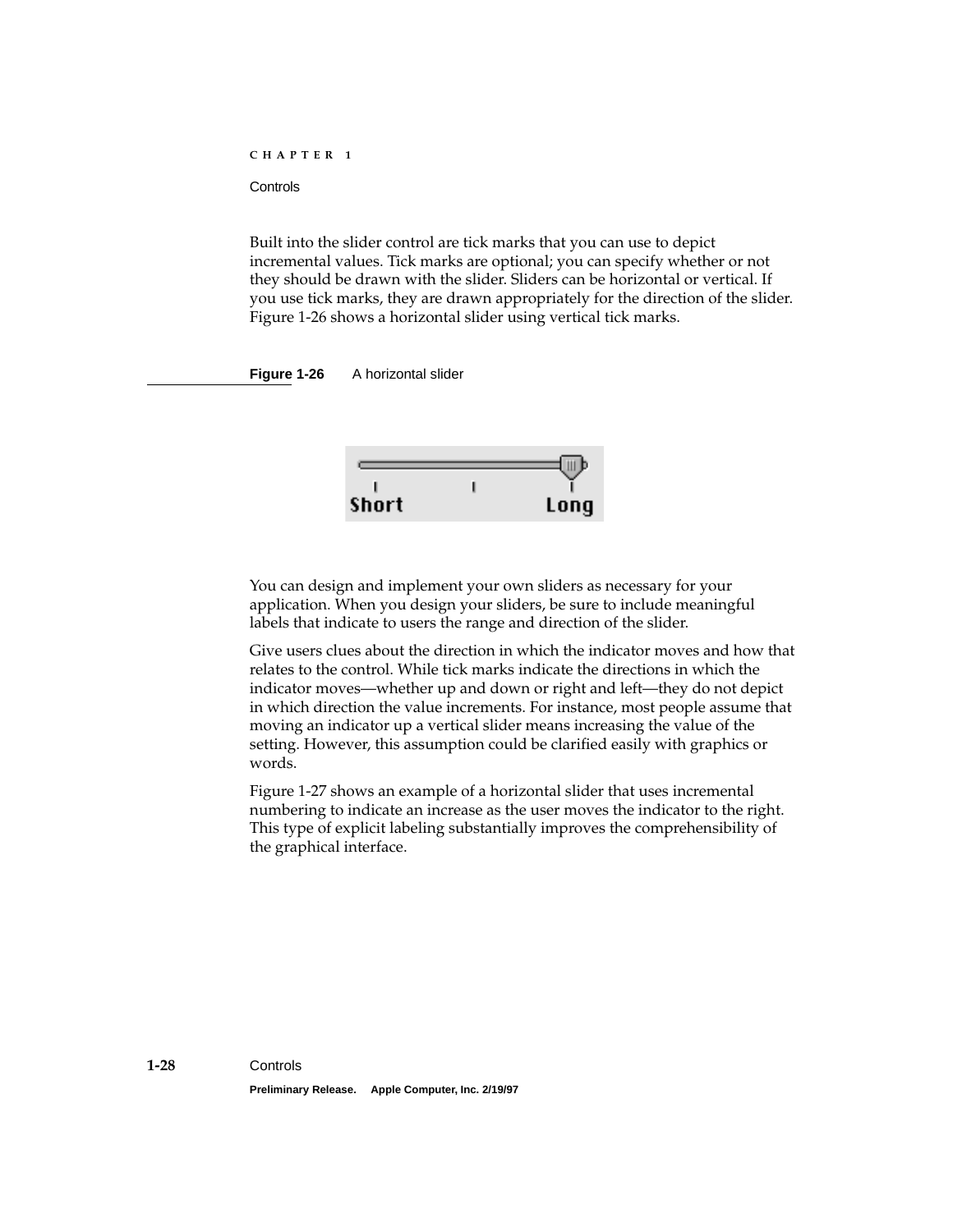<span id="page-30-0"></span>



Make sure that you don't use a scroll bar when you really mean to use a slider. Use scroll bars only for representing the relative position of the visible portion of a document and in scrolling lists. Typically a scroll bar represents the amount of data in a document, and the scroll box represents the relative position of the window over the length of the document. Using a scroll box to change a setting confuses the meaning of the element and makes the interface inconsistent. See "Scroll Bars" (page 115) in "Windows" for details.

## Little Arrows 1

The control consisting of two arrows pointing in opposite directions is commonly called **little arrows.** Little arrows provide the user with a means of increasing or decreasing values in a series.

Figure 1-28 shows an example of little arrows that allow the user to increment or decrement the date.

**Figure 1-28** The little arrows



[Figure 1-29](#page-31-0) shows the little arrows control in its normal state, with the up arrow depressed, with the down arrow depressed, and in its disabled state.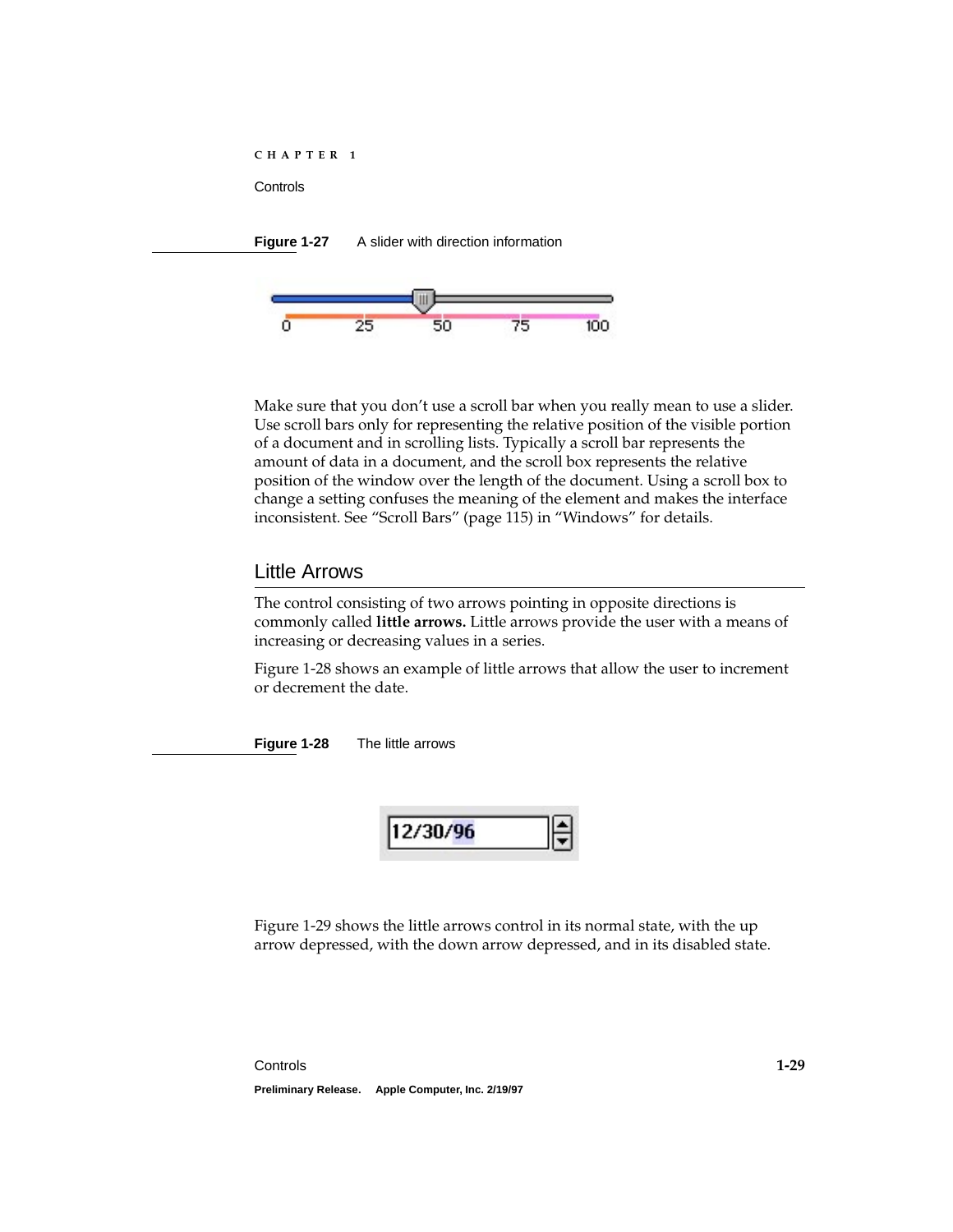<span id="page-31-0"></span>**Figure 1-29** Little arrows control in various states



Traditionally, little arrows have been used in the Mac OS Date and Time control panel. You can use the little arrows control in your own control panels to ensure that they implement the Mac OS Toolbox look and feel.

[Figure 1-30](#page-32-0) shows the little arrows control used for the current date display The little arrows control has a label that specifies the content to which it relates. The numerical or textual value appears in a box, which is often a type-in box so the user can type in a value instead of using the little arrows. When the user clicks one arrow, the value changes by a unit of 1. If the user presses the arrow, the value increases or decreases until the user releases the mouse button. While the user clicks or presses the arrow, it is highlighted to provide feedback to the user. The unit of change depends on the content. For example, if the content area displays years, the increment is one year at a time, as shown in [Figure 1-30](#page-32-0).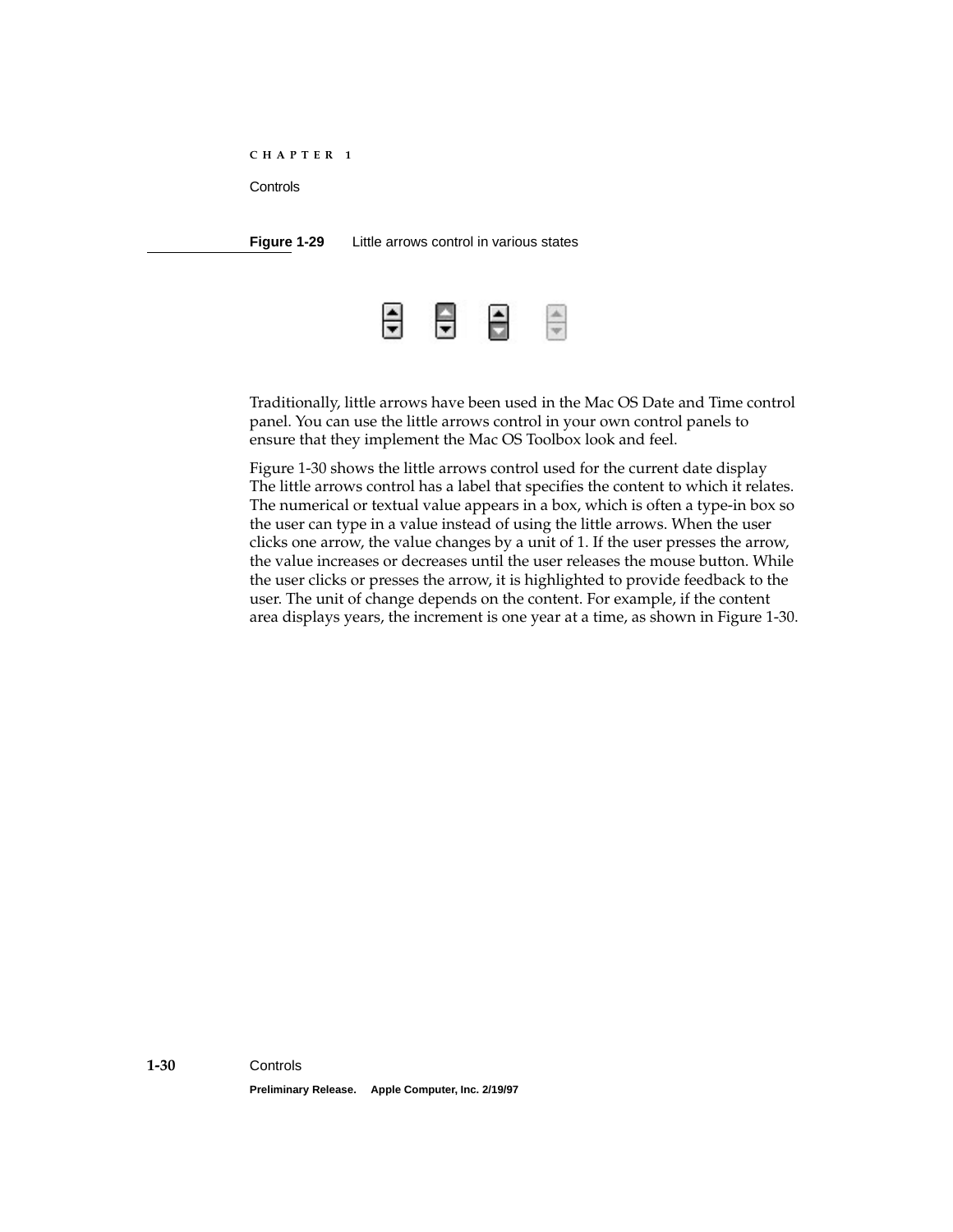<span id="page-32-0"></span>



If possible, give some indication what the user can expect by using the up arrow and the down arrow. For example, in Figure 1-30 it may not be obvious which direction the year would increment using either arrow. Clicking the up arrow might change the year from 97 to 98 or 97 to 96.

The little arrows control works best with numbers in cases in which it is obvious that the up arrow means 1 more than the current value and the down arrow means 1 less than the current value.

## Disclosure Triangles 1

The **disclosure triangle** is a control that is used for displaying or "disclosing" information that is additional to or an elaboration of primary information in a dialog box.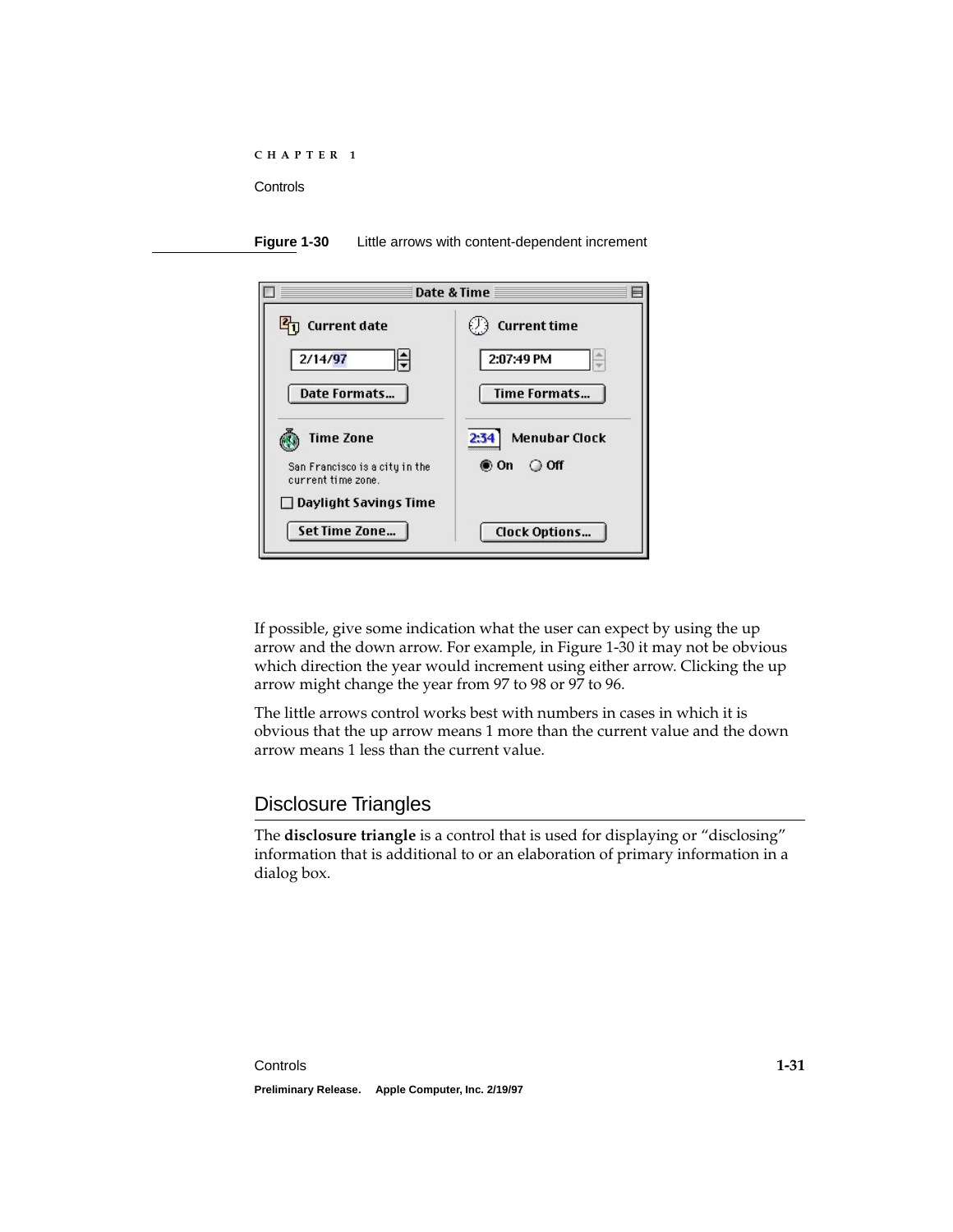**Figure 1-31** The disclosure triangle revealing additional information

| Copy to the Desktop                                 |      |
|-----------------------------------------------------|------|
| Items remaining to be copied:                       | 53   |
|                                                     | Stop |
| $\blacktriangledown$ Time remaining: About a minute |      |
| Copying: Determinate Progress.tiff                  |      |
| From: Desktop                                       |      |
| To: Desktop                                         |      |
| Bytes Copied: 9.6 MB of 33.5 MB                     |      |

The disclosure triangle control implements the turning triangle widget, as shown in all of its positions and states in Figure 1-32, not the hierarchical list.

**Figure 1-32** The disclosure triangle in its various positions and states



The disclosure triangle is used in the Finder. Users see it when they choose to display the contents of their file system in a list view. The triangle appears next to folders that contain documents or other folders. The user clicks the triangle to reveal a list of the contents of the folder without actually opening it. The triangle then rotates to point downward. This change in position indicates to the user that the folder's contents are listed. [Figure 1-33](#page-34-0) shows the disclosure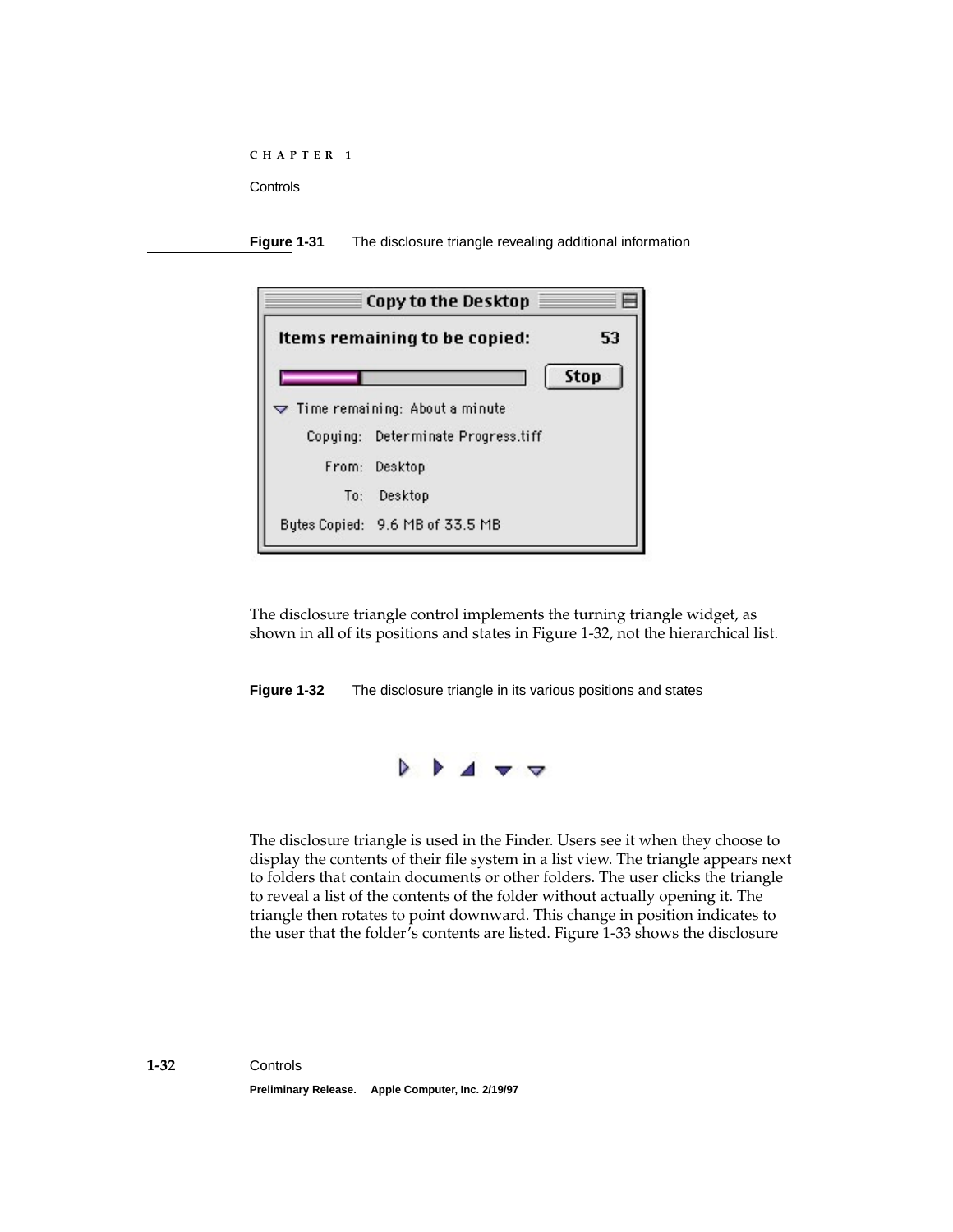<span id="page-34-0"></span>**Controls** 

triangle in both positions. Note that this preliminary figure does not show the grayscale background that is standard for the new Mac OS Toolbox.

#### **Figure 1-33** Disclosure triangle control

| System Folder 7.5.3          |           |                             | п     |
|------------------------------|-----------|-----------------------------|-------|
| <b>Name</b>                  | Size Kind |                             | Label |
| Control Panels               |           | folder                      |       |
| □ Control Strip Modules<br>▽ |           | folder                      |       |
| AppleTalk Switch<br>n        | 9К        | AppleTalk Switch doc -      |       |
| File Sharing<br>n            |           | 17K File Sharing document - |       |
| Monitor BitDepth<br>ו ו      | 9К        | Monitor BitDepth doc -      |       |
| Monitor Resolution           | 9К.       | Monitor Resolution d -      |       |
| Sound Volume<br>n            | 9K.       | Sound Volume docum -        |       |
| □ Video Mirroring            |           | 9K Video Mirroring docu -   |       |
| $\sqcap$ Extensions<br>b.    |           | folder                      |       |
| Finder                       | 493K file |                             |       |
| $\Box$ Fonts<br>▼            |           | folder                      |       |
| AppleGaramond Screen         | 340K      | font suitcase               |       |
| Arial MT Cn Lt               | 77K       | font suitcase               |       |
| Avant Garde                  |           | 85K font suitcase           |       |
| Bodoni MT Ultra Bold         |           | 43K font suitcase           |       |
|                              |           |                             |       |

## List Boxes and Scrolling Lists 1

A scrolling list is a combination of two elements. One part of the scrolling list is a list of items, such as a list of document names displayed in a list box. The list can contain as many items as necessary. You can use the list box element to implement a scrolling list box with a white background; the list box provides a complete solution that includes a list box frame. The size of the list box that displays the list often depends on the amount of space available in the context. [Figure 1-34](#page-35-0) shows an example of a list box, including a list box frame, used for a scrolling list. Note that this preliminary figure does not show the grayscale background that is standard for the new Mac OS Toolbox.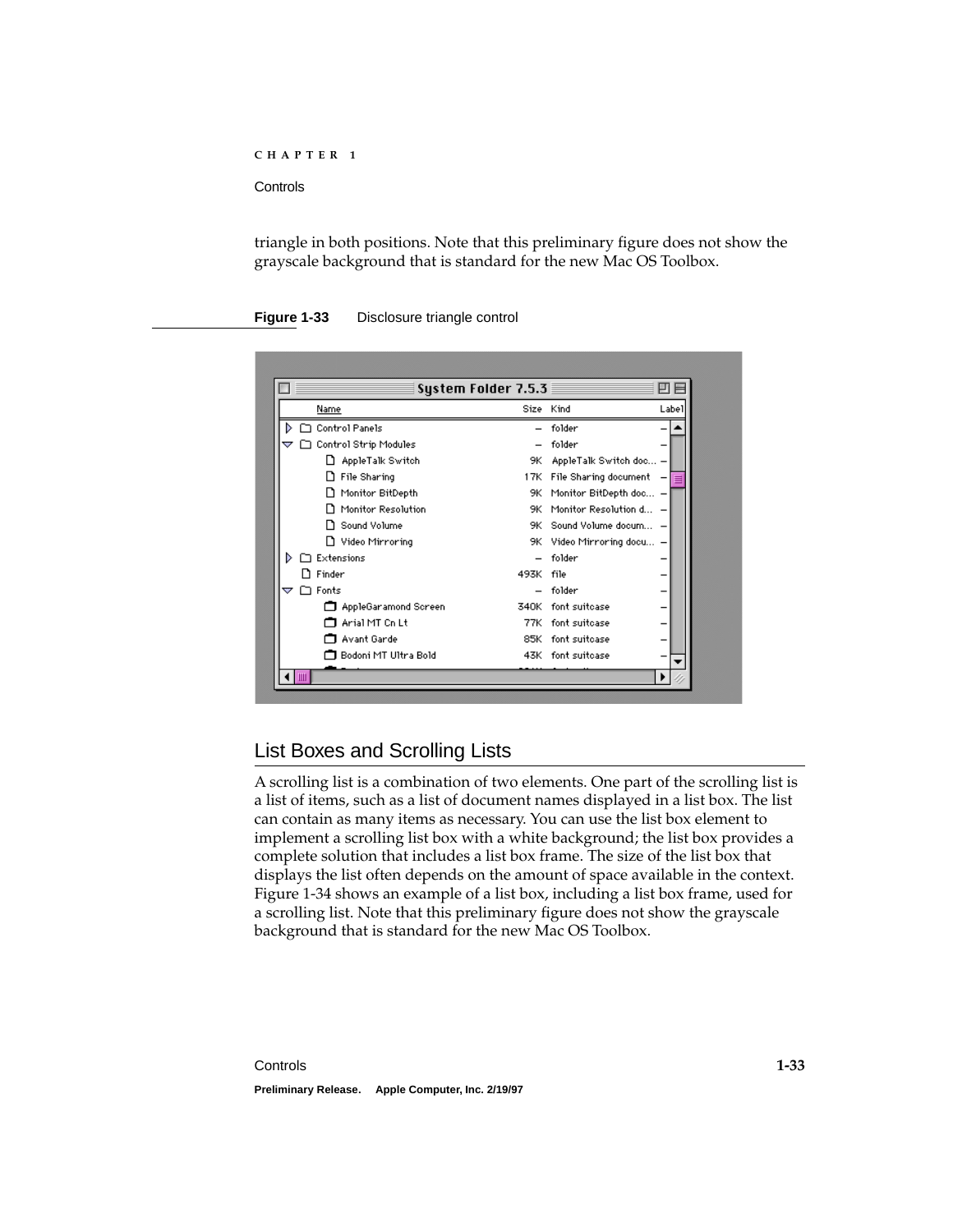<span id="page-35-0"></span>**Controls** 

**Figure 1-34** A list box



The other component to a scrolling list is a scroll bar, which allows the user to look at more items in the list than are currently visible. ["Scroll Bars"](#page-36-0) [\(page 35\)](#page-36-0) provides additional information. To specify the name and an icon, if appropriate, that labels the list box, you use an auxiliary resource.

When you create the list of items in a scrolling list, you may find text that is too long to fit in the list. When this is the case, it's best to eliminate text in the middle of the name and insert ellipsis points there, preserving the beginning and ending of the item's name. Users often add version numbers to the end of their document or device names, so if you cut off the end of the text item, they lose that context and must guess which of the several item names that begin the same is the desired one.

The user can click an item in the list to select it, or use multiple selection techniques such as the Shift-click combination to select more than one item. The user can also scroll through the list to peruse its contents without selecting anything. If the list contains folders, the user can use standard techniques to open them and see their contents. Users can also use the keyboard navigation techniques to select items in a scrolling list. See "Keyboard Navigation in Dialog Boxes" (page 142) in "Dialog Boxes" for more information.

Scrolling lists are not appropriate to use for providing choices in a limited range. Because the full range isn't visible all at once in a scrolling list, it's difficult for users to understand the scope of their choices. Sliders work very well for displaying a limited range of values and for letting users choose their preference in the range. See ["Large Sliders and Tick Marks"](#page-28-0) [\(page 27\)](#page-28-0) for information about sliders.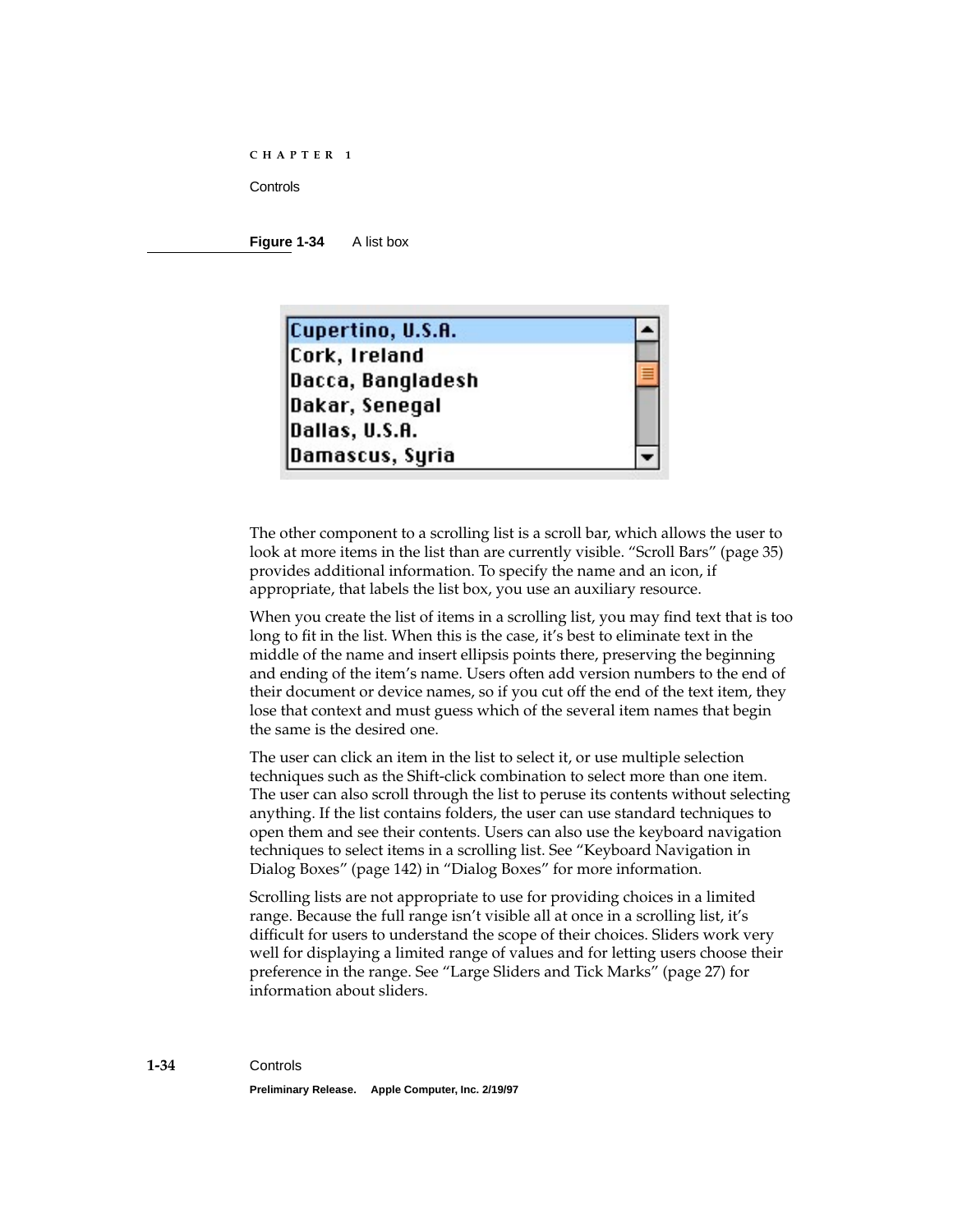## <span id="page-36-0"></span>Scroll Bars

A **scroll bar** is a shaded gray rectangle that has an arrow in a box at each end. You can use scroll bars with windows as well as with scrolling lists. When used with windows, scroll bars allow the user to change which part of a document is shown in the window. Users can click in any area of the scroll box to move the displayed document content by a page. If the scroll bar is used for the Scrapbook or a similar application, clicking in the scroll box moves the displayed content an image at a time. Windows can have a horizontal scroll bar, a vertical scroll bar, or both. For complete information on the use of scroll bars with windows, see "Scrolling a Window" (page 112) in "Windows". Figure 1-35 shows an example of a horizontal scroll bar.

**Figure 1-35** A horizontal scroll bar



## Edit Text Fields 1

The **edit text field** is a rectangular box in a dialog box in which the user enters text or modifies existing text. For example, in the Save As dialog box, the user types in the name of a document. The edit text field can be disabled and enabled. It allows keyboard filtering and supports password entry.

[Figure 1-36](#page-37-0) shows an edit text field in a dialog box that allows the user to save a document under another name. Note that this preliminary figure does not show the grayscale background that is standard for the new Mac OS Toolbox.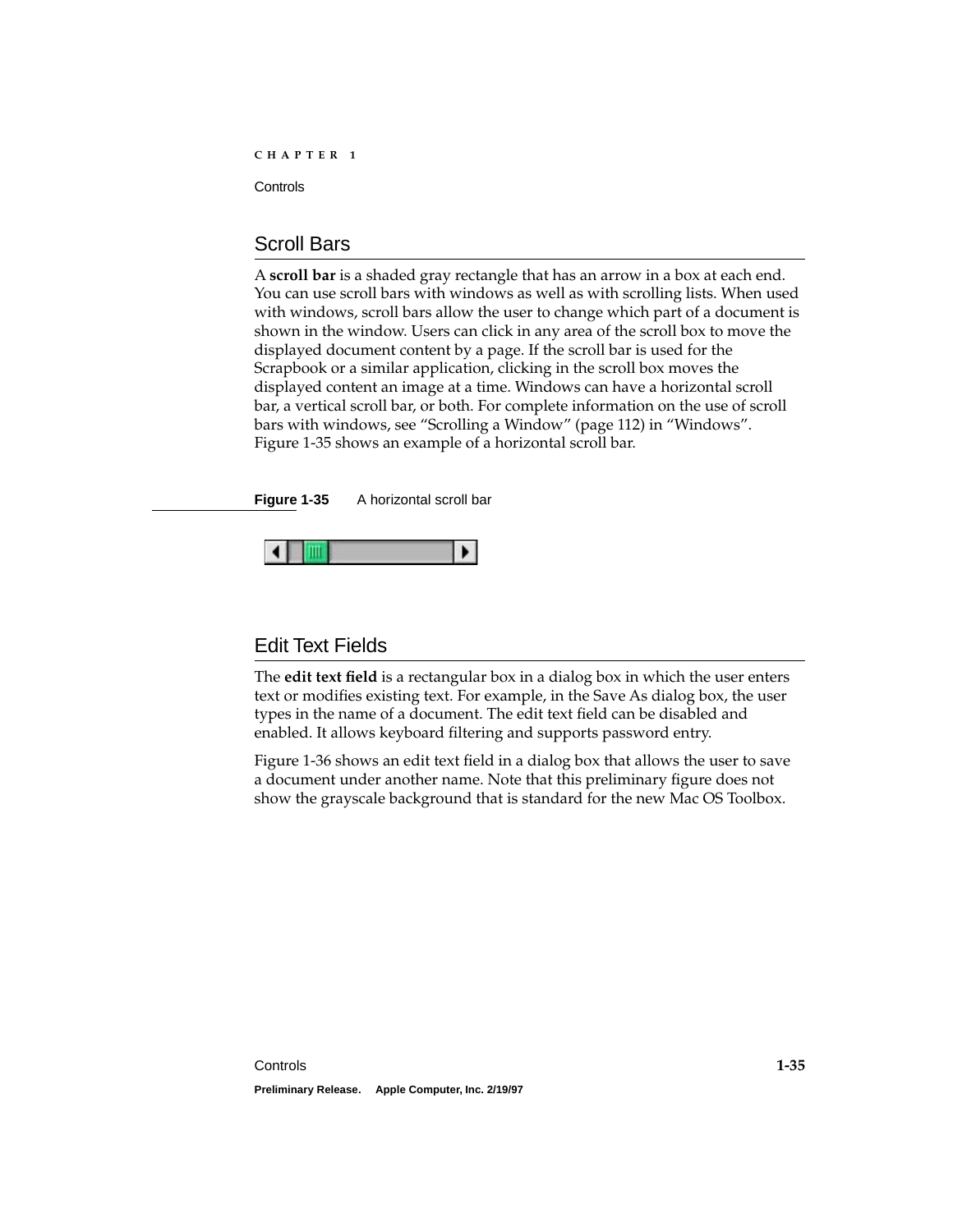#### <span id="page-37-0"></span>**Figure 1-36** An edit text field



If an application isn't primarily a text application, but does use text in fields, you may not need to provide the full text-editing capabilities. In Mac OS applications, the simplest way to implement text editing is to use TextEdit, or to use the Dialog Manager, which in turn uses TextEdit. You need to make sure that whatever level of text-editing capabilities you implement for edit text fields is upward compatible with the full text-editing capabilities. You should implement these editing capabilities:

- The user can select the whole field and type in a new value, delete text, select a substring of the field and replace it, and select a word by double-clicking.
- The user can choose Undo, Cut, Copy, Paste, and Clear, as described in "The Edit Menu" (page 92) in "Menus".

In addition, you can also implement intelligent cut and paste. (TextEdit does not provide this.) This capability is described in the section "Intelligent Cut and Paste" (page 226) in "Behaviors".

Even applications with only minimal text editing should perform appropriate edit checks. For example, if the only legitimate value for a field is a string of digits, the application should issue an alert message if the user types any nondigits. For example, the alert message might interrupt the user to remind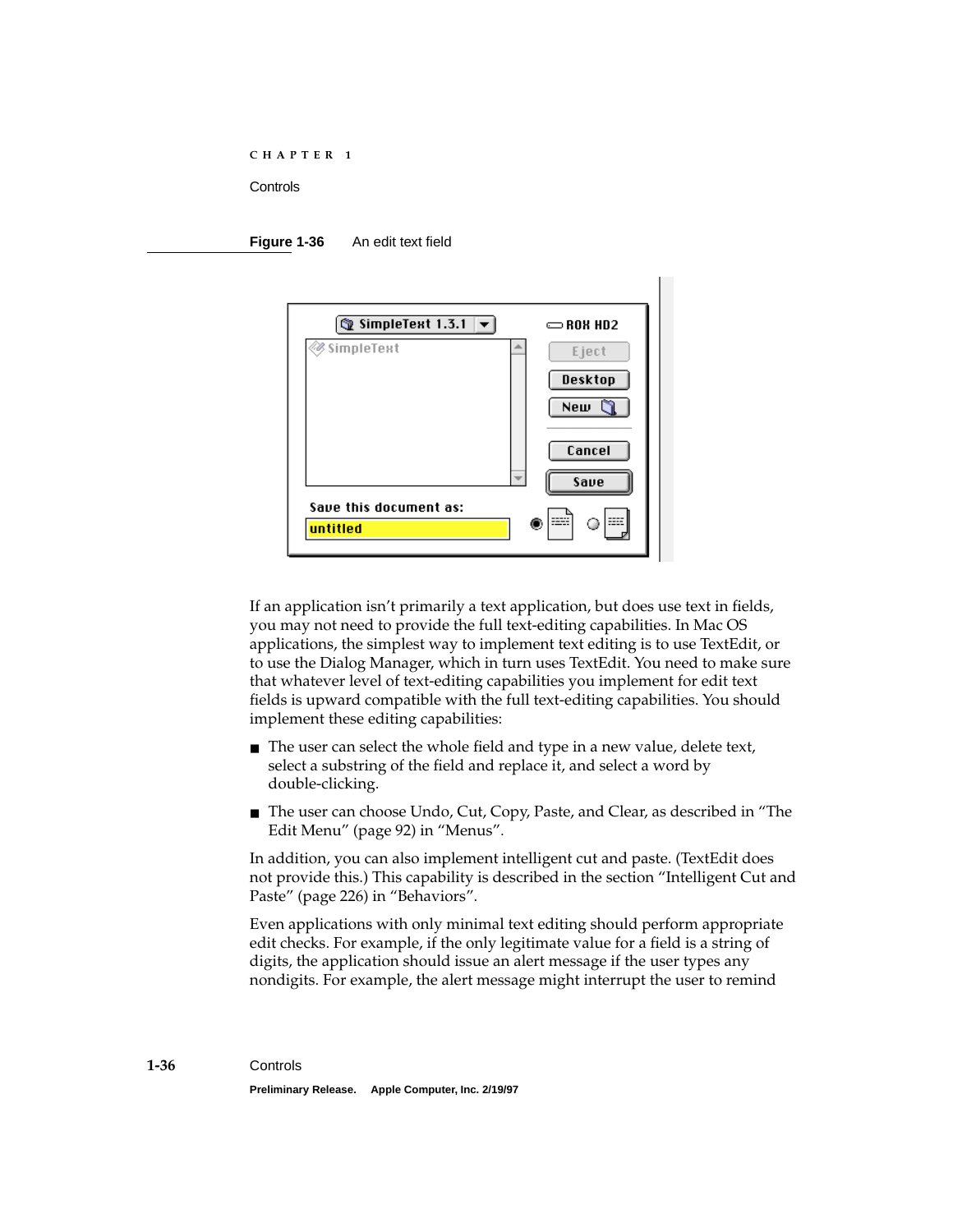<span id="page-38-0"></span>him or her that the letters *l* and *o* can't be used in place of the numerals *1* and *0*. Alternatively, the application could wait until the user is through typing before checking the validity of a field's contents. In this case, the appropriate time to check the field is when the user clicks anywhere other than within the field or presses the Return, Enter, or Tab key.

## Tabs **1999** - 1999 - 1999 - 1999 - 1999 - 1999 - 1999 - 1999 - 1999 - 1999 - 1999 - 1999 - 1999 - 1999 - 1999 - 199

The tabs control provides a standard way for you to create multipane, multipaged information that is easy for your users to understand. Tabs consist of a grouped pane in which the content and interface objects are laid out. The pane is paged by a group of buttons that give the visual appearance of folder tabs.

The tabs control supports one row of tabs running along the top, as shown in Figure 1-37 and [Figure 1-38](#page-39-0). To specify the names and their icons that label the tabs, you use an auxiliary resource. Figure 1-37 shows the large tabs control with labels depicted in 12-point font.

**Figure 1-37** Large tabs control with 12-point font



[Figure 1-38](#page-39-0) shows the small tabs control with 10-point font tab labels.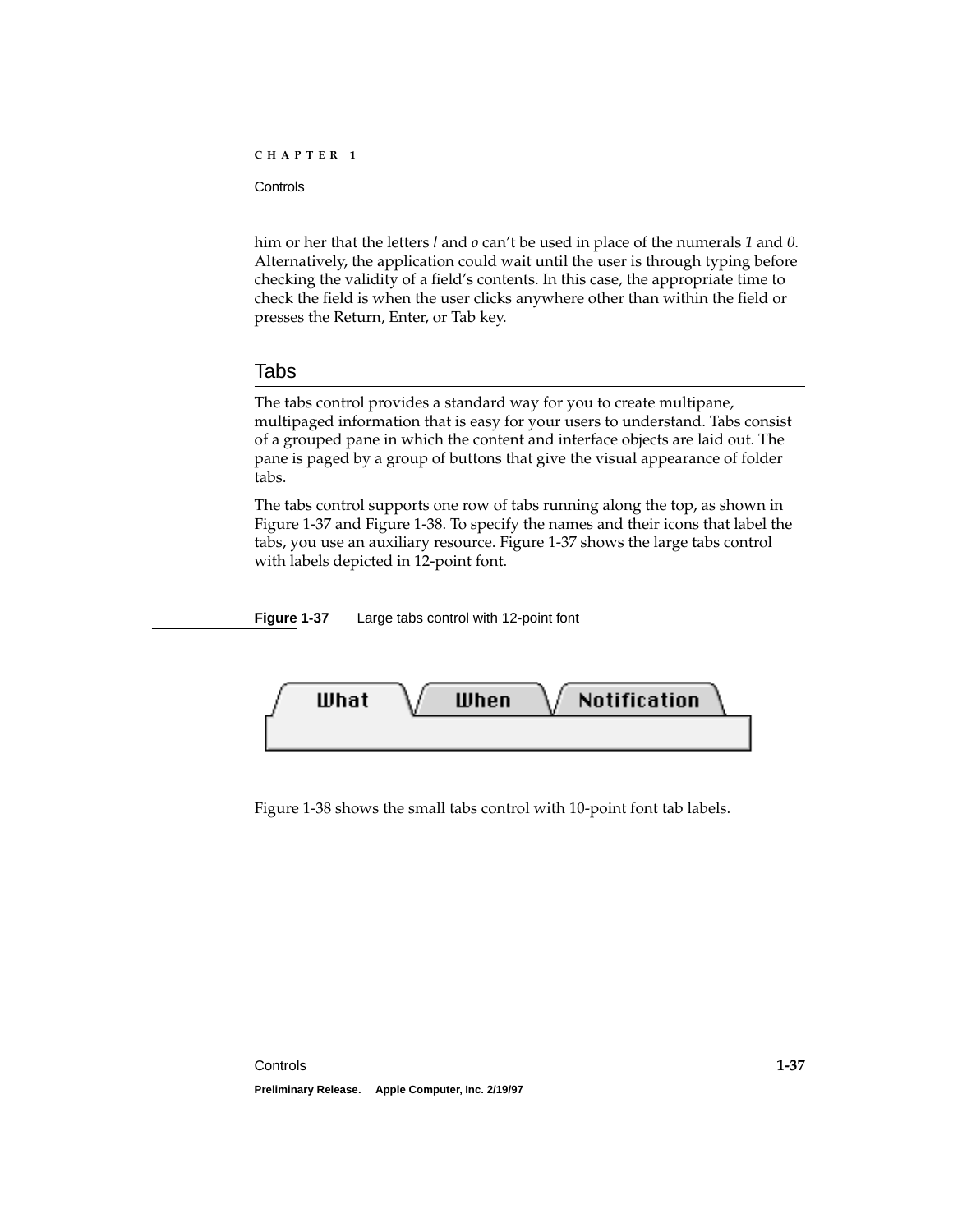<span id="page-39-0"></span>**Figure 1-38** Small tab control with 10-point font tab labels



When the user presses down on the mouse button and the cursor is positioned over the clickable region of an inactive tab, the tab changes to the pressed state. If the user drags the cursor outside the clickable region of a tab while holding down the mouse button, the tab changes from the pressed state to the inactive state.

When the user releases the mouse button after pressing down on it, if the cursor is outside the clickable region of the tab, the tab remains as it was—no action is taken. However, if the cursor is still within the clickable region, the tab's content area changes to the active state. Figure 1-39 shows the active state of a tab.

**Figure 1-39** A tab in its active state



[Figure 1-40](#page-40-0) shows a tab control inside a document window. In this example, the control is tucked under the structure or content region by one pixel on both its left and right sides. Global controls are positioned below the tabbed region.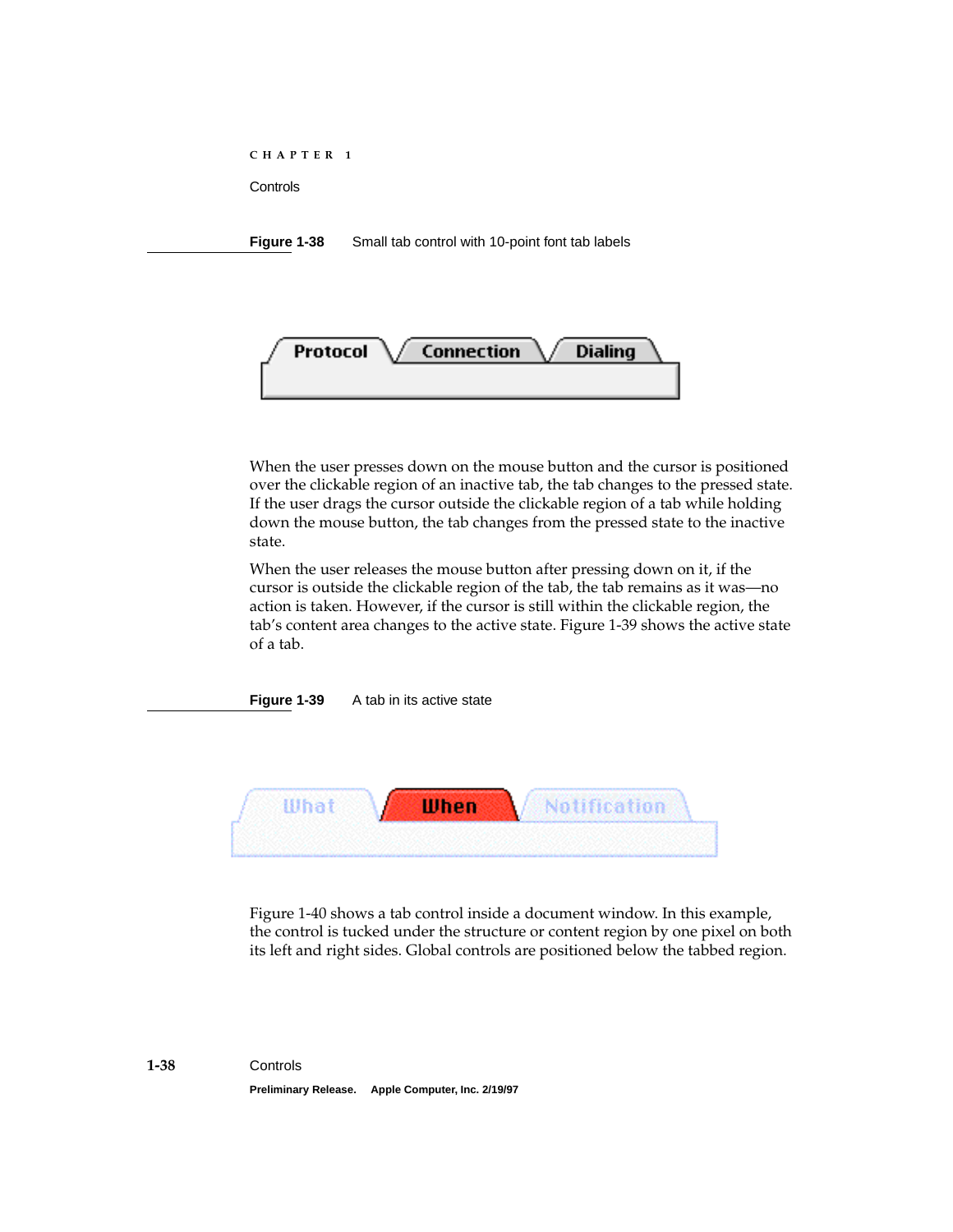<span id="page-40-0"></span>

| C H A P T E R |  |
|---------------|--|
|---------------|--|

**Figure 1-40** Tabs control with sides tucked under the content region

| <b>Options</b>                                                 |
|----------------------------------------------------------------|
| / Connection<br><b>Protocol</b> $\sqrt$<br><b>Dialing</b>      |
| $\blacksquare$ Allow error correction and compression in modem |
| $\Box$ Use TCP header compression                              |
| X Connect to a command-line host:                              |
| ◯ Use terminal window                                          |
| Import Script<br><b>Export Script.</b><br>Use chat script      |
|                                                                |
|                                                                |
| Cancel<br>OΚ                                                   |

[Figure 1-41](#page-41-0) shows a tabs control used in a modal dialog. The left and right sides of the tabs control are inside the content region in this example.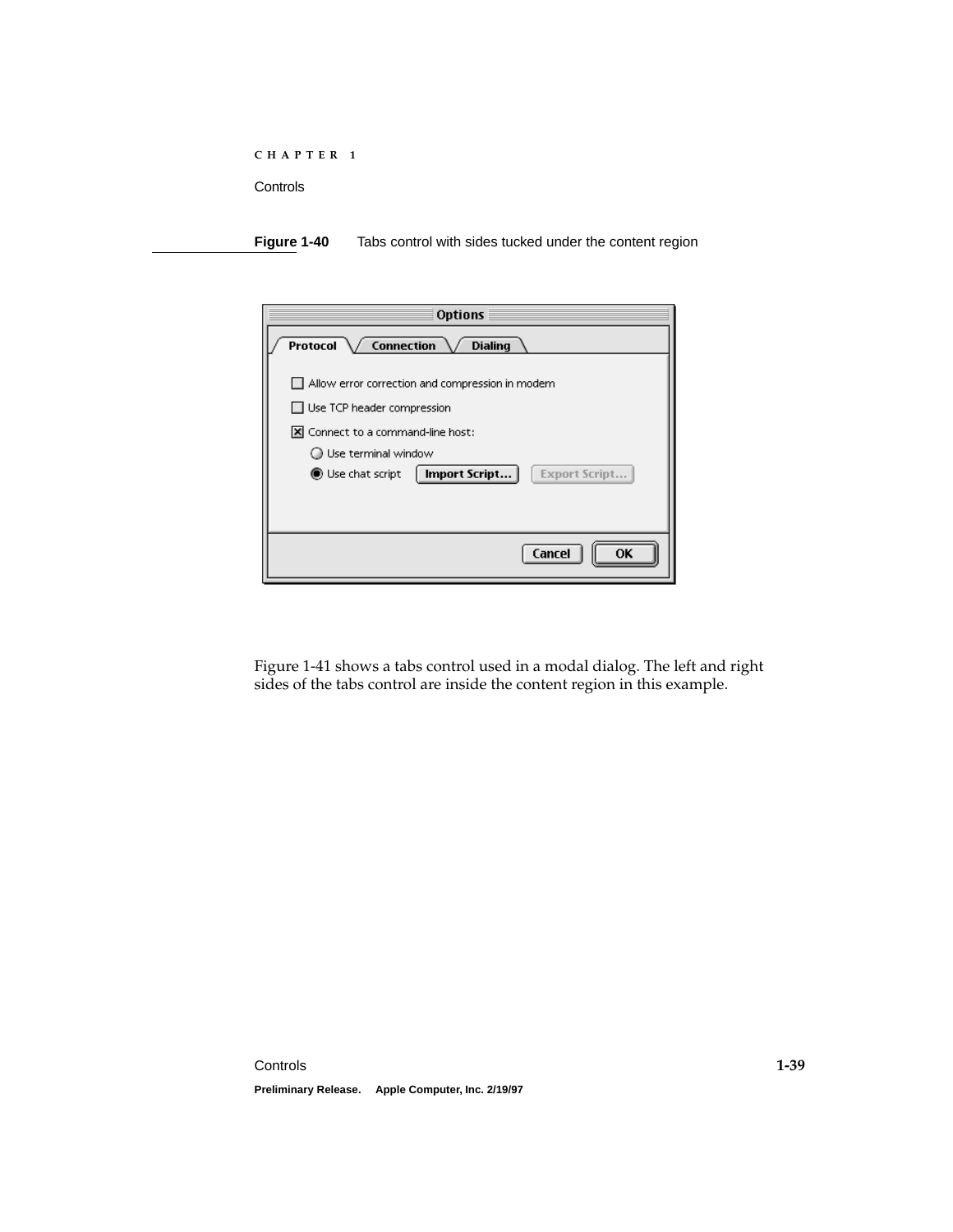<span id="page-41-0"></span>**Figure 1-41** Tab control with edges inside the content region

| / Connection<br><b>Protocol</b><br><b>Dialing</b>        |
|----------------------------------------------------------|
| $\Box$ Allow error correction and compression in modem   |
| $\Box$ Use TCP header compression                        |
| X Connect to a command-line host:                        |
| ◯ Use terminal window                                    |
| Import Script<br><b>Export Script</b><br>Use chat script |
|                                                          |
|                                                          |
| OK<br>Cancel                                             |

[Figure 1-42](#page-42-0) shows the tabs control with tucked edges. In this case, the tab region contains a scrollable content area.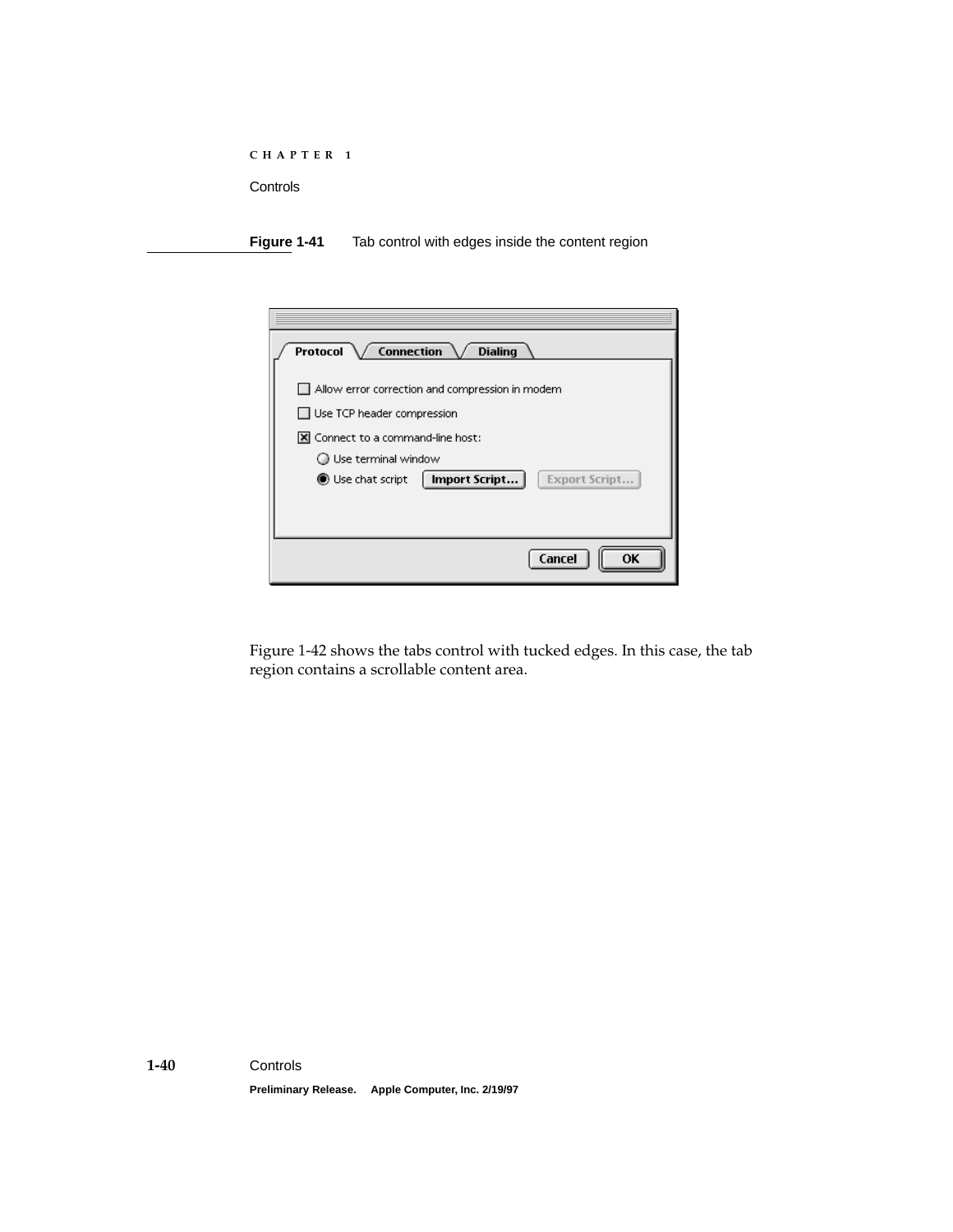```
CHAPTER 1
```




[Figure 1-43](#page-43-0) shows the tabs control with a scrollable content embedded in the tabbed region. This example also includes global buttons.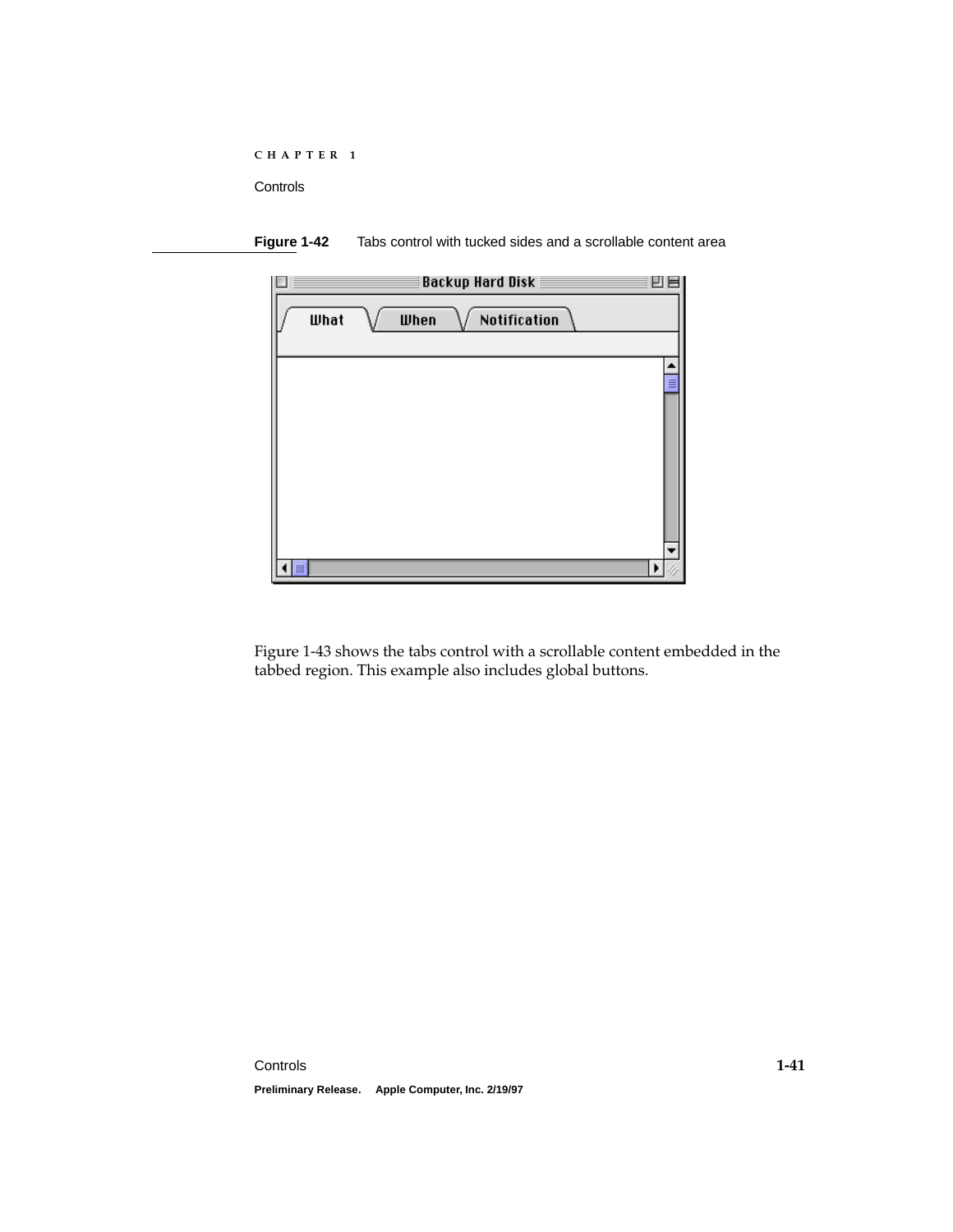<span id="page-43-0"></span>**Figure 1-43** Tabs control with tucked sides, a scrollable content area, and global buttons

|                | Backup Hard Disk                   | ▣                     |
|----------------|------------------------------------|-----------------------|
| What           | <b>Notification</b><br><b>When</b> |                       |
|                |                                    | ≣                     |
|                |                                    |                       |
| $\blacksquare$ |                                    | $\blacktriangleright$ |
|                | Cancel<br>OK                       |                       |

## **Placards**

A placard is a control that you can use to raise elements up from their backgrounds or as background fill for a user control area. Figure 1-44 shows the placard control. A placard used as background denotes to the user that the area does not allow interaction. Placards have three states, normal, disabled, and pressed.

**Figure 1-44** The placard control

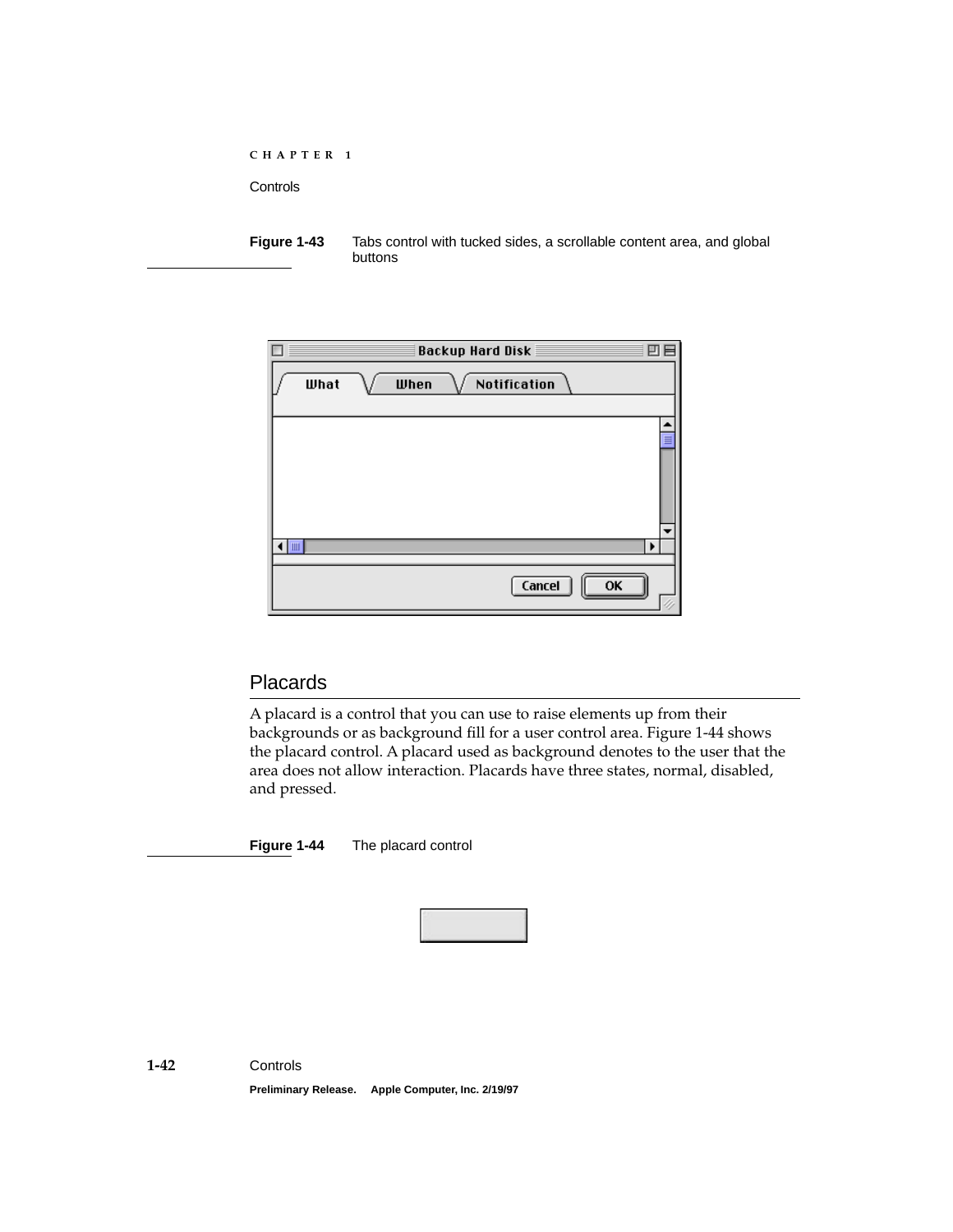<span id="page-44-0"></span>You can use the placard control to implement a small panel to show information, such as the one often used at the bottom of a window to the left of the horizontal scroll bar to show the current line number. Figure 1-45 shows an example of a placard used to report disk efficiency.

**Figure 1-45** A placard used to report information to the user

| $\equiv$ Untitled-1 @ 100% $\equiv$ 0 8 $\equiv$ |  |
|--------------------------------------------------|--|
|                                                  |  |
|                                                  |  |
|                                                  |  |
|                                                  |  |
|                                                  |  |
| Eff: 100%*                                       |  |

## **Image Wells**

The image well control is used to contain any visual content other than text, for example, an icon or a picture. The image well line is two pixels wide. The image well has two states, enabled and disabled, as shown in Figure 1-46.

**Figure 1-46** The image well in its enabled and disabled states

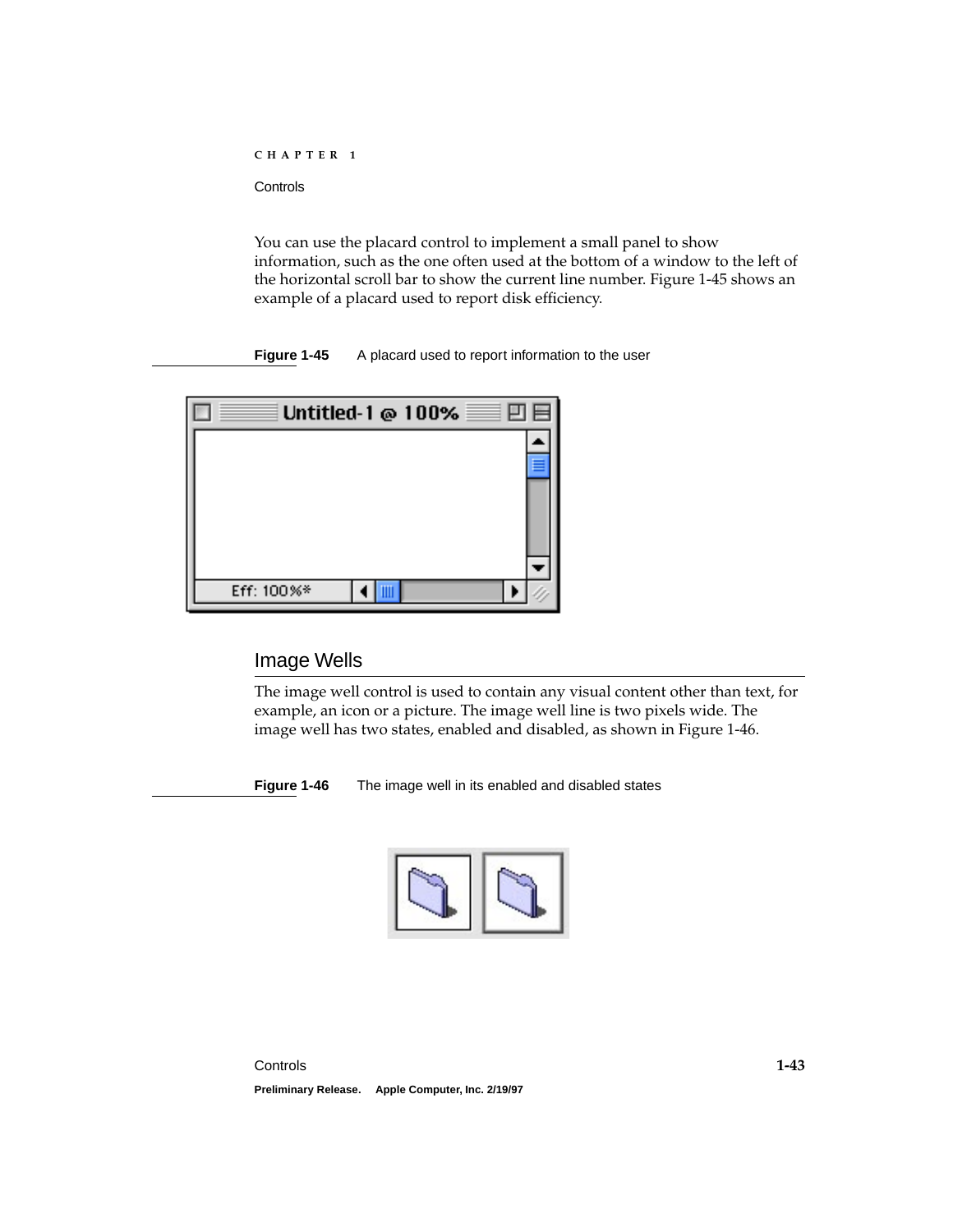# <span id="page-45-0"></span>Primitive Controls 1

Controls primitives include primary and secondary group boxes, list box frames, edit text frames, separator lines, window headers, and modeless dialog fill. These controls can be used as parts of other controls or as background.

## Group Boxes 1

The group box primitive control implements two types of group boxes primary and secondary. Primary group boxes are used to associate groups of related items in a dialog box, distinguishing them from other items belonging to the dialog box. Primary group boxes are also used to indicate items in a dialog box that can be paged using a popup menu. The primary group box has an etched look.

All primary group box border lines are two pixels wide. A primary group box can have a title, but one is not required. You can use any of four titling options for the border of a group box: the group box can be untitled or it can have a text title, a popup menu title, or a check box title. Figure 1-47 shows an untitled primary group box.

**Figure 1-47** An untitled primary group box



[Figure 1-48](#page-46-0) shows a titled primary text box using the large system font for its title text.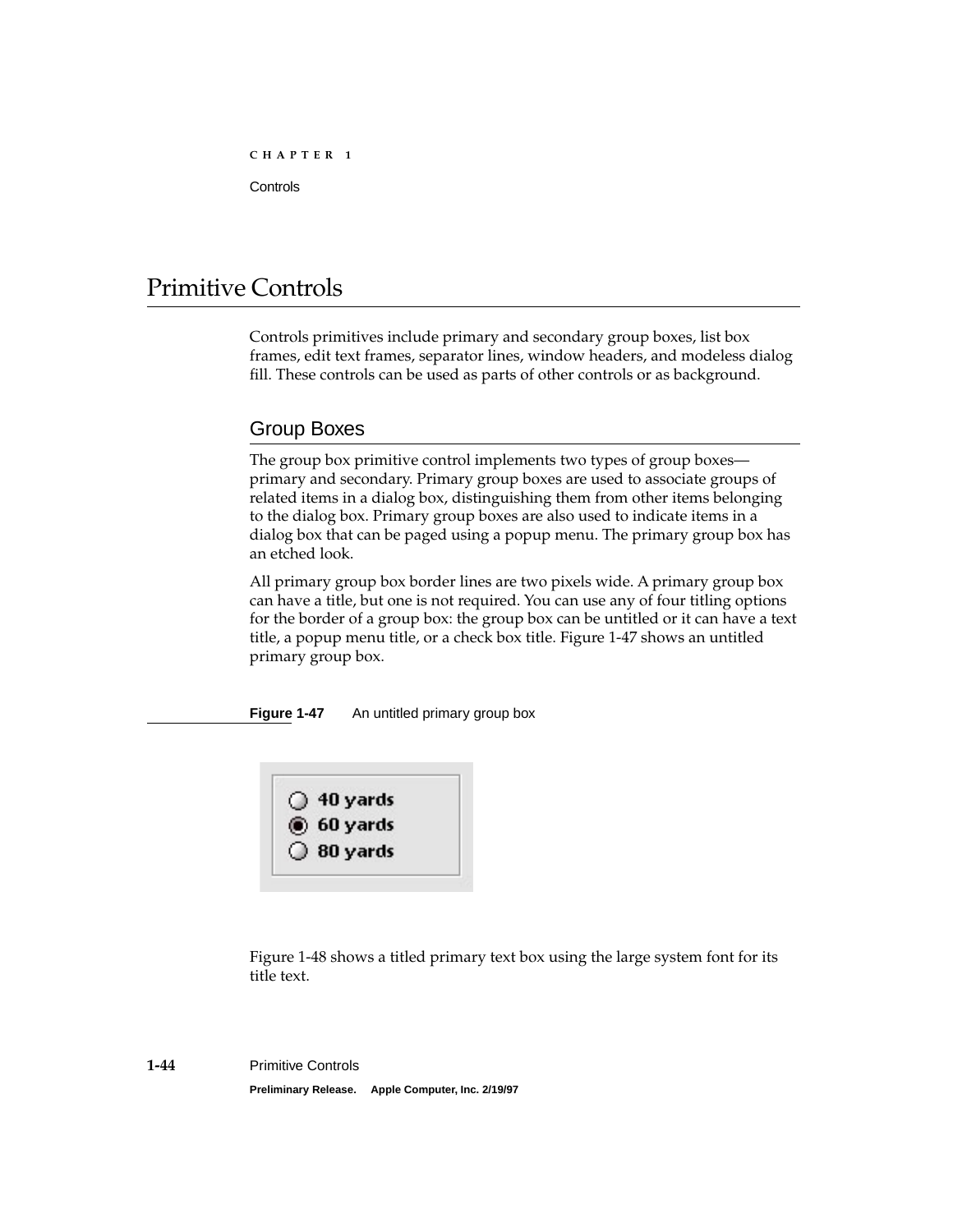<span id="page-46-0"></span>

**Figure 1-48** A titled primary group box

| Pinpoint a purr at  |
|---------------------|
| $\bigcirc$ 40 yards |
| $(6)$ 60 yards      |
| $\bigcirc$ 80 yards |

Figure 1-49 shows a primary text box using a popup menu title with its text depicted in the large system font.

**Figure 1-49** A primary group box with a popup menu title



[Figure 1-50](#page-47-0) shows a primary group box with a checkbox title whose title text is depicted in the large system font.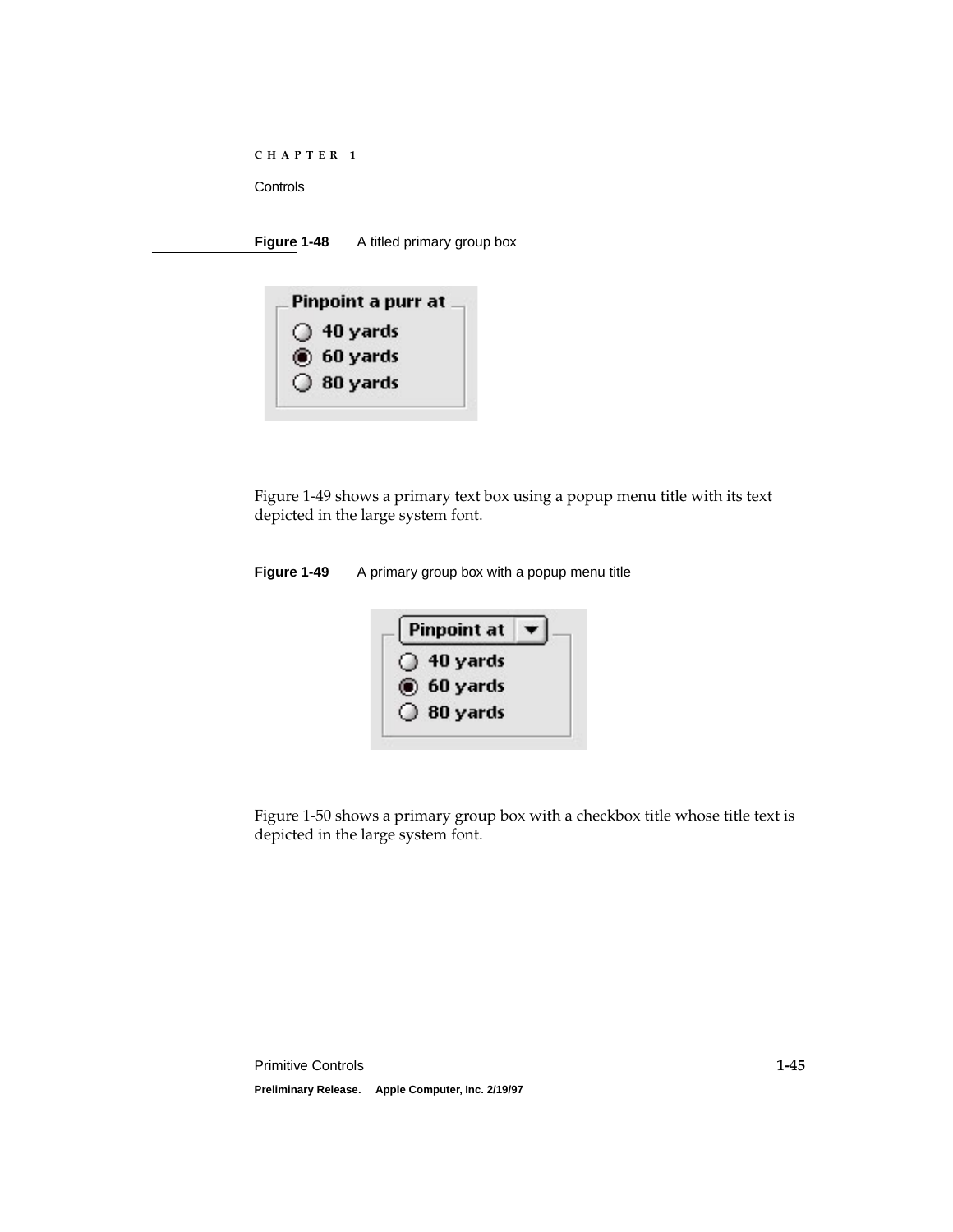```
CHAPTER 1
```
**Figure 1-50** A primary group box with a checkbox title



Secondary group boxes appear inside of primary ones. Their border is one pixel wide. Secondary group boxes are used primarily for nesting and grouping together subsidiary information.

A secondary group box has the same titling options as a primary group box. It can have a title, but one is not required. You can use any of four titling options for the border of a group box: the group box can be untitled or it can have a text title, a popup menu title, or a check box title.

Do not use secondary group boxes in place of primary ones. To do so would produce inconsistent dialog box appearances, serving only to confuse your user. You can embed other controls, such as radio buttons, within both the primary and the secondary group box controls.

**Figure 1-51** A nested secondary group box with etched inset inside a primary one

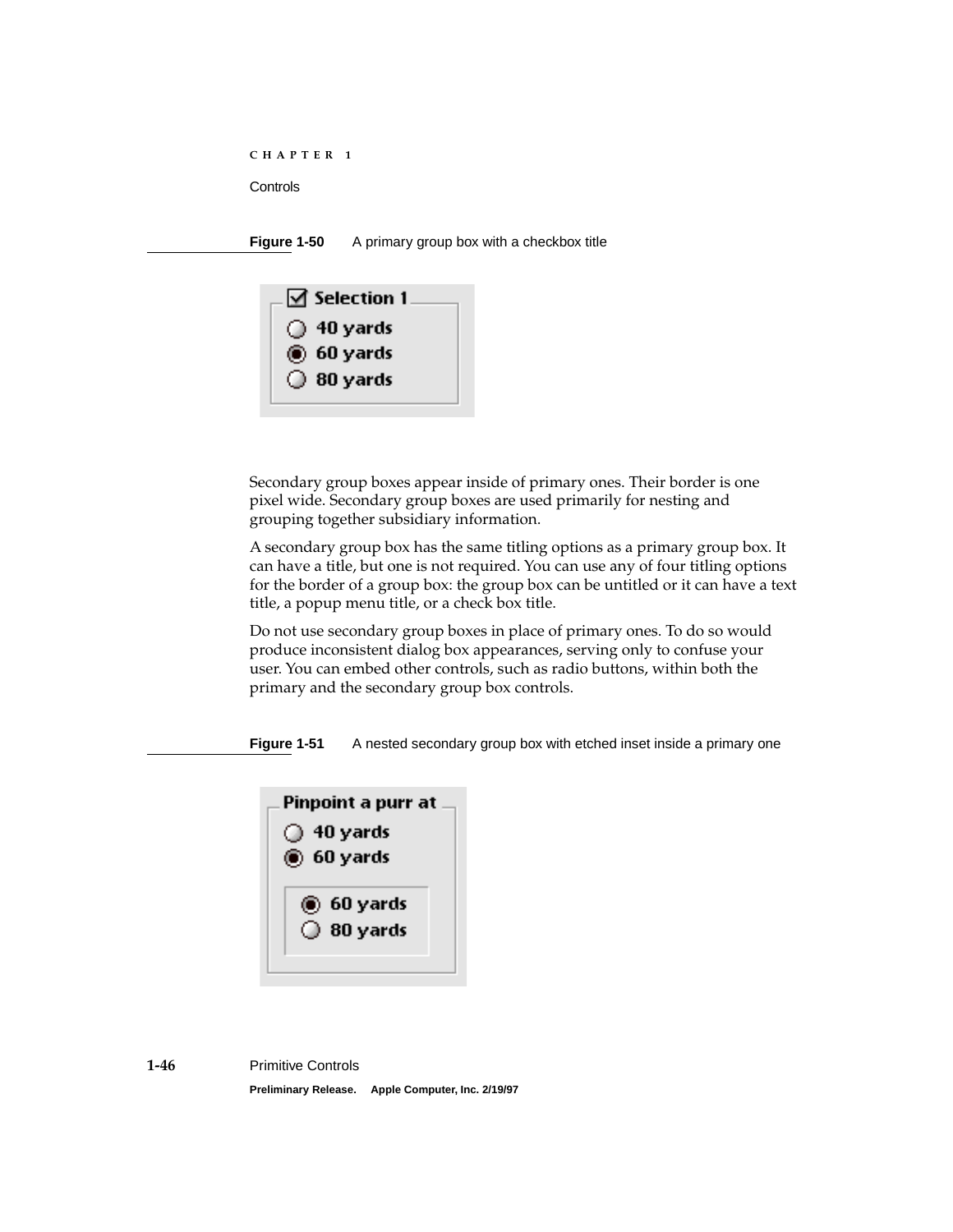## <span id="page-48-0"></span>List Box Frames 1

The list box frame primitive control is a two-pixel wide rectangular frame whose inside lines share the outside lines of an active scrollbar. You can use the list box frame to surround a scrolling list field instead of using the list box control. The list box frame allows you to display pictures and other types of graphics in a scrolling list field.

Figure 1-52 shows an example of a list box, including a list box frame, used for a scrolling list.

**Figure 1-52** The list box frame



## Edit Text Frames 1

The edit text frame primitive control is used to surround an editable text field. The text box frame is two pixels wide. It has two states, enabled and disabled. Figure 1-53 shows an example of it.

**Figure 1-53** The edit text frame

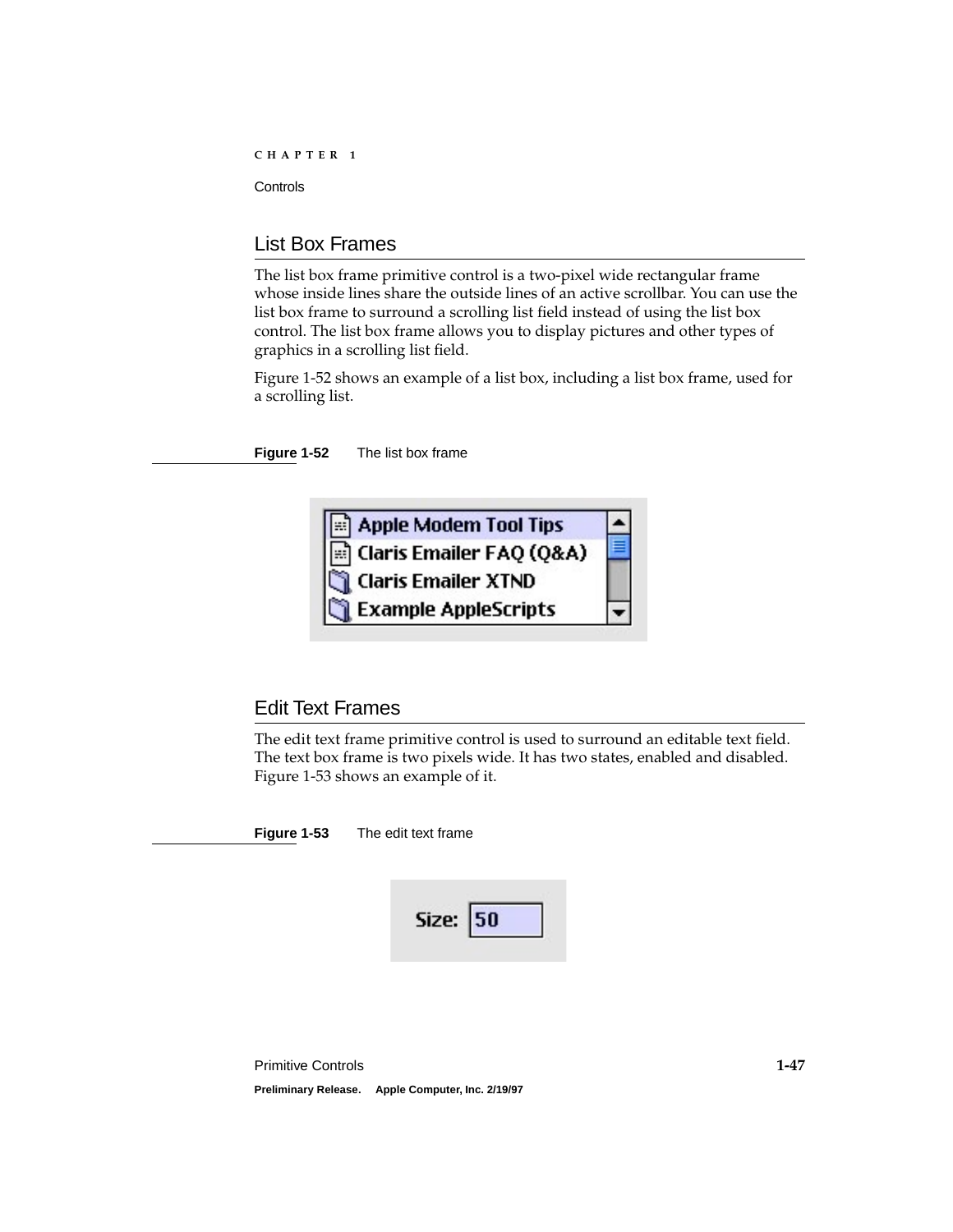## <span id="page-49-0"></span>Separator Lines

The separator line primitive control is used in dialog boxes to delineate horizontal or vertical regions of the content area. The single-state separator line is two pixels wide. For horizontal lines, the top pixel creates the line itself and the bottom pixel gives it the engraved effect. For vertical lines the left pixel creates the line and the right pixel gives it the engraved effect. Figure 1-54 shows the separator line.

**Figure 1-54** The separator line

## Window Header

The window header primitive control is used to distinguish the information section of a window from its content region. There are two types of window headers, one that is used in list view and another that is used in icon view.

The icon view header is a beveled rectangle whose outside lines share the same space as the inside lines of the document window and the scroll bar arrows. [Figure 1-55](#page-50-0) shows an example of the icon view header.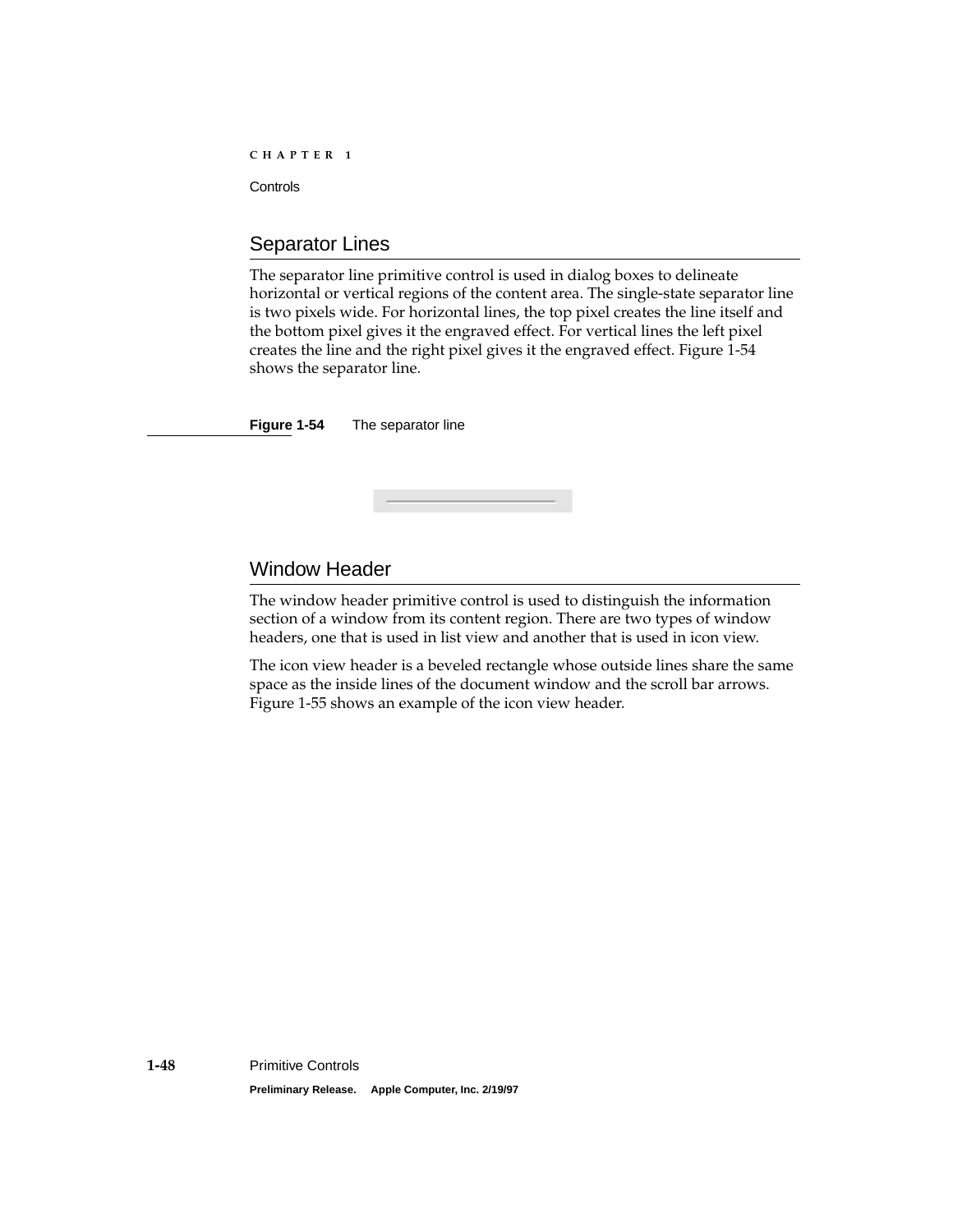#### <span id="page-50-0"></span>**Figure 1-55** A Finder window using the icon view header



## Modeless Dialog Fill 1

The modeless dialog fill control primitive is used as fill for the content region of a movable modeless dialog. It is a two-pixel wide rectangle whose outside lines share the inside lines of the document window. It has two states, foreground and background. [Figure 1-56](#page-51-0) shows a modeless dialog fill in a dialog box; this dialog box does not follow standard design but rather is used solely to illustrate use of the modeless dialog fill.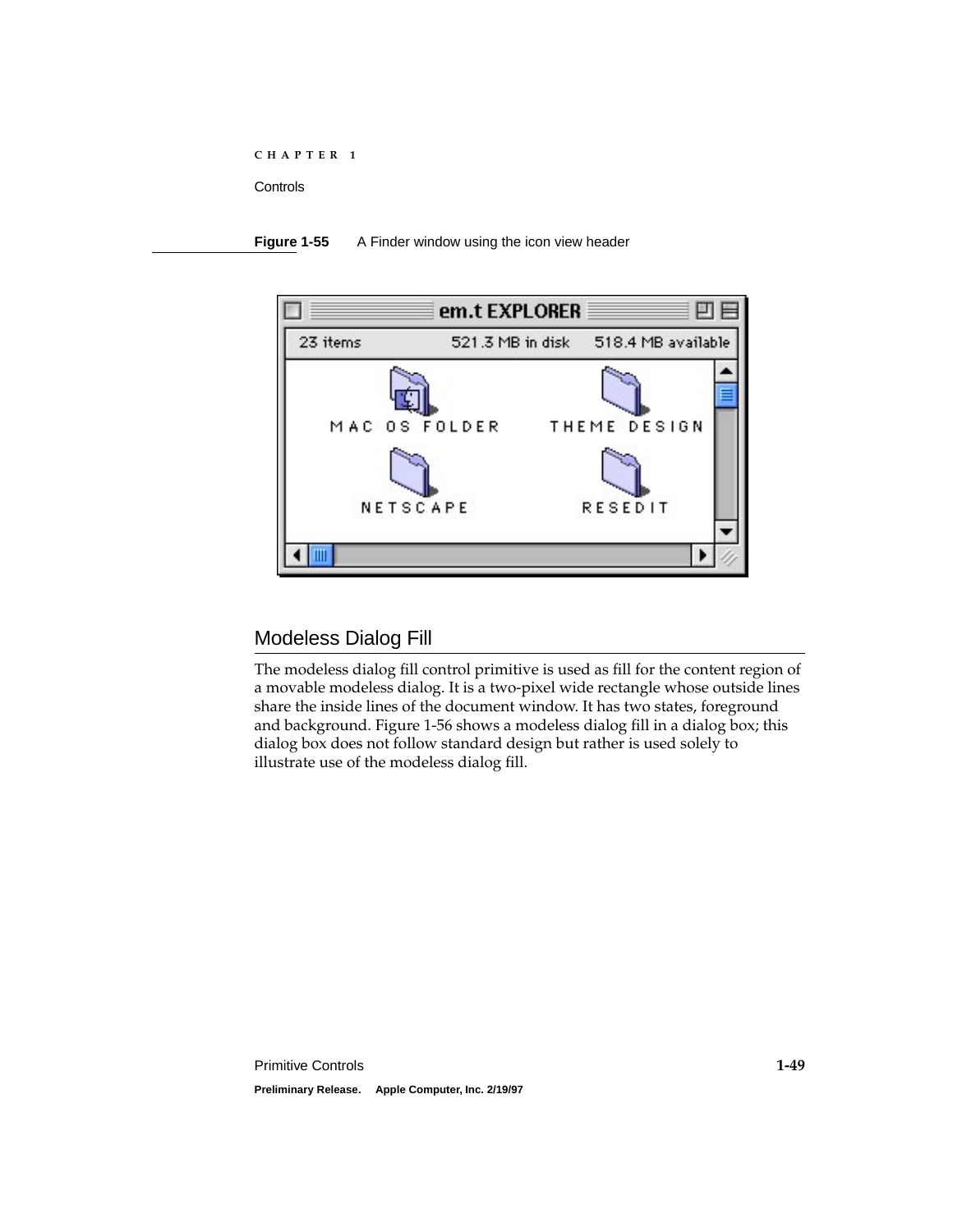<span id="page-51-0"></span>

|  | - 3 | СНАРТЕ: |  |  |  | R |  |
|--|-----|---------|--|--|--|---|--|
|--|-----|---------|--|--|--|---|--|

**Figure 1-56** The modeless dialog fill

| Finder Preferences $\equiv$                          |
|------------------------------------------------------|
| Settings for: Labels<br><b>Essential</b><br>Personal |

# Indicator Controls 1

Indicator controls include large progress indicators (both determinate and indeterminate ones) and asynchronous arrows. These controls are used to convey information about application process duration and memory and disk capacity to the user.

## Large Progress Indicators

Progress indicator controls, also called progress bars are used to inform the user about duration or capacity. Two types are supported: the large determinate progress indicator and the large indeterminate progress indicator. [Figure 1-57](#page-52-0) shows an example of both. Both types of progress indicators have a fixed height of fourteen pixels and a variable width.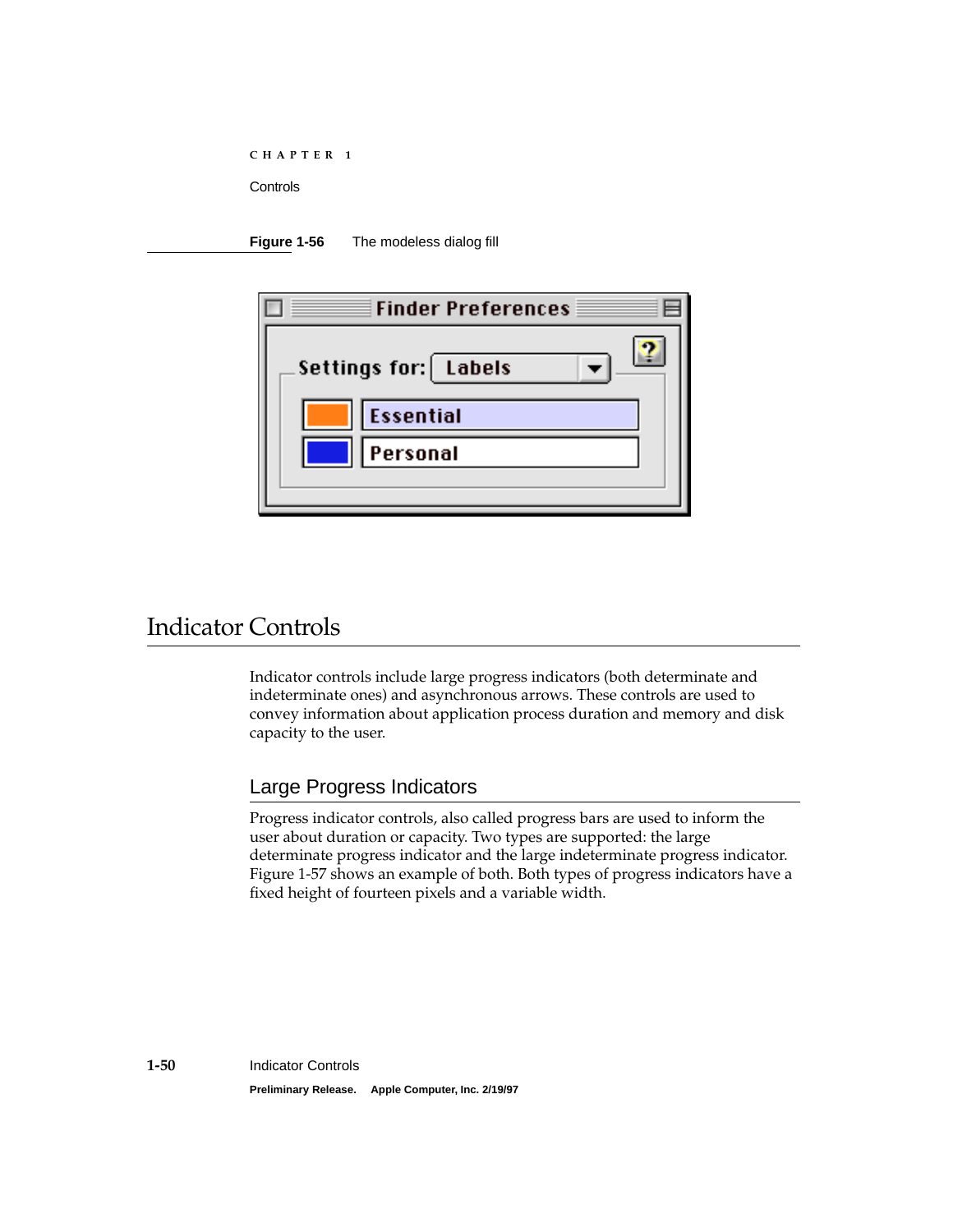<span id="page-52-0"></span>**Figure 1-57** A large determinate progress indicato and a large indeterminate one



You might use a determinate progress indicator to let the user know how much memory or disk capacity is available as you check it.

You might use a large indeterminate progress indicator, such as an animated barber pole bar, to let the user know that the application is in the process of attempting a connection or waiting to receive data, for example, during file transfer before continuing

## Asynchronous Arrows 1

The asynchronous arrows primitive control is used to indicate that an asynchronous process is occurring in the background while the user can continue to interact with the application in the foreground. For example, the system displays them when the Find File process is searching for files. Figure 1-58 shows them in their various states.

**Figure 1-58** Various states of asynchronous arrows

Ò ٥  $\circ$   $\circ$   $\circ$   $\circ$   $\circ$ ♦